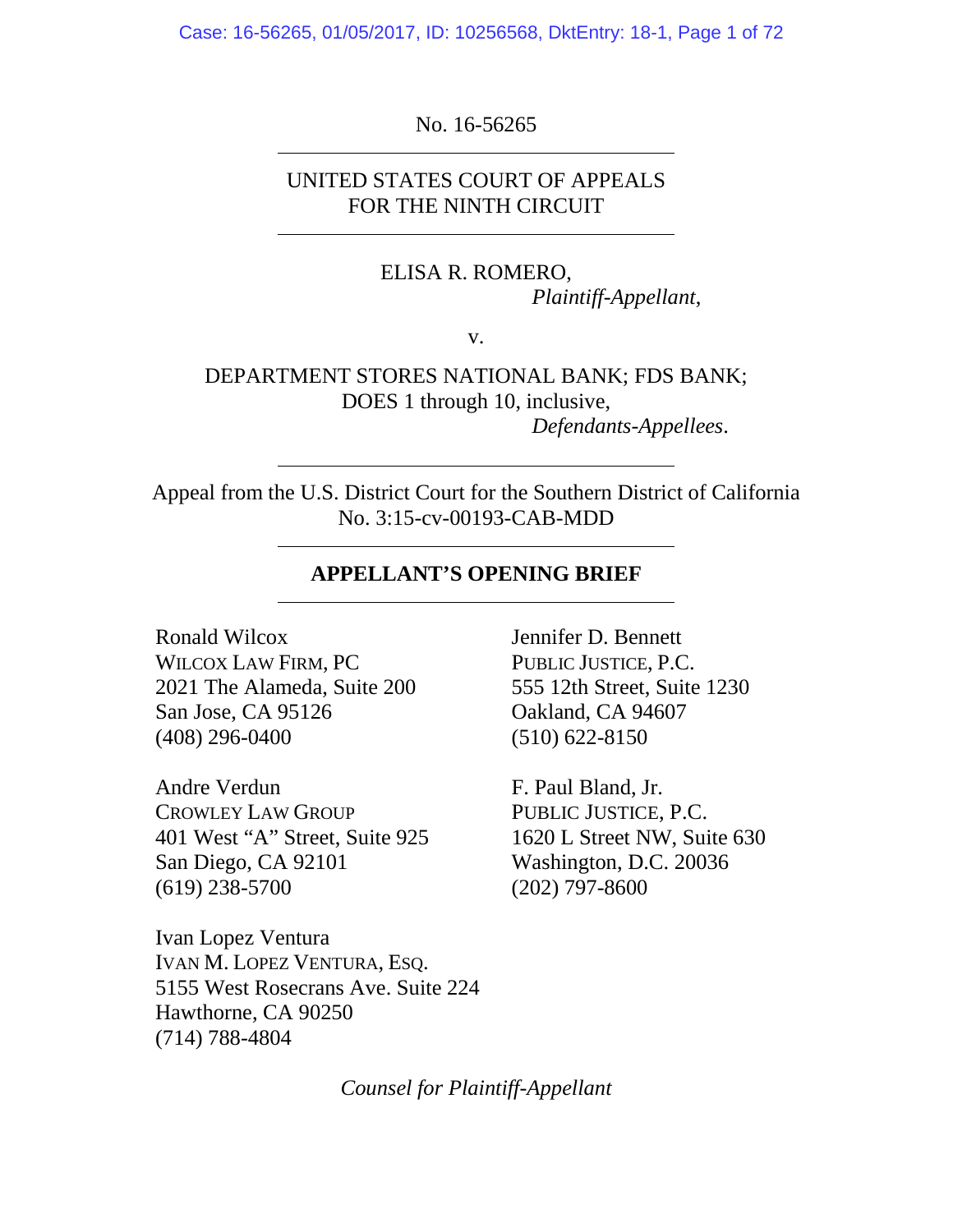# **TABLE OF CONTENTS**

| I. |               |                                                                                                                                                                      |
|----|---------------|----------------------------------------------------------------------------------------------------------------------------------------------------------------------|
| Π. |               | MS. ROMERO HAS STANDING TO BRING HER TCPA CLAIM 9                                                                                                                    |
|    | A.            | Ms. Romero Suffered Several Concrete Injuries Sufficient to                                                                                                          |
|    |               | 1.                                                                                                                                                                   |
|    |               | Ms. Romero Suffered Concrete Intangible Harm12<br>2.                                                                                                                 |
|    |               | Congress recognized the violation of the right to be<br>a.<br>let alone and the occupation of one's phone line as<br>real-word harms caused by robocalls and enacted |
|    |               | The harms caused by robocalls are merely a<br>b.<br>modern-day version of harms that have long been<br>recognized as sufficient to support a cause of                |
|    | <b>B.</b>     | Ms. Romero Was Not Required To Separately Demonstrate An<br>Injury-In-Fact for Each of the Nearly Three Hundred Robocalls<br>She Received.<br>.20                    |
|    | $\mathsf{C}.$ | Ms. Romero's Injuries Are Fairly Traceable to the Banks'<br>.24                                                                                                      |
|    | D.            | The Vast Majority of Courts Have Held that Plaintiffs Like Ms.<br>Romero Have Standing To Bring TCPA Claims33                                                        |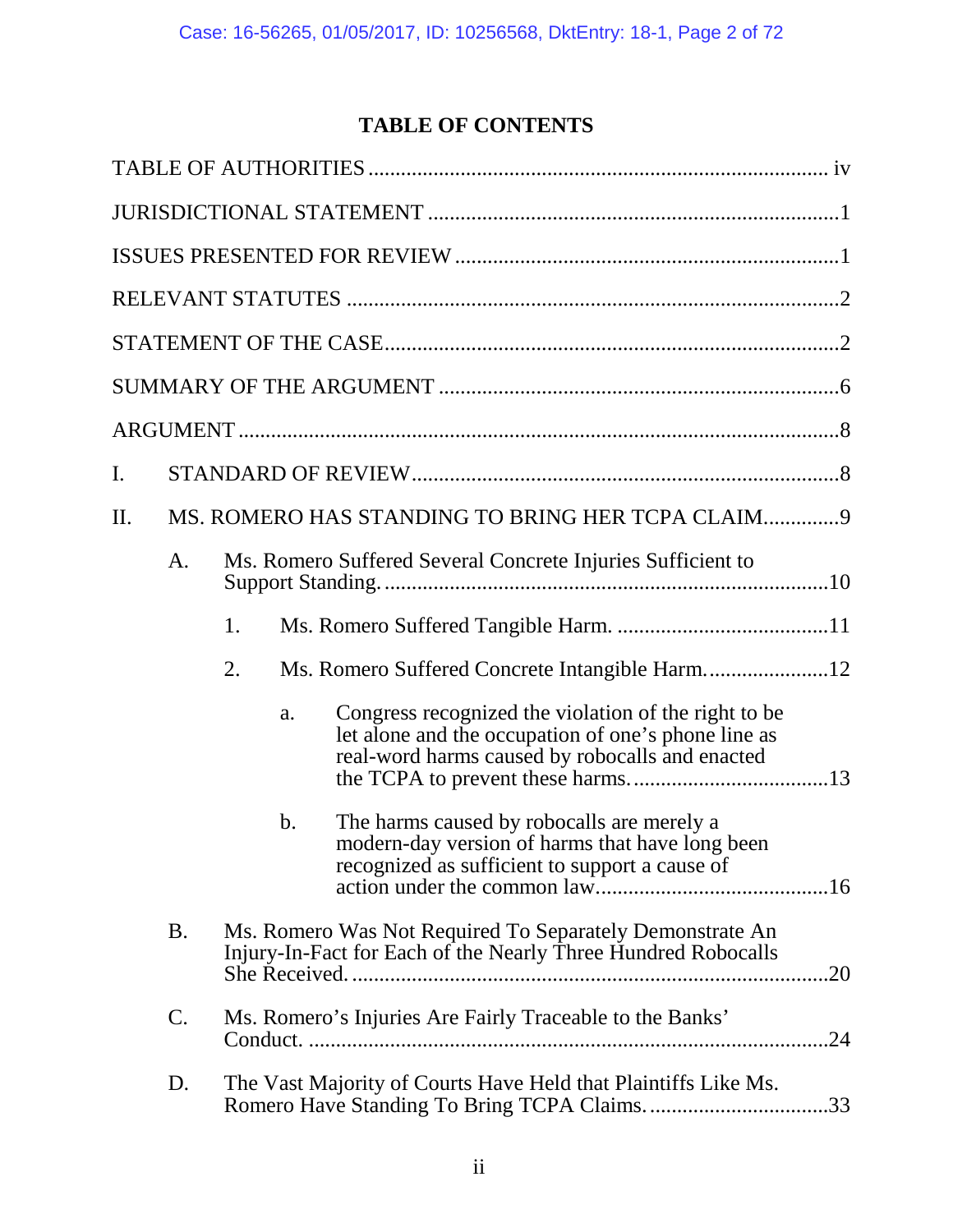| III. THE BANKS' VIOLATIONS OF THE ROSENTHAL ACT WERE |  |
|------------------------------------------------------|--|
| IV. MS. ROMERO IS ENTITLED TO HAVE A JURY DECIDE HER |  |
|                                                      |  |
|                                                      |  |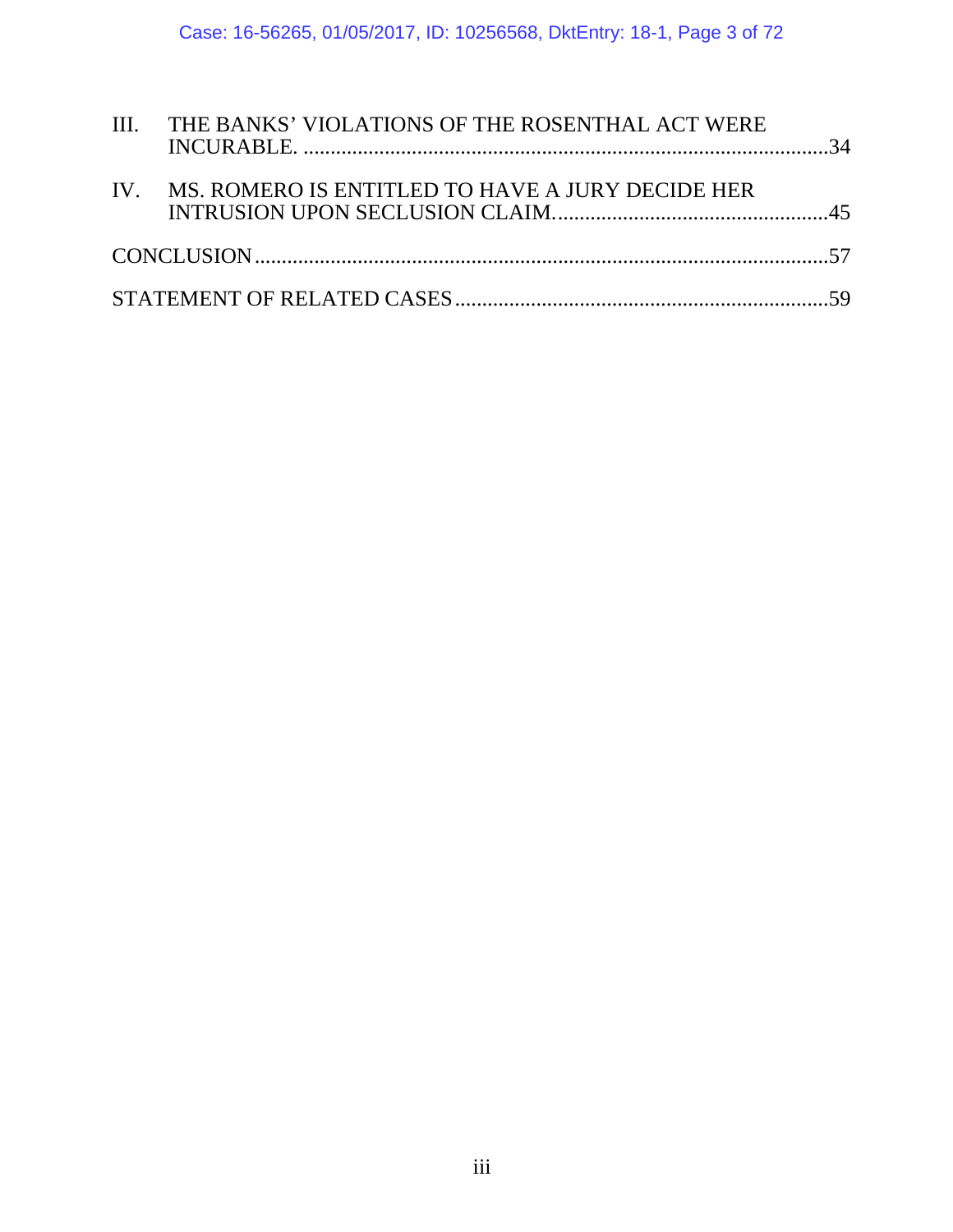# **TABLE OF AUTHORITIES**

# **Page(s)**

# **Cases**

| A.D. v. Credit One Bank, N.A.,                                                                           |
|----------------------------------------------------------------------------------------------------------|
| Alden Leeds, Inc. v. N.L.R.B.,                                                                           |
| Alejandre v. Gen. Elec. Co.,<br>No. CV 12-1304-CBM-JEM, 2013 WL 12119718 (C.D. Cal. Feb.                 |
| Aranda v. Caribbean Cruise Line, Inc.,<br>No. 12-4069, 2016 WL 4439935 (N.D. Ill. Aug. 23, 2016)32, 33   |
| Arbaugh v. Y&H Corp.,                                                                                    |
| Arteaga v. Asset Acceptance, LLC,                                                                        |
| Bagheri v. Adeli-Nadjafi,                                                                                |
| Baldwin v. Monterey Fin. Servs., Inc.,<br>No. 3:14-CV-2346, 2016 WL 5723734 (M.D. Pa. Sept. 30, 2016) 53 |
| Bd. of Nat. Res. of State of Wash. v. Brown,                                                             |
| Bell Atl. Corp. v. Twombly,                                                                              |
| Blaisdell v. Whittier City Sch. Dist.,                                                                   |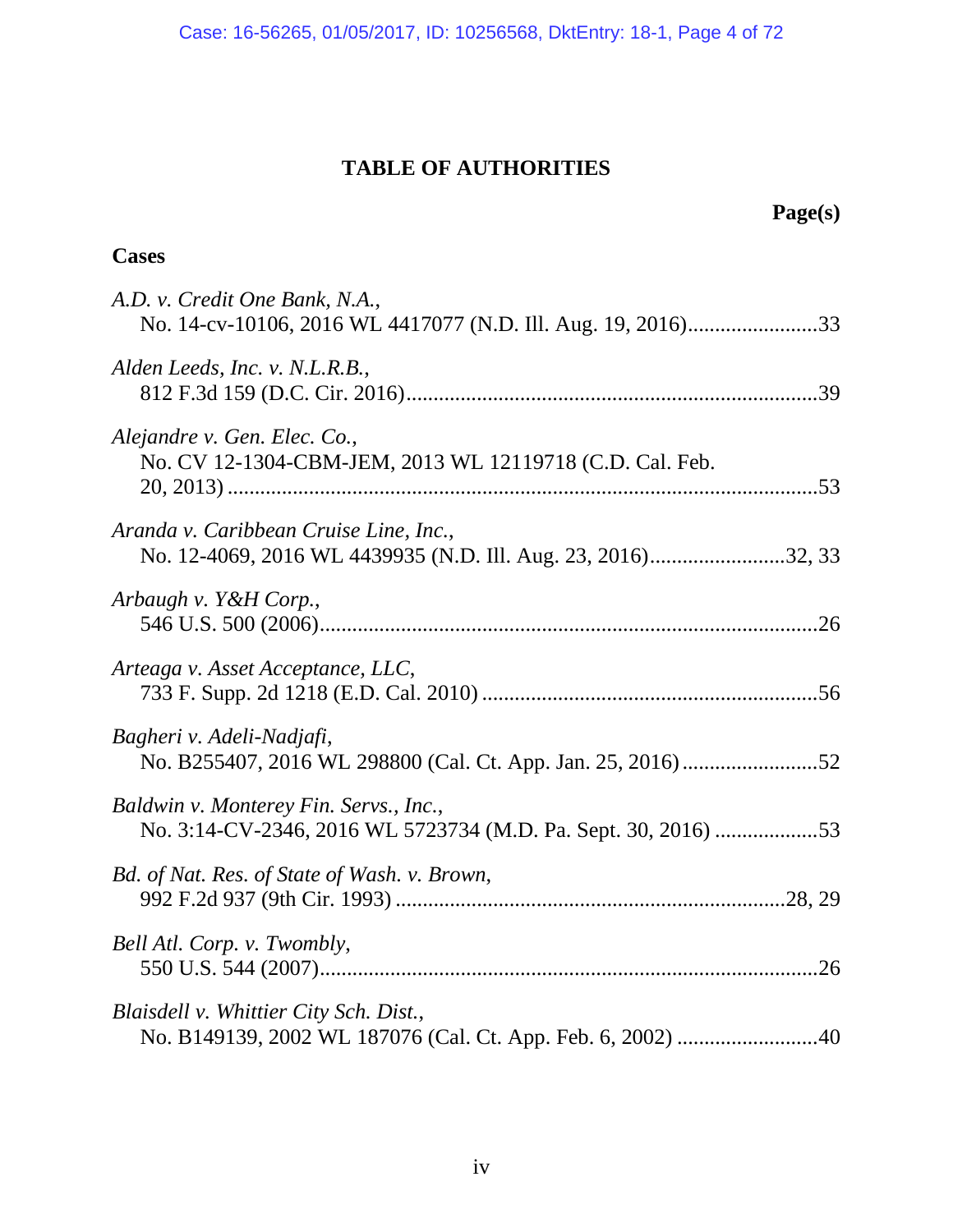| Booth v. Appstack, Inc.,<br>No. C13-1533JLR, 2016 WL 3030256 (W.D. Wash. May 25,                     |  |
|------------------------------------------------------------------------------------------------------|--|
| Brandt v. I.C. Sys., Inc.,<br>No. 8:09-CV-126-T-26MAP, 2010 WL 582051 (M.D. Fla. Feb.                |  |
| Cabiness v. Educ. Fin. Sols., LLC,<br>No. 16-CV-01109-JST, 2016 WL 5791411 (N.D. Cal. Sept. 1,       |  |
| Campbell-Ewald Co. v. Gomez,                                                                         |  |
| Caudill v. Wells Fargo Home Mortg., Inc.,<br>No. CV 5:16-066-DCR, 2016 WL 3820195 (E.D. Ky. July 11, |  |
| Charvat v. NMP, LLC,                                                                                 |  |
| In re Claremont Acquisition Corp., Inc.,                                                             |  |
| Matter of Clark,                                                                                     |  |
| Cour v. Life360, Inc.,<br>No. 16-CV-00805-TEH, 2016 WL 4039279 (N.D. Cal. July 28,                   |  |
| Covington v. Jefferson Cty.,                                                                         |  |
| DaimlerChrysler Corp. v. Cuno,                                                                       |  |
| Desert Citizens Against Pollution v. Bisson,                                                         |  |
| Desmond v. Phillips & Cohen Assocs., Ltd.,                                                           |  |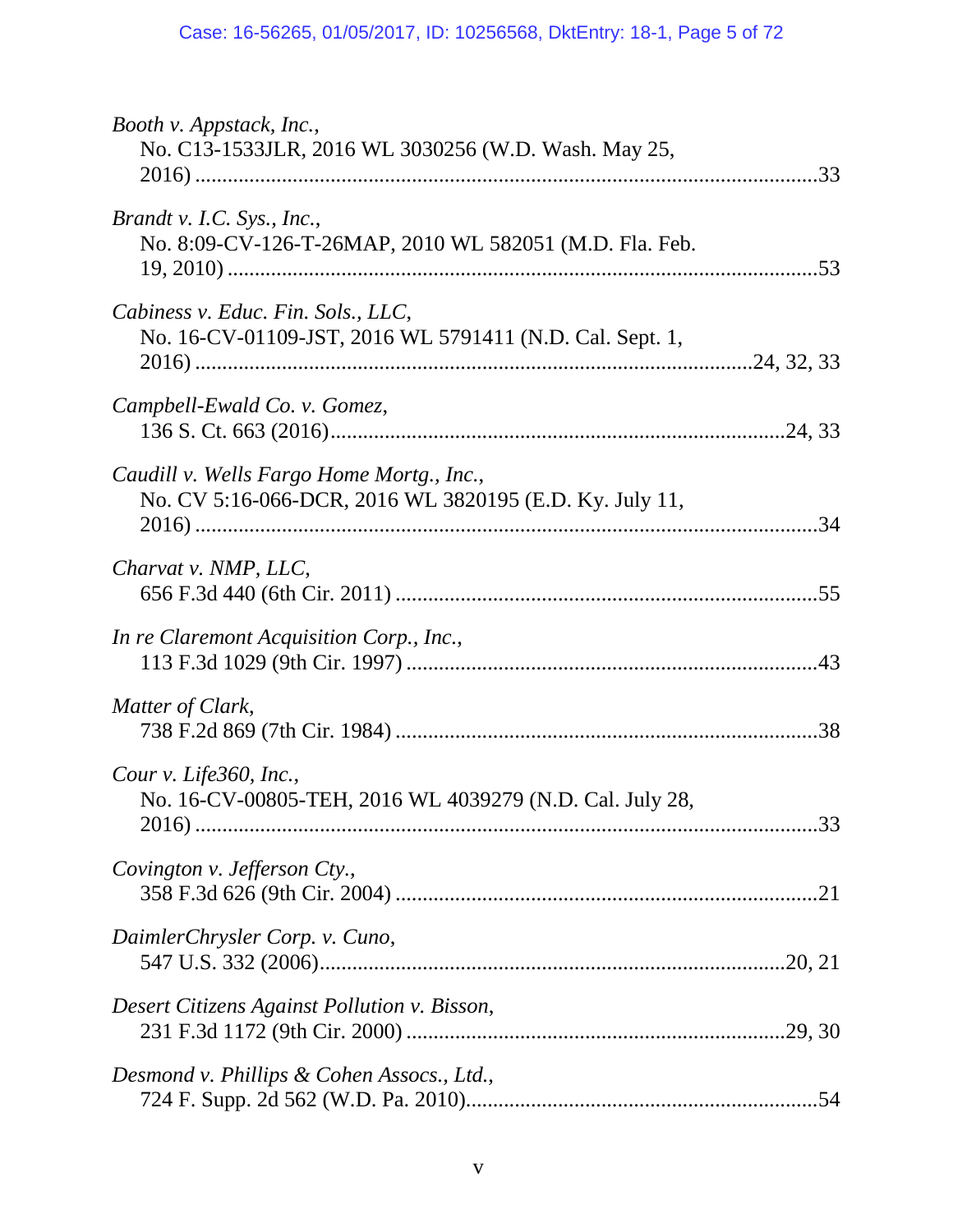| Dolenski v. GE Money Bank, F.S.B.,<br>No. 3:11-CV-1594-JAH, 2012 WL 12054940 (S.D. Cal. Mar. 28,            |  |
|-------------------------------------------------------------------------------------------------------------|--|
| Duke Power Co. v. Carolina Envtl. Study Grp., Inc.,                                                         |  |
| Duncan v. JP Morgan Chase Bank, N.A.,<br>No. 5:10-CV-01049, 2011 WL 5359698 (S.D. W. Va. Nov. 4,            |  |
| Friends of the Earth, Inc. v. Laidlaw Envtl. Servs. (TOC), Inc.,                                            |  |
| Furnace v. Sullivan,                                                                                        |  |
| Gladstone Realtors v. Vill. of Bellwood,                                                                    |  |
| Gonzales v. Arrow Fin. Servs., LLC,                                                                         |  |
| Harris v. R.J. Reynolds Vapor Co.,<br>No. 15-CV-04075-JD, 2016 WL 6246415 (N.D. Cal. Sept. 30,              |  |
| Hewlett v. Consol. World Travel, Inc.,                                                                      |  |
| Hilgenberg v. Elggren & Peterson,<br>No. 2:13-CV-1086, 2015 WL 4077765 (D. Utah July 6, 2015)53, 56         |  |
| Hohn v. United States,                                                                                      |  |
| Holderread v. Ford Motor Credit Co., LLC,<br>No. 4:16-CV-00222, 2016 WL 6248707 (E.D. Tex. Oct. 26, 2016)33 |  |
| Hollingsworth v. Perry,                                                                                     |  |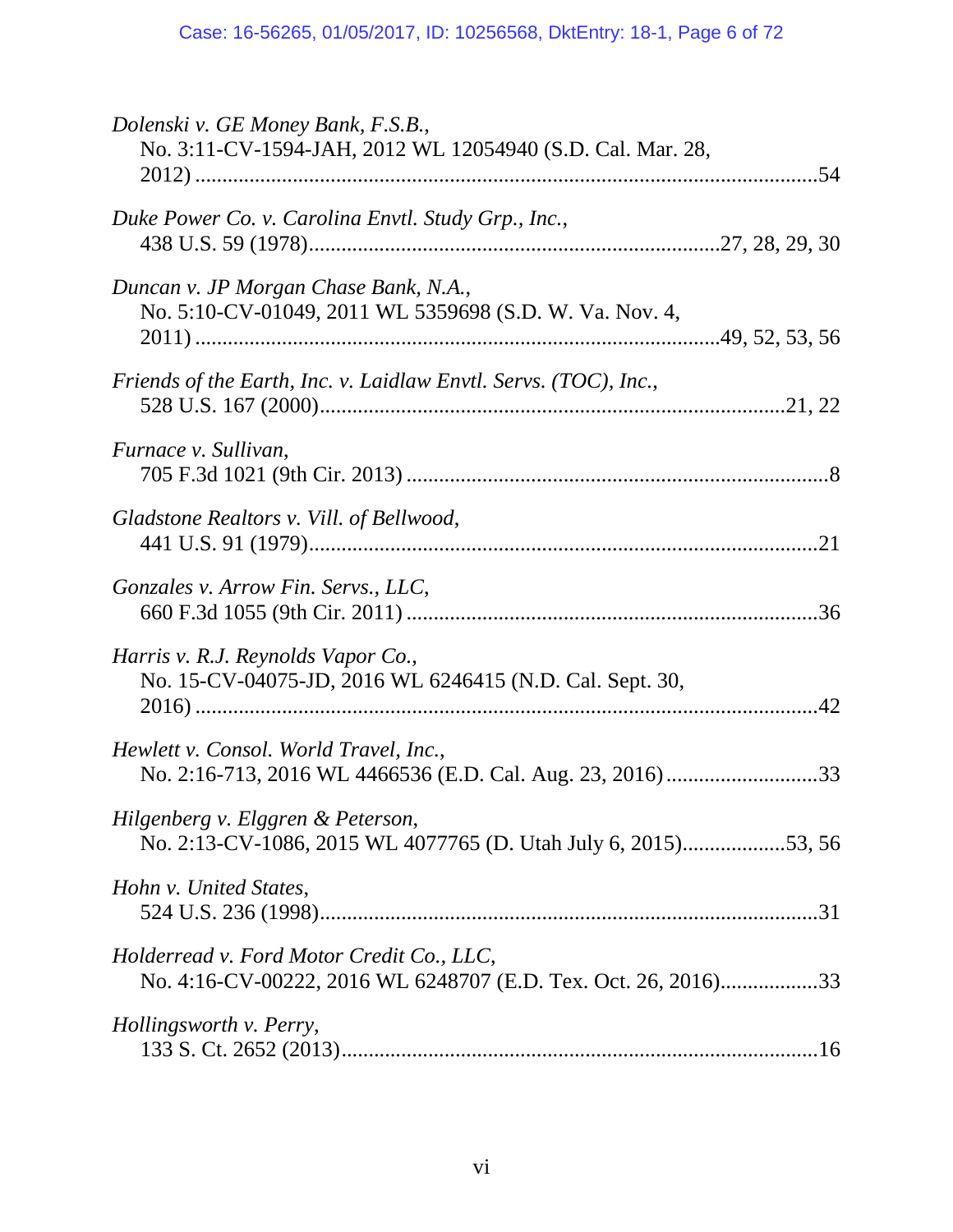| Hunsinger v. Gordmans, Inc.,<br>No. 4:16-CV-162, 2016 WL 7048895 (E.D. Mo. Dec. 5, 2016)19, 34        |
|-------------------------------------------------------------------------------------------------------|
| Huskey v. National Broadcasting Co., Inc.,                                                            |
| Inzerillo v. Green Tree Servicing, LLC,<br>No. 13-CV-06010-MEJ, 2014 WL 6660534 (N.D. Cal. Nov. 24,   |
| Joseph v. J.J. Mac Intyre Companies, L.L.C,                                                           |
| Komarova v. Nat'l Credit Acceptance, Inc.,                                                            |
| Krakauer v. Dish Network L.L.C.,                                                                      |
| Langdon v. Credit Mgmt., LP,                                                                          |
| LaVigne v. First Cmty. Bancshares, Inc.,<br>No. 1:15-CV-00934-WJ-LF, 2016 WL 6305992 (D.N.M. Oct. 19, |
| Lujan v. Defenders of Wildlife,                                                                       |
| Masuda v. Citibank, N.A.,                                                                             |
| Mbazomo v. Etourandtravel, Inc.,<br>No. 2:16-CV-02229-SB, 2016 WL 7165693 (E.D. Cal. Dec. 8,          |
| McEndree v. Rash Curtis & Assocs.,<br>No. 2:10-CV-01079-MCE, 2010 WL 2969094 (E.D. Cal. May 2,        |
| Meadows v. Franklin Collection Serv., Inc.,                                                           |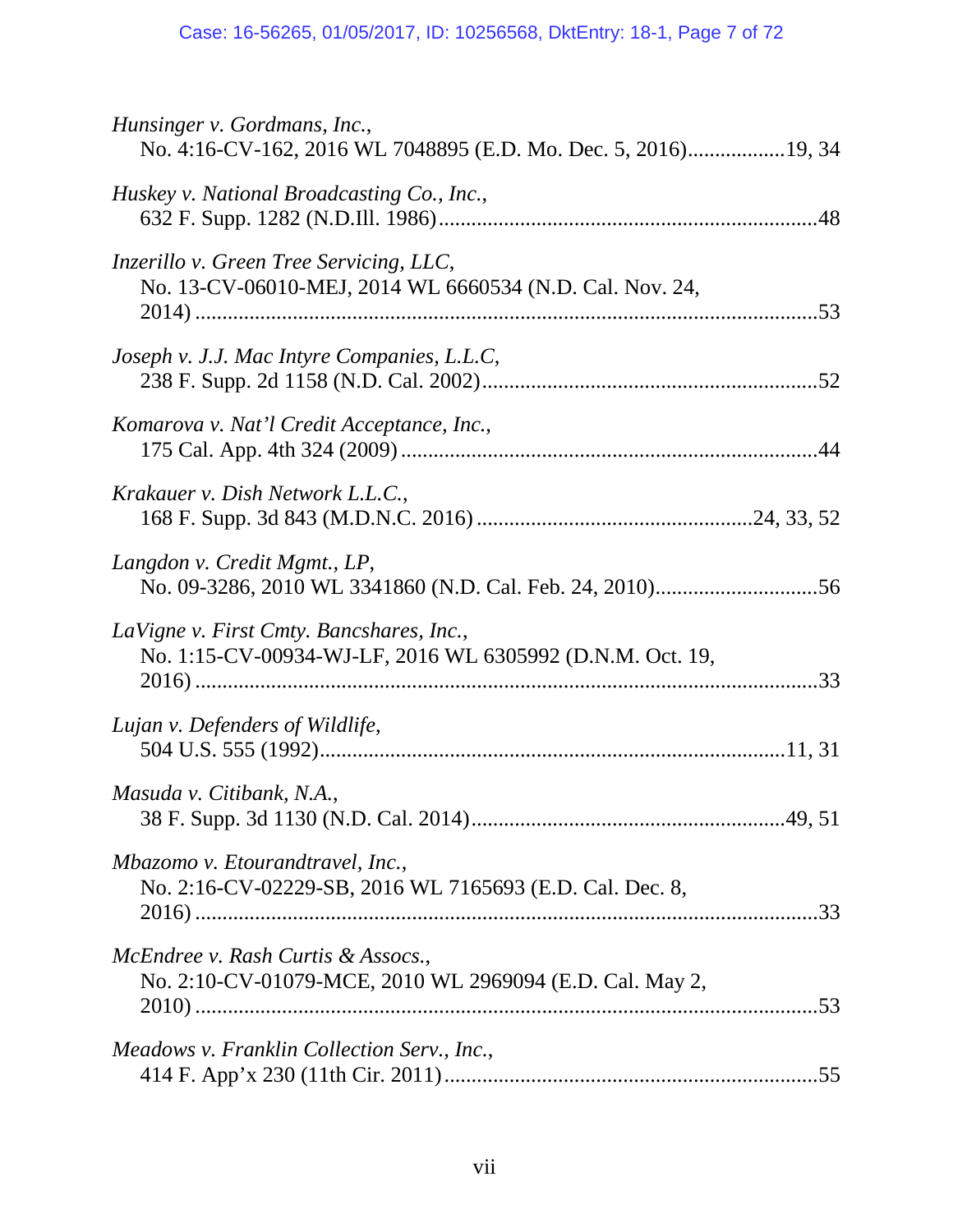| Messina v. Green Tree Servicing, LLC,<br>No. 14-cv-7099, 2016 WL 6089821 (N.D. Ill. Sept. 28, 2016) 54, 56 |
|------------------------------------------------------------------------------------------------------------|
| Mey v. Got Warranty, Inc.,<br>No. 5:15-CV-101, 2016 WL 3645195 (N.D. W. Va. June 30, 2016) passim          |
| Mims v. Arrow Fin. Servs., LLC,                                                                            |
| Montana Envtl. Info. Ctr. v. U.S. Bureau of Land Mgmt.,                                                    |
| Nunes v. Mueller,                                                                                          |
| $O'Phelan$ v. Loy,                                                                                         |
| Page v. MiraCosta Cmty. College Dist.,                                                                     |
| Patriotic Veterans, Inc., v. Zoeller,                                                                      |
| Pattin v. ARS Nat. Servs., Inc.,                                                                           |
| People v. Arias,                                                                                           |
| People v. Craft,                                                                                           |
| People v. Franco,                                                                                          |
| Physicians Comm. for Responsible Med. v. Applebee's Int'l, Inc.,                                           |
| Preminger v. Peake,                                                                                        |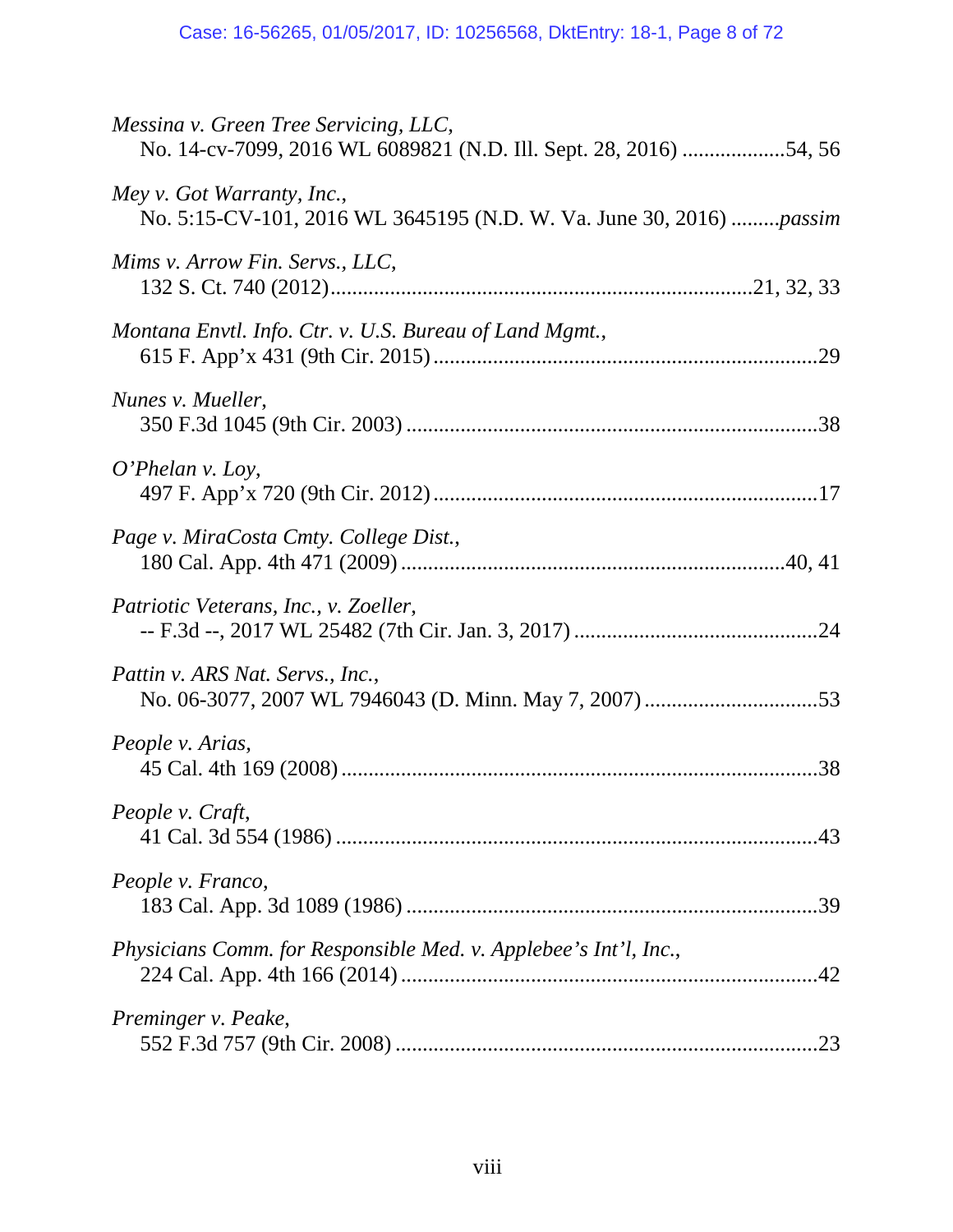| Roberts v. Fleet Bank (R.I.),                                                                      |  |
|----------------------------------------------------------------------------------------------------|--|
| Rogers v. Capital One Bank (USA), N.A.,<br>No. 1:15-CV-4016-TWT, 2016 WL 3162592 (N.D. Ga. June 7, |  |
| Sanchez-Scott v. Alza Pharm.,                                                                      |  |
| Sanders v. Am. Broad. Companies, Inc.,                                                             |  |
| Satterfield v. Simon & Schuster, Inc.,                                                             |  |
| Shulman v. Grp. W Prods., Inc.,                                                                    |  |
| Sloman v. Tadlock,                                                                                 |  |
| Smith v. Hance,                                                                                    |  |
| Spokeo, Inc. v. Robins,                                                                            |  |
| Sprint Commc'ns Co., L.P. v. APCC Servs., Inc.,                                                    |  |
| Steel Co. v. Citizens for a Better Env't,                                                          |  |
| Stollings v. Ryobi Techs., Inc.,                                                                   |  |
| Ung v. Universal Acceptance Corp.,                                                                 |  |
| United States v. Hatter,                                                                           |  |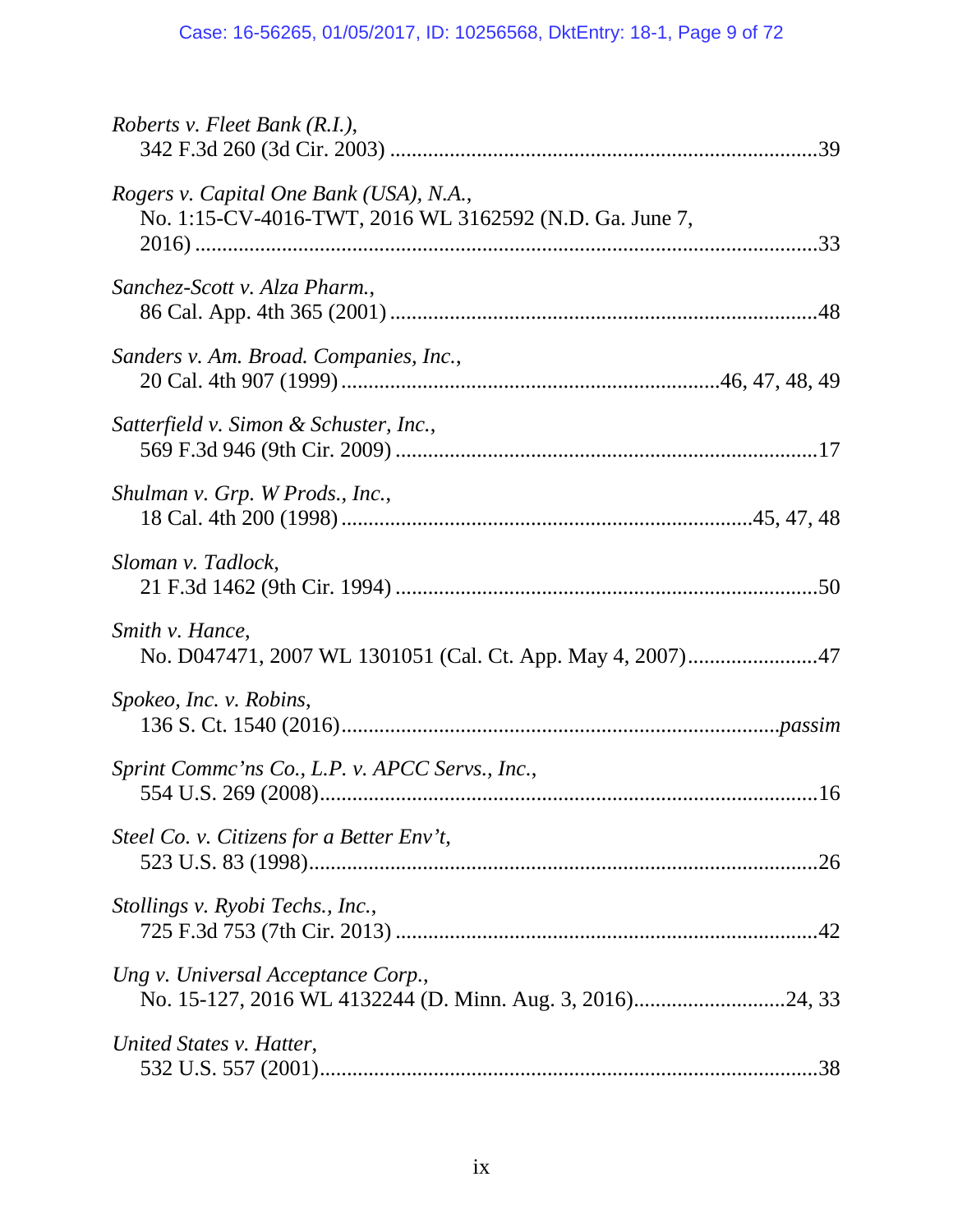| United States v. Kragness,                                                                               |
|----------------------------------------------------------------------------------------------------------|
| United States v. Poston,                                                                                 |
| United States v. Students Challenging Regulatory Agency Procedures,                                      |
| Varnado v. Midland Funding LLC,                                                                          |
| Vermont Agency of Nat. Res. v. U.S. ex rel. Stevens,                                                     |
| Wilkes v. CareSource Mgmt. Grp. Co.,<br>No. 4:16-CV-038, 2016 WL 7179298 (N.D. Ind. Dec. 9, 2016) 18, 34 |
| Williams v. State of Ala.,                                                                               |
| <b>Statutes</b>                                                                                          |
|                                                                                                          |
|                                                                                                          |
|                                                                                                          |
|                                                                                                          |
|                                                                                                          |
|                                                                                                          |
|                                                                                                          |
|                                                                                                          |
|                                                                                                          |
|                                                                                                          |
|                                                                                                          |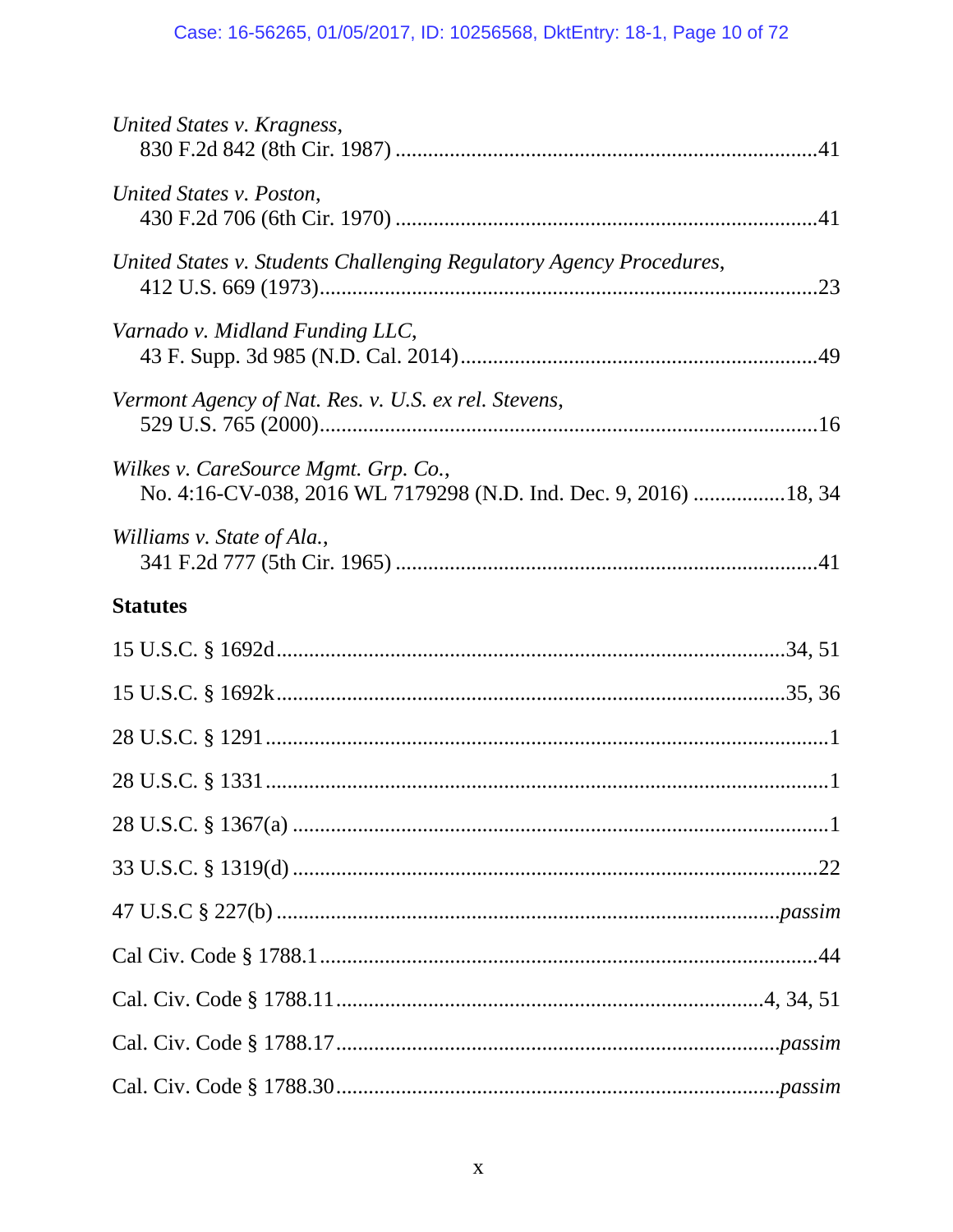# Case: 16-56265, 01/05/2017, ID: 10256568, DktEntry: 18-1, Page 11 of 72

| <b>Other Authorities</b>                                                                                                        |
|---------------------------------------------------------------------------------------------------------------------------------|
|                                                                                                                                 |
|                                                                                                                                 |
|                                                                                                                                 |
| Bill Analysis, S. Jud. Comm., AB 969, 1999-2000 Sess. (Cal. 1999) 37                                                            |
| Eli A. Meltz, No Harm, No Foul? "Attempted" Invasion of Privacy<br>and the Tort of Intrusion Upon Seclusion, 83 Fordham L. Rev. |
|                                                                                                                                 |
|                                                                                                                                 |
|                                                                                                                                 |
|                                                                                                                                 |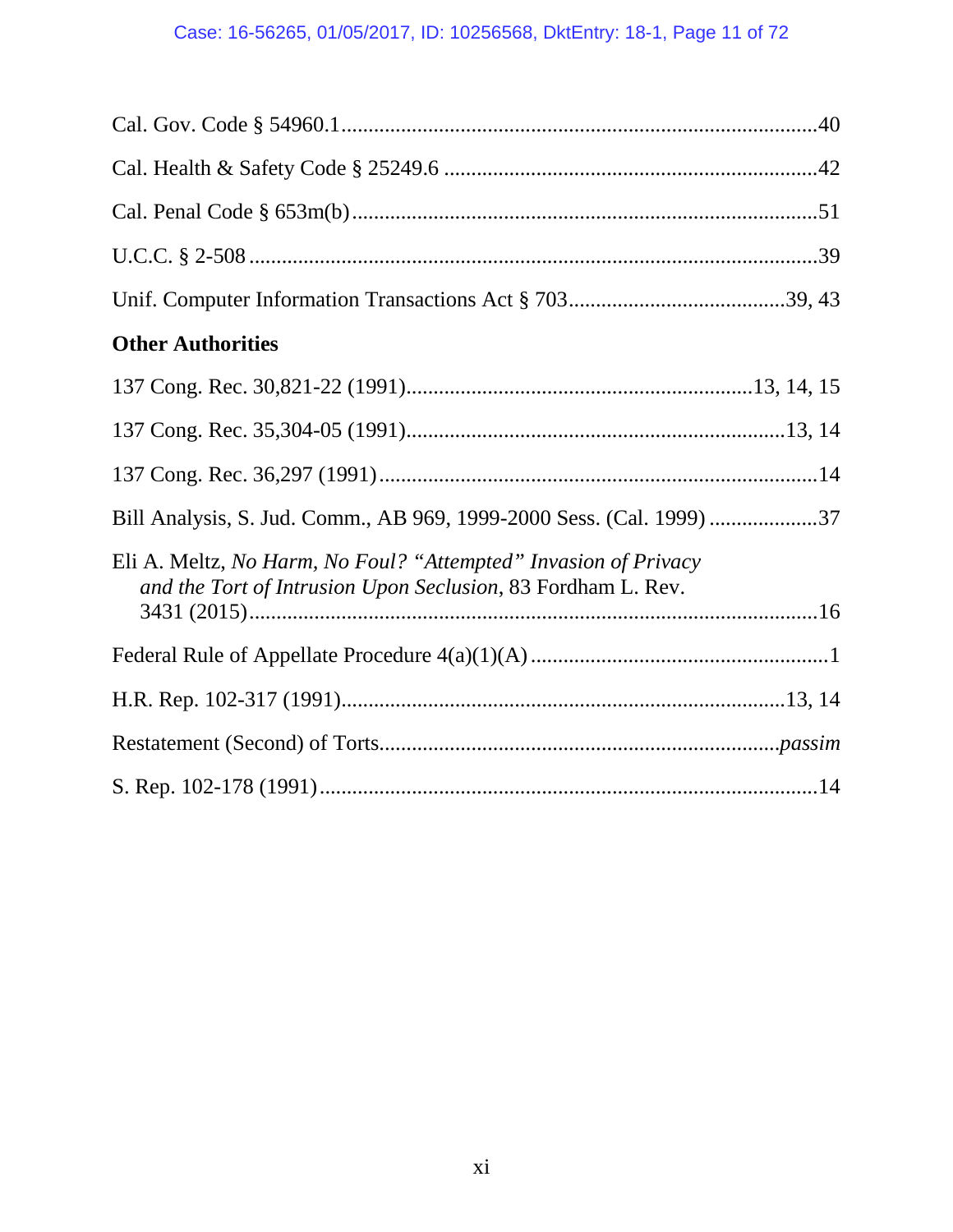#### <span id="page-11-2"></span>**JURISDICTIONAL STATEMENT**

<span id="page-11-1"></span>The district court had federal question jurisdiction over Appellant Elisa Romero's Telephone Consumer Protection Act (TCPA) claim under 28 U.S.C. § 1331 and supplemental jurisdiction over her state-law claims under 28 U.S.C. § 1367(a).

The district court granted summary judgment to Appellees on Ms. Romero's state law claims on February 4, 2016. ER 18. It denied Ms. Romero's motion for reconsideration of that order on February 18, 2016. ER 25. And it dismissed Ms. Romero's TCPA claim—the final remaining claim in the lawsuit—on August 5, 2016. ER 6. The district court issued final judgment on August 8, 2016. ER 5. Ms. Romero filed a notice of appeal on August 31, 2016. ER 1. The appeal is therefore timely under Federal Rule of Appellate Procedure 4(a)(1)(A).

<span id="page-11-3"></span>This Court has jurisdiction under 28 U.S.C. § 1291.

### <span id="page-11-0"></span>**ISSUES PRESENTED FOR REVIEW**

- 1. Does a consumer who was unlawfully robocalled hundreds of times—leading to injuries such as stress, headaches, lost sleep, lost time, intrusion upon seclusion, and the occupation of her cell phone without consent—have Article III standing to bring a claim in federal court for violation of the Telephone Consumer Protection Act, which Congress passed to remedy the invasion of privacy and the seizure of consumers' phone lines caused by unwanted robocalls?
- 2. May a debt collector that called a consumer hundreds of times against her will escape all liability for violating California's Rosenthal Fair Debt Collection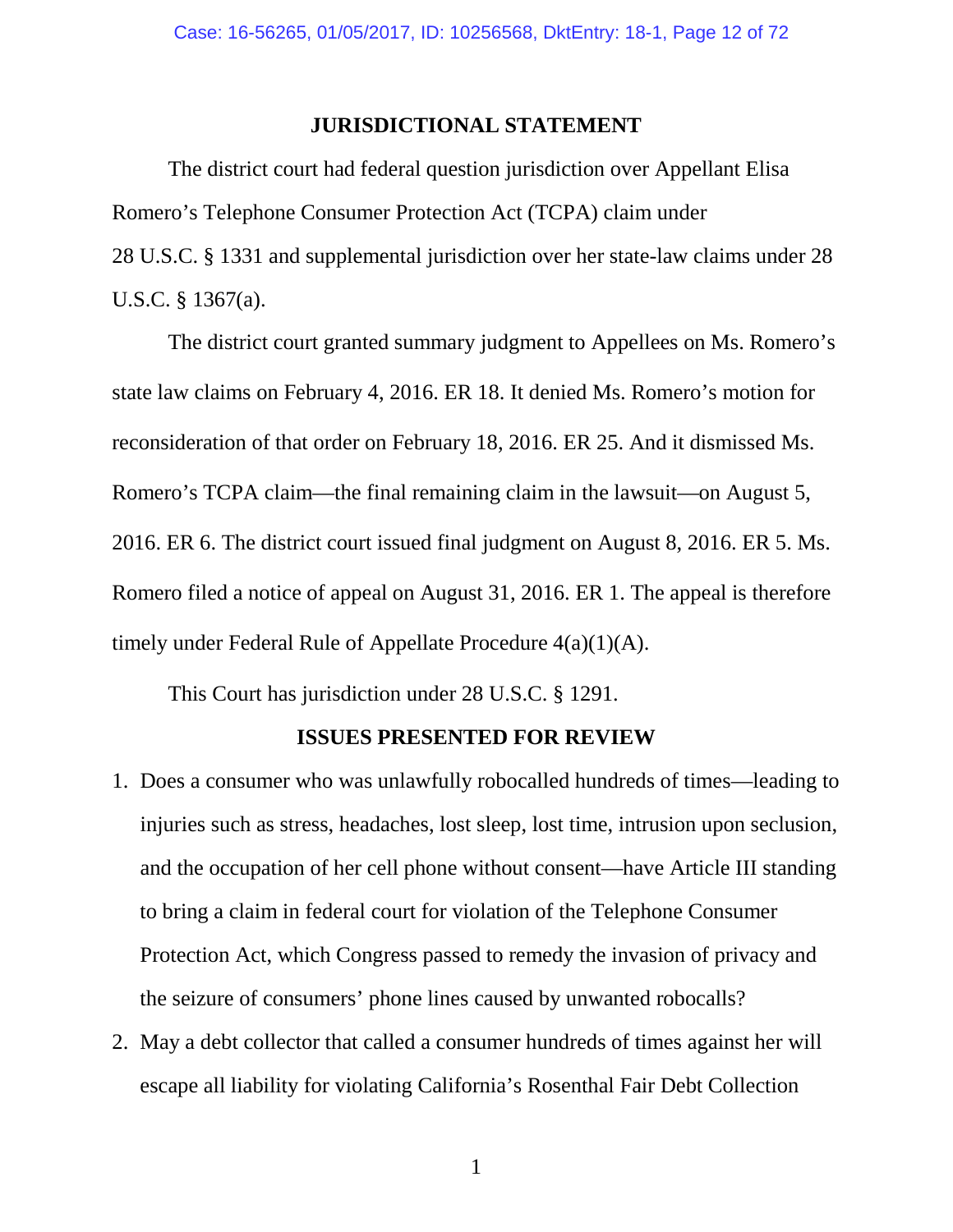Practices Act simply by refraining from making further calls once it has been sued?

3. May a judge decide as a matter of law that receiving hundreds of unwanted robocalls could not possibly be highly offensive to a reasonable person—and therefore is not a violation of the common law right to be free from intrusions upon seclusion—or is that a question for a jury to decide?

## **RELEVANT STATUTES**

The relevant statutory provisions are provided in an addendum, submitted with this brief.

## **STATEMENT OF THE CASE**

**1.** It is undisputed that between July and December of 2014, Appellees—the banks that issue Macy's-branded credit cards—called Appellant Elisa Romero's cell phone nearly three hundred times about a balance she owed on a Macy's card. ER 19. It's also undisputed that, with the possible exception of two calls, all of these calls were placed by the banks' autodialer—a computer that makes hundreds of thousands of calls per day on the banks' behalf. ER 80. Often, Ms. Romero would receive two, three, or even eight robocalls a day. ER 71.

The banks contend that once Ms. Romero told them to stop calling, they did so, but the record contains substantial evidence to the contrary: Ms. Romero submitted a declaration stating that she asked the banks to stop calling multiple times before they actually did so—and provided contemporaneous notes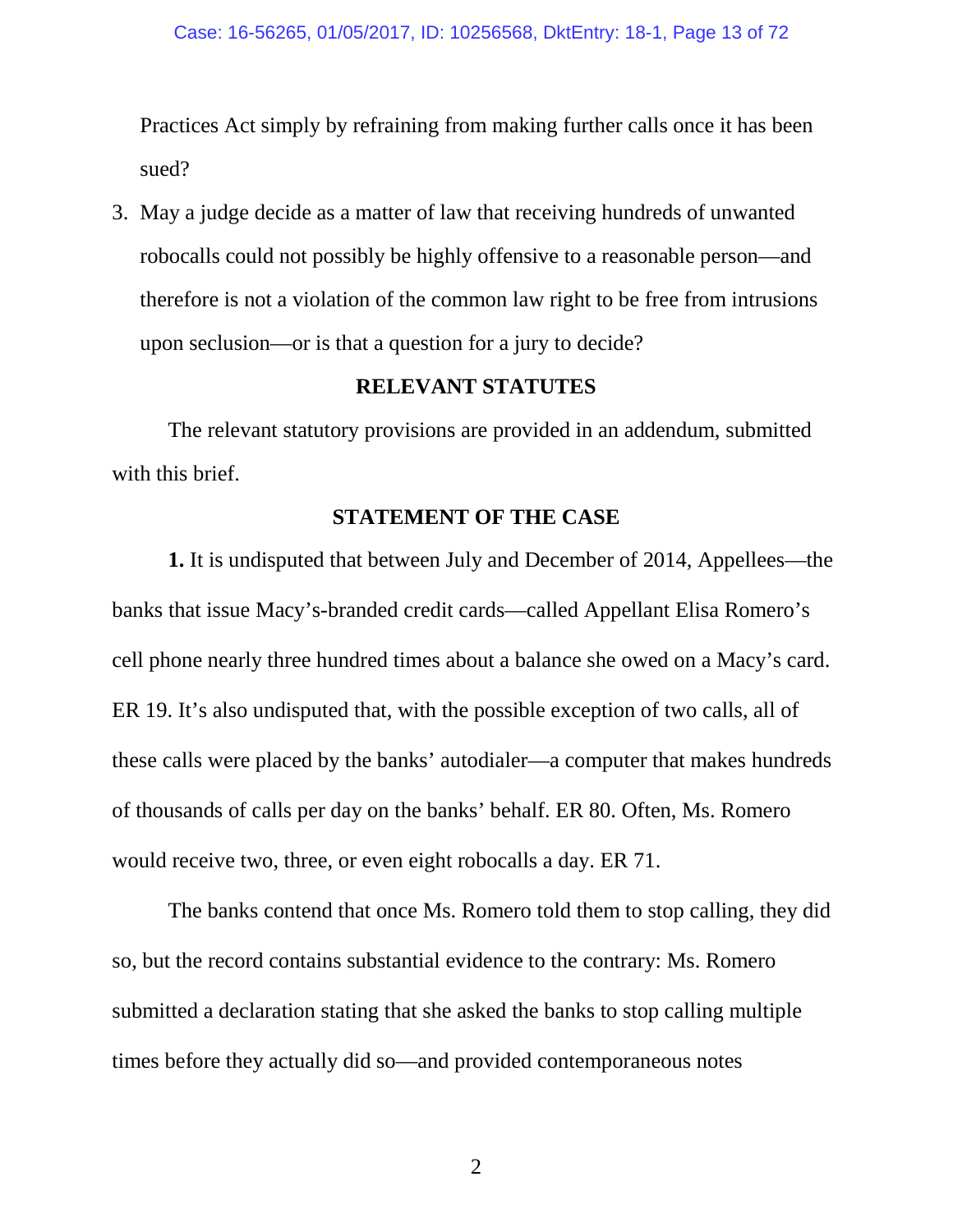documenting these conversations. ER 75, 135-40. Indeed, she stated that she first asked the banks to stop calling on July 2, 2014—months before the calls actually ceased. ER 75. Two other Macy's customers gave depositions, testifying that they too received numerous unwanted calls, long after they'd asked the banks to stop calling. ER 93, 96. And the banks' own employees testified that it is bank policy to keep calling even when a customer tells them to stop. ER 81-82, 116.

Ms. Romero testified that the banks' incessant robocalling made her anxious and nervous, gave her headaches, and caused her to lose sleep. ER 118-27.

It took five months for Ms. Romero to finally get the banks to stop calling her, and they only stopped then because they believed they had the wrong number. ER 90.

**2.** On January 29, 2015, Ms. Romero sued the banks, claiming that the hundreds of unwanted robocalls she received violated state and federal law. ER 30-41. The banks' calls, Ms. Romero alleged, violated the federal Telephone Consumer Protection Act, which prohibits robocalling a cell phone without consent, 47 U.S.C § 227(b); California's Rosenthal Fair Debt Collection Practices Act, which prohibits harassing or annoying a debtor through repeated phone calls,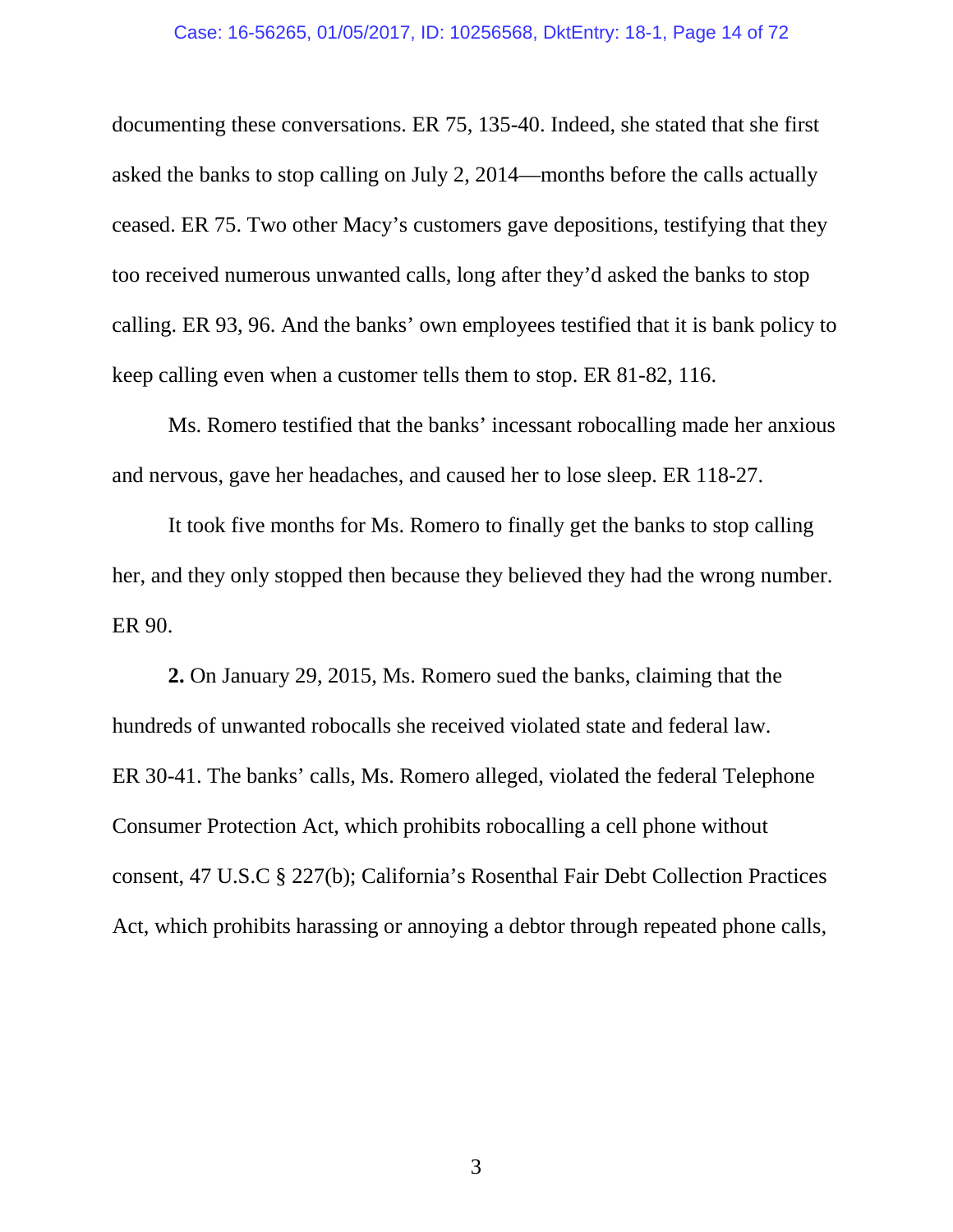Cal. Civ. Code §§ 1788.11(d), (e), 1788.17; and the common law right to be free from intrusions upon seclusion. ER 34-40. $<sup>1</sup>$  $<sup>1</sup>$  $<sup>1</sup>$ </sup>

**3.** After discovery, the banks moved for summary judgment on Ms. Romero's state-law claims. ER 18. The district court granted their motion. ER 18.

First, the court held that because the banks did not call Ms. Romero after she had served them with notice of her lawsuit, they could not be held liable for violating the Rosenthal Act. ER 20-22. When the Act was initially passed, it contained a safe harbor for debt collectors who cure "a violation which is able to be cured . . . within 15 days" of receiving written notice of the violation. Cal. Civ. Code. § 1788.30(d). The lower court held that this safe harbor applied here. ER 22. In the court's view, the banks' hundreds of robocalls constituted a violation that is "able to be cured," and the banks cured this violation simply by sending Ms. Romero a notice after she had sued them, saying they would not call her any more. ER 20-21.

Second, the district court held that a reasonable person could not possibly find it "highly offensive" to receive hundreds of unwanted robocalls in a short period of time. ER 22-24. Therefore, the court held that Ms. Romero's intrusion upon seclusion claim failed as a matter of law. ER 24.

<span id="page-14-0"></span><sup>&</sup>lt;sup>1</sup> Ms. Romero also brought a claim for negligent infliction of emotional distress. She does not appeal the district court's dismissal of that claim, and therefore, it is not at issue here.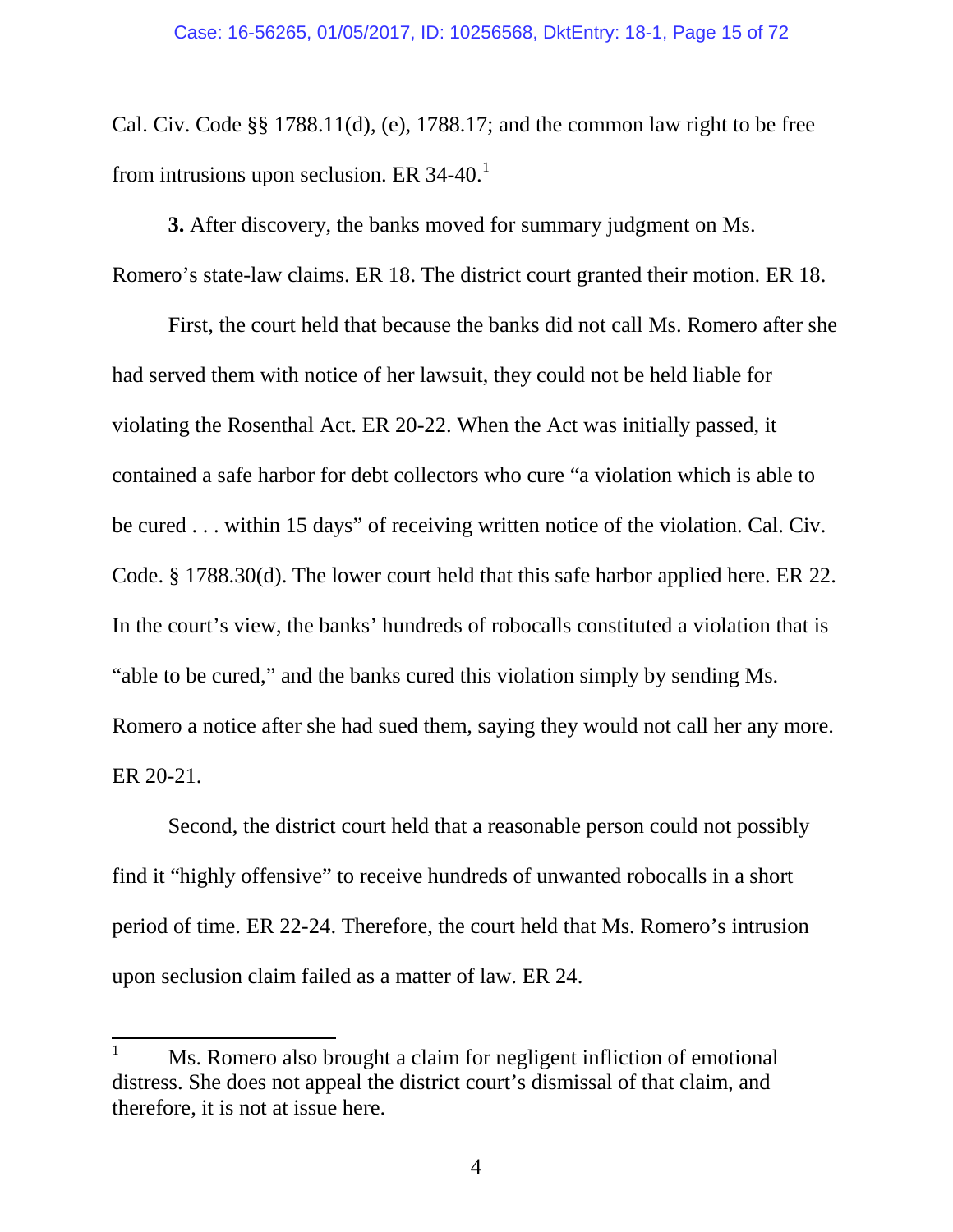Ms. Romero filed a motion requesting the district court reconsider its decision. ER 25. Among other things, she argued that the decision contradicted Section 1788.17 of the Rosenthal Act—an amendment to the statute that explicitly adopted the remedies provision of the federal Fair Debt Collection Practices Act, which does not have a cure provision. *See* ER 27. This amendment, Ms. Romero argued, rendered the cure provision originally contained within the Rosenthal Act—the provision the district court relied upon—inoperable. The district court denied reconsideration. ER 25.

The parties proceeded to prepare for trial on Ms. Romero's remaining claim—that the banks' calls violated the Telephone Consumer Protection Act. Just weeks before the trial was scheduled to begin, the banks filed a motion to dismiss, arguing that Ms. Romero lacked standing to bring this claim. ER 144.

The district court granted the motion. ER 6. The court recognized that virtually every court to decide the issue has held that receiving robocalls constitutes a concrete injury, sufficient to support standing. ER 15. But the district court held that all of these other courts were wrong. ER 15. The court did not dispute that receiving unwanted robocalls is a concrete injury. ER 16. But, the court held, to have standing to bring a TCPA claim based on these robocalls, a plaintiff must—for each and every robocall she received—provide evidence of a tangible injury caused not just by the call itself, but specifically by the use of an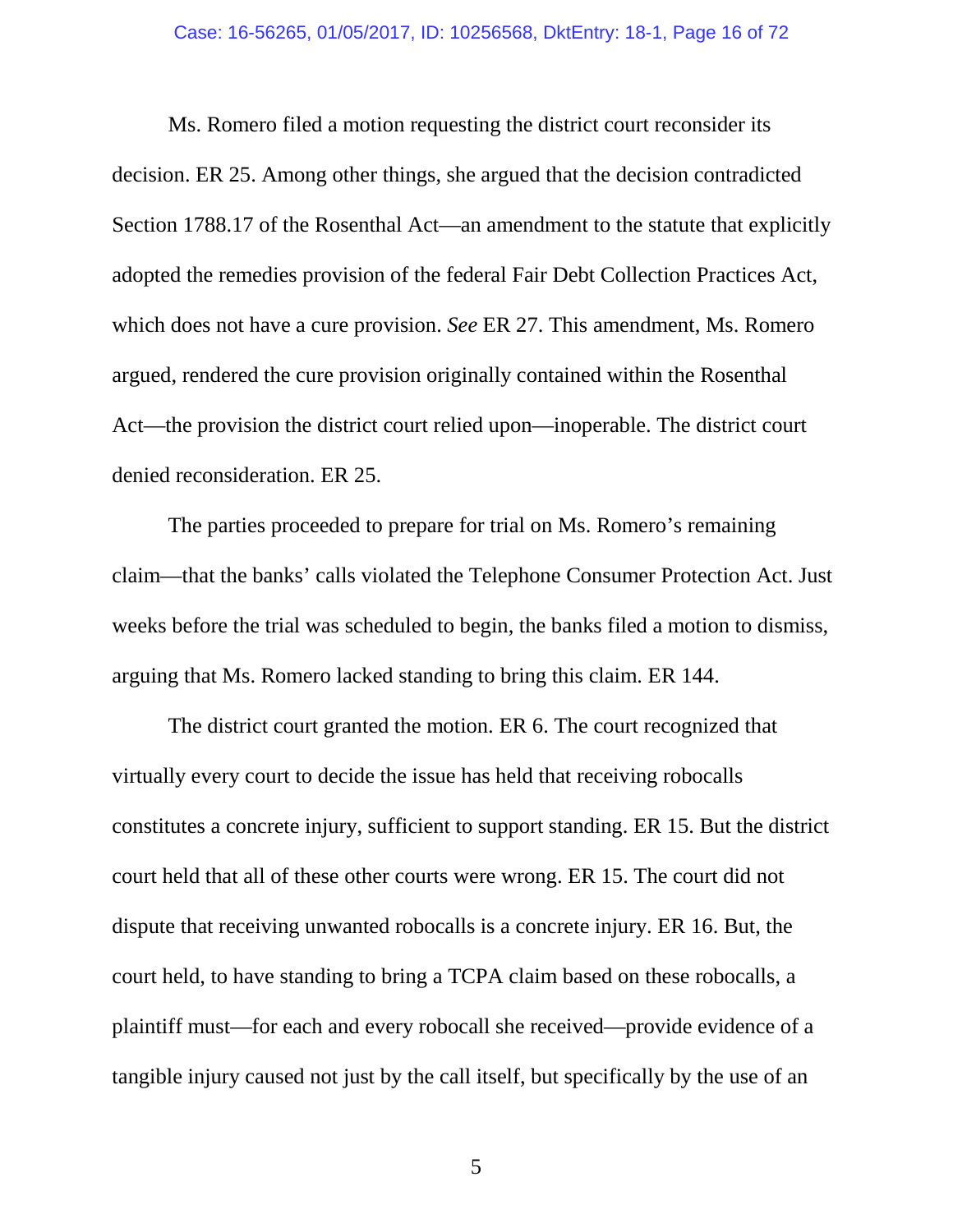autodialer to make that call—a requirement, the court made clear, no plaintiff could ever meet. ER 9-12.

This appeal followed. ER 1.

#### **SUMMARY OF THE ARGUMENT**

The decision below is an extreme outlier that has already been sharply criticized by other courts. First, the vast majority of courts have held that receiving unwanted robocalls is a concrete injury sufficient to support standing to bring a TCPA claim. As Congress recognized when it enacted the TCPA, robocalls are intrusive, annoying, and, in some cases, even dangerous. They waste consumers' time, violate their right to be let alone, and occupy their phones without consent. These injuries have long been considered sufficient for standing. Moreover, Ms. Romero suffered additional harm: The banks' robocalls gave her headaches; caused her stress, anxiety, and aggravation; and disturbed her sleep. These, too, are concrete injuries, sufficient to support standing.

The lower court's requirement that Ms. Romero demonstrate that her injuries were caused not just by the banks' calls but specifically and uniquely by their use of an autodialer to make those calls conflicts with longstanding Supreme Court precedent. The Supreme Court has repeatedly held that to demonstrate standing, plaintiffs need only show that their injury is traceable to the defendant's conduct. It has expressly *rejected* the notion that the injury must be tied to the specific aspect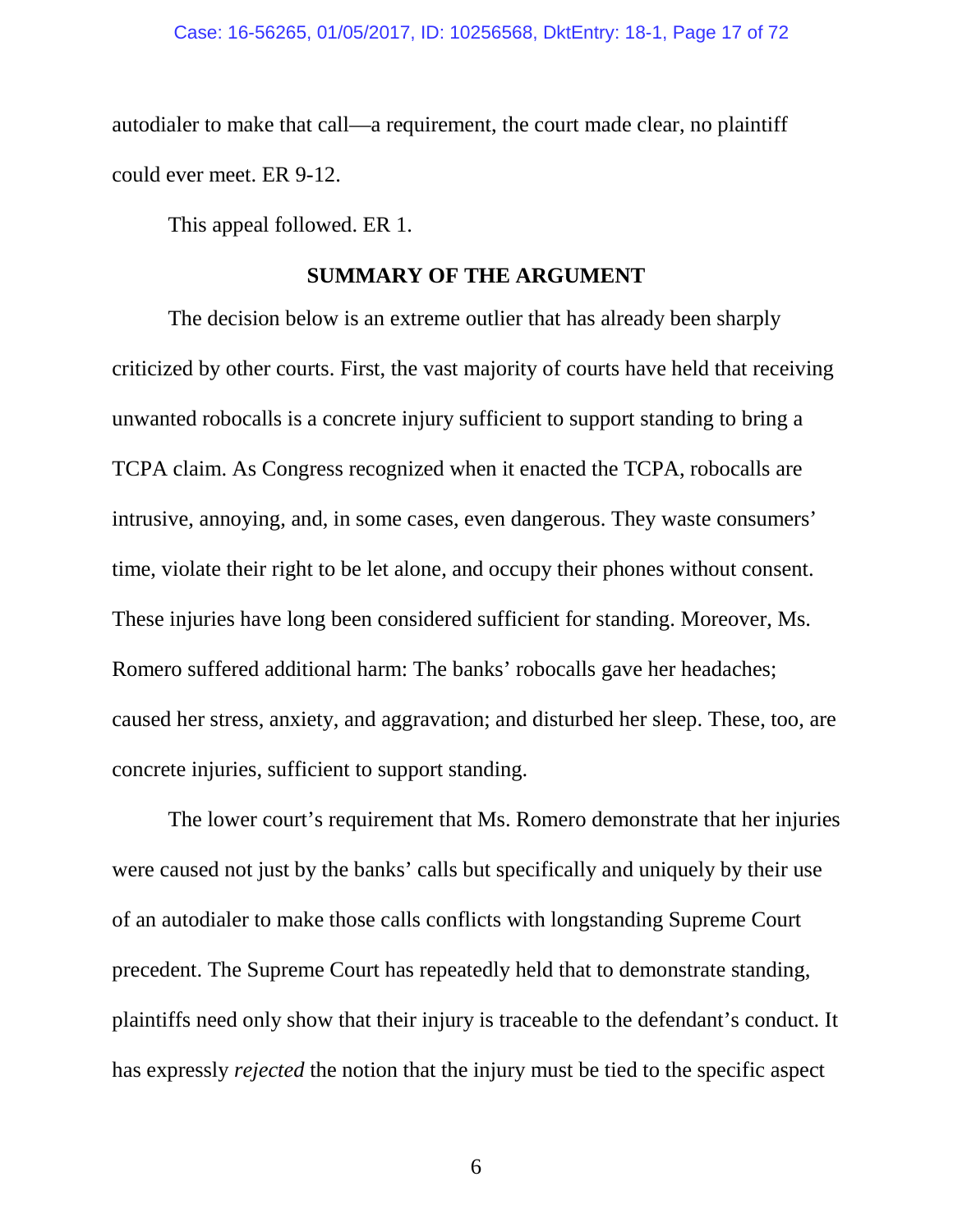#### Case: 16-56265, 01/05/2017, ID: 10256568, DktEntry: 18-1, Page 18 of 72

of that conduct that renders it illegal. Ms. Romero has demonstrated that her injuries are traceable to the banks' calls. Under Supreme Court precedent—and that of this Court—that is enough.

Second, the district court in this case is the only court ever to have held that a debt collector may escape liability under the Rosenthal Act for harassing a consumer through repeated unwanted phone calls, simply because the collector did not continue calling after it had been sued. Indeed, the cure provision the district court relied on has long been superseded. And even were it still in force, it only applies to violations that are "*able* to be cured." Cal. Civ. Code § 1788.30 (emphasis added).

A statutory violation is only curable if the harm it caused can be undone. The banks did not—and, indeed, could not possibly—undo the harm they caused by calling Ms. Romero hundreds of times against her will. Their Rosenthal Act violations, therefore, cannot be cured.

Finally, the district court's conclusion that a reasonable person could not possibly find it "highly offensive" to receive hundreds of unwanted robocalls—and therefore Ms. Romero's intrusion upon seclusion claim must fail as a matter of law—directly contradicts the view expressed in the Restatement (Second) of Torts, which California has adopted. It conflicts with the views of Congress and the California state legislature, both of which found unwanted calls, like those Ms.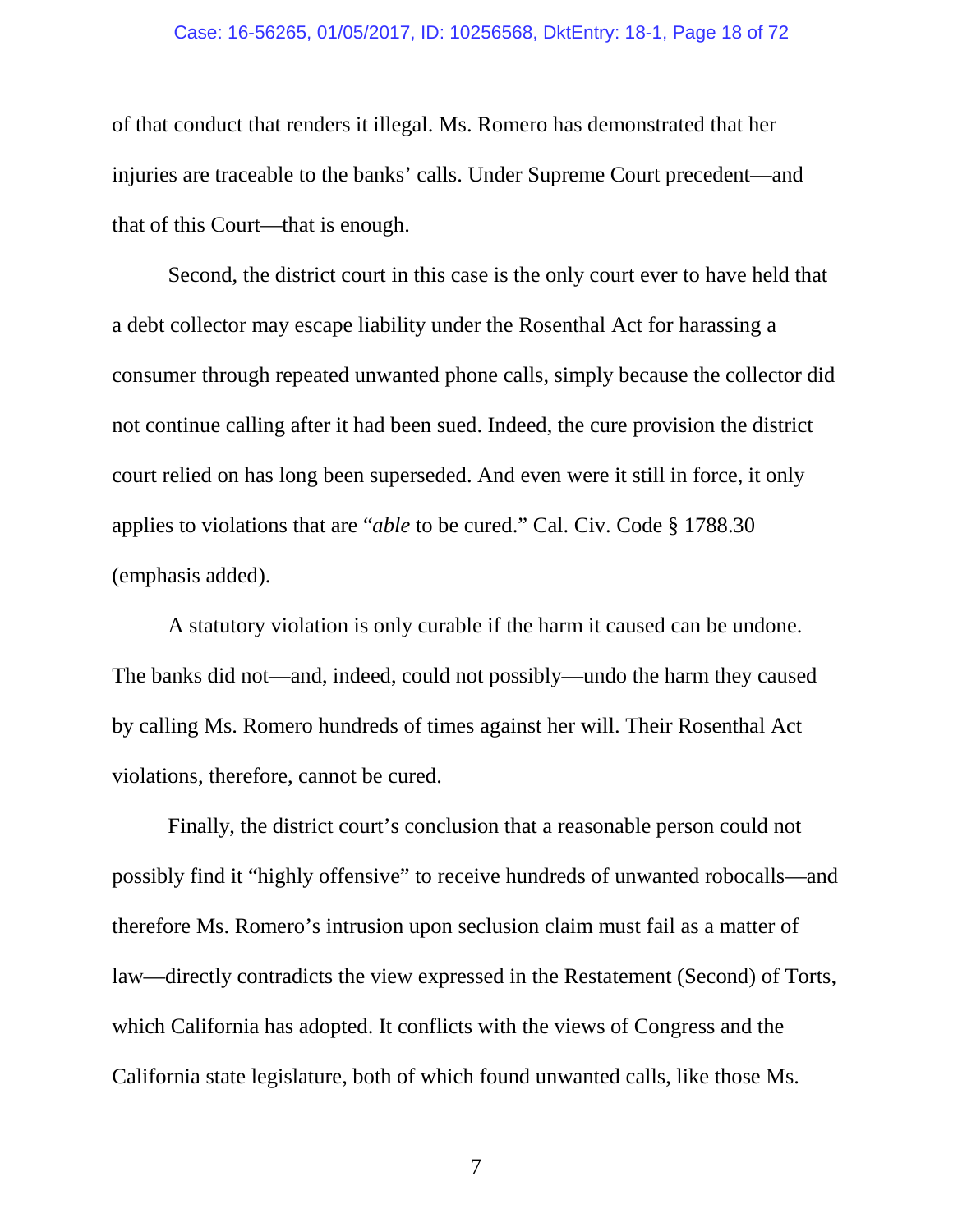Romero received, so offensive that they made them illegal. And it conflicts with numerous courts, which have held that a reasonable person could, in fact, find repeated unwanted calls "highly offensive." The lower court was not entitled to impose its own view of whether a reasonable person would find it "highly offensive" to suffer through months of relentless robocalls—that's for a jury to decide.

#### **ARGUMENT**

### **I. STANDARD OF REVIEW**

<span id="page-18-0"></span>This Court reviews a district court's grant of summary judgment de novo. *Furnace v. Sullivan*, 705 F.3d 1021, 1026 (9th Cir. 2013). "Summary judgment is appropriate only if, taking the evidence and all reasonable inferences drawn therefrom in the light most favorable to the non-moving party, there are no genuine issues of material fact and the moving party is entitled to judgment as a matter of  $\int$ law."  $\int$ *ld.*<sup>[2](#page-18-1)</sup>

The lower court treated the banks' motion to dismiss Ms. Romero's TCPA claim as a motion for summary judgment. ER 9. Therefore, this standard of review applies to both the district court's order granting summary judgment on the merits of Ms. Romero's state-law claims, as well as its order dismissing her TCPA claim for lack of standing.

<span id="page-18-1"></span><sup>&</sup>lt;sup>2</sup> Internal citations, quotation marks, and alterations are omitted throughout this brief.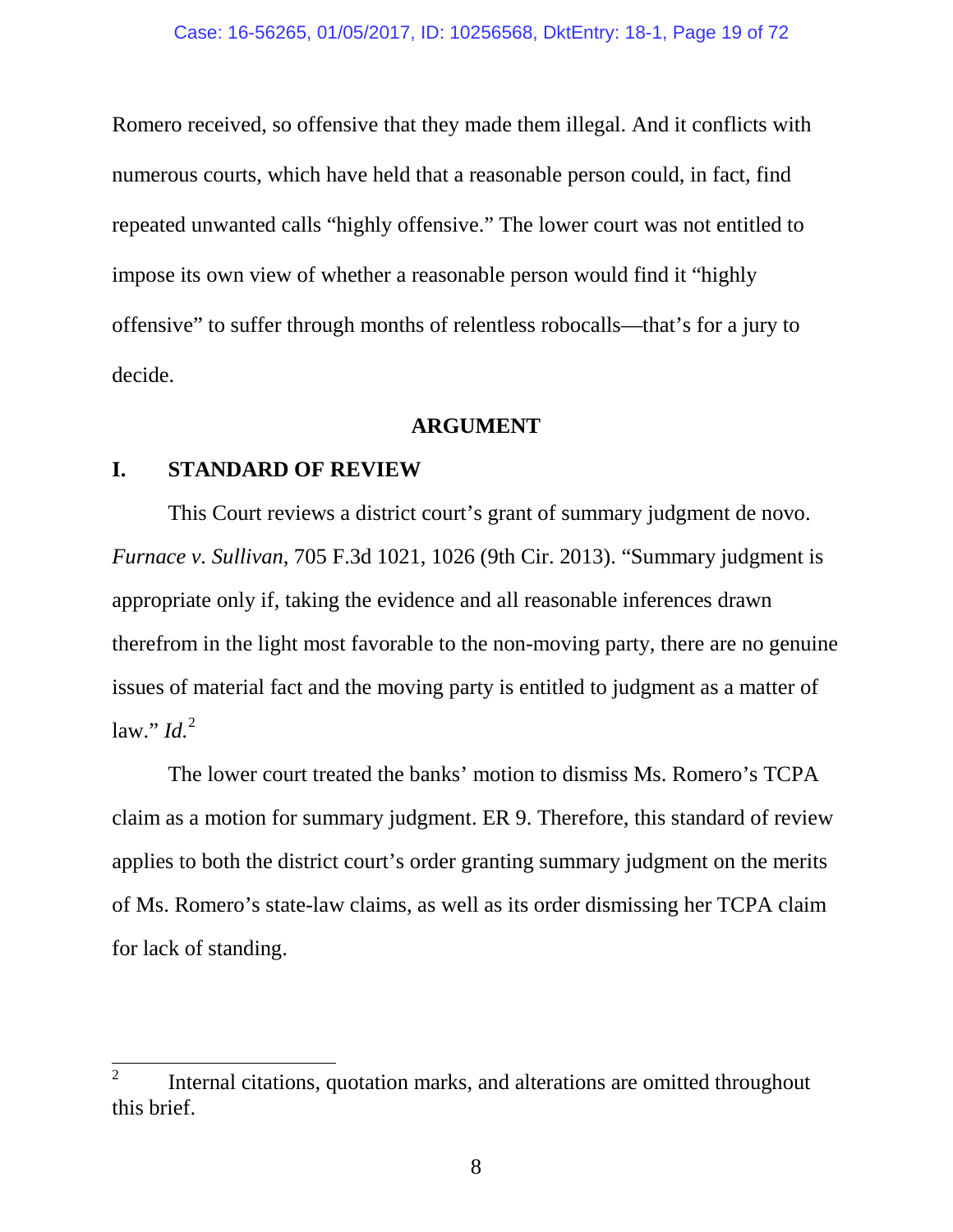#### **II. Ms. Romero Has Standing To Bring Her TCPA Claim.**

<span id="page-19-0"></span>To bring a claim in federal court, a plaintiff must have suffered an injury that is "both concrete"—that is, "actually exist[s]"—and "particularized"—that is, "affect[s]" the plaintiff "personal[ly]." *Spokeo, Inc. v. Robins*, 136 S. Ct. 1540, 1545, 1548 (2016). This injury must be "fairly traceable" to the defendant's "conduct" and "likely to be redressed by a favorable judicial decision." *Id.* at 1547. Ms. Romero easily satisfies these requirements.

The defendant banks called Ms. Romero nearly three hundred times. These calls undeniably affected her personally. They caused her aggravation and distress, gave her headaches, disrupted her sleep, and wasted her time. They occupied her cell phone without consent and violated her right to be let alone. These are concrete injuries that have long given rise to standing. Moreover, they are precisely the harms Congress sought to prevent in passing the TCPA.

There is no dispute that the calls that injured Ms. Romero were, in fact, made by the banks. Her injuries are thus "fairly traceable" to the banks' conduct. Nor is there any dispute that Ms. Romero's injuries can be redressed by damages. Under well-established law, therefore, Ms. Romero has standing to pursue her claim.

Nevertheless, the district court held otherwise. In the lower court's view, it was not enough that Ms. Romero demonstrated concrete harm traceable to the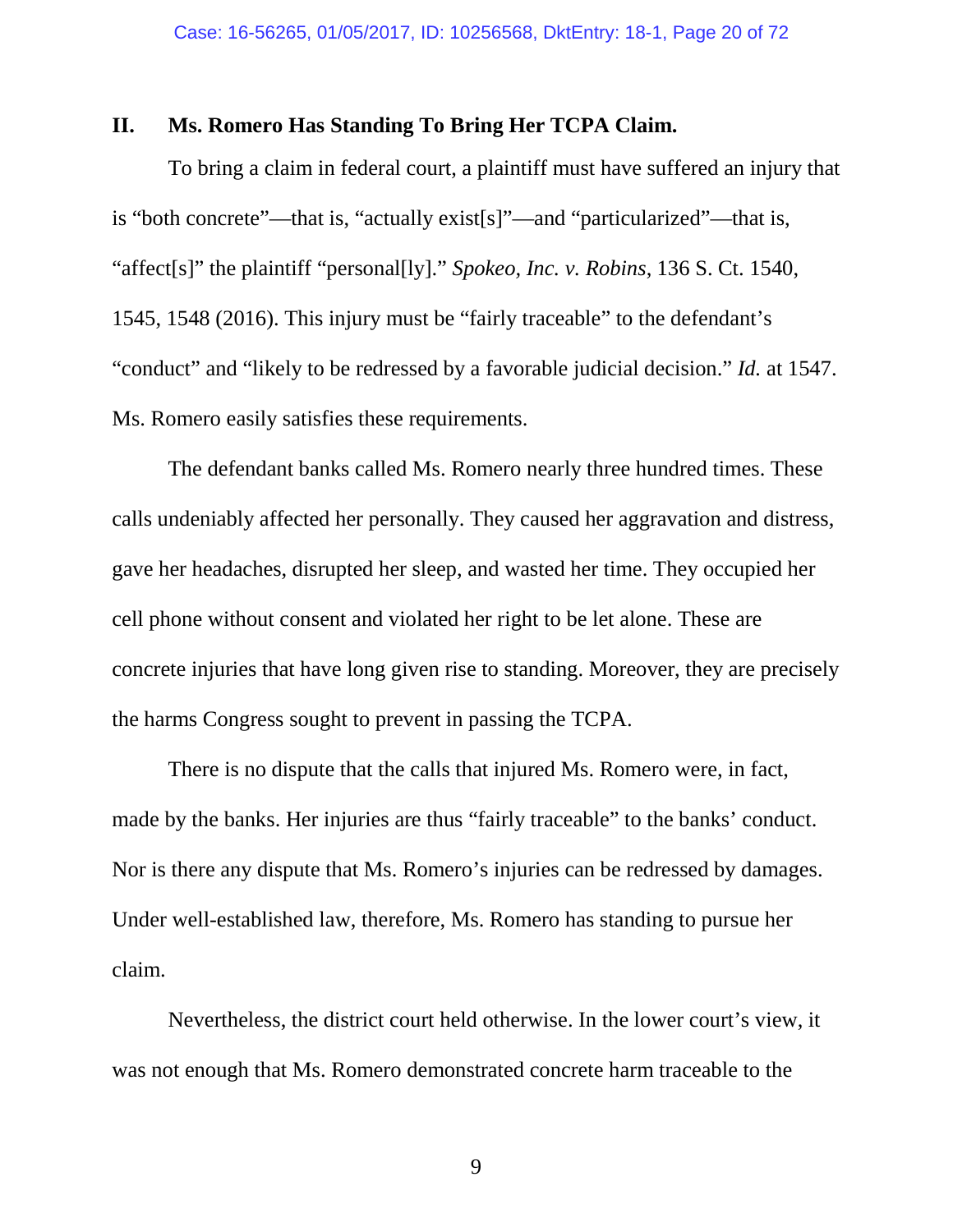banks' calls. Ms. Romero was required to prove that each and every one of the nearly three hundred robocalls caused a discrete tangible injury that would not have been caused had the call been manually dialed by a bank employee. That is not the law.

Indeed, just in the few months since the decision below was issued, several courts have already explicitly rejected it. This Court should do the same.

### **A. Ms. Romero Suffered Several Concrete Injuries Sufficient to Support Standing.**

The Supreme Court's recent decision in *Spokeo* distilled several "general principles" from the Court's prior case law about what constitutes a "concrete" injury. 136 S. Ct. at 1550. First, the court made clear that "'[c]oncrete' is not ... necessarily synonymous with 'tangible.'" *Id.* at 1549. Although so-called "tangible injuries" (like physical, emotional, or economic harm) are certainly concrete—and "perhaps easier to recognize"—"intangible injuries" can also be concrete. *Id.* at 1549. Plaintiffs do not lack standing, simply because "their harms may be difficult to prove or measure." *Id.*

Second, the Court stated that "[i]n determining whether an intangible harm constitutes injury in fact, both history and the judgment of Congress play important roles." *Spokeo*, 136 S. Ct. at 1549. If the "alleged intangible harm has a close relationship to a harm that has traditionally been regarded as providing a basis for a lawsuit in English or American courts"—in other words, if "the common law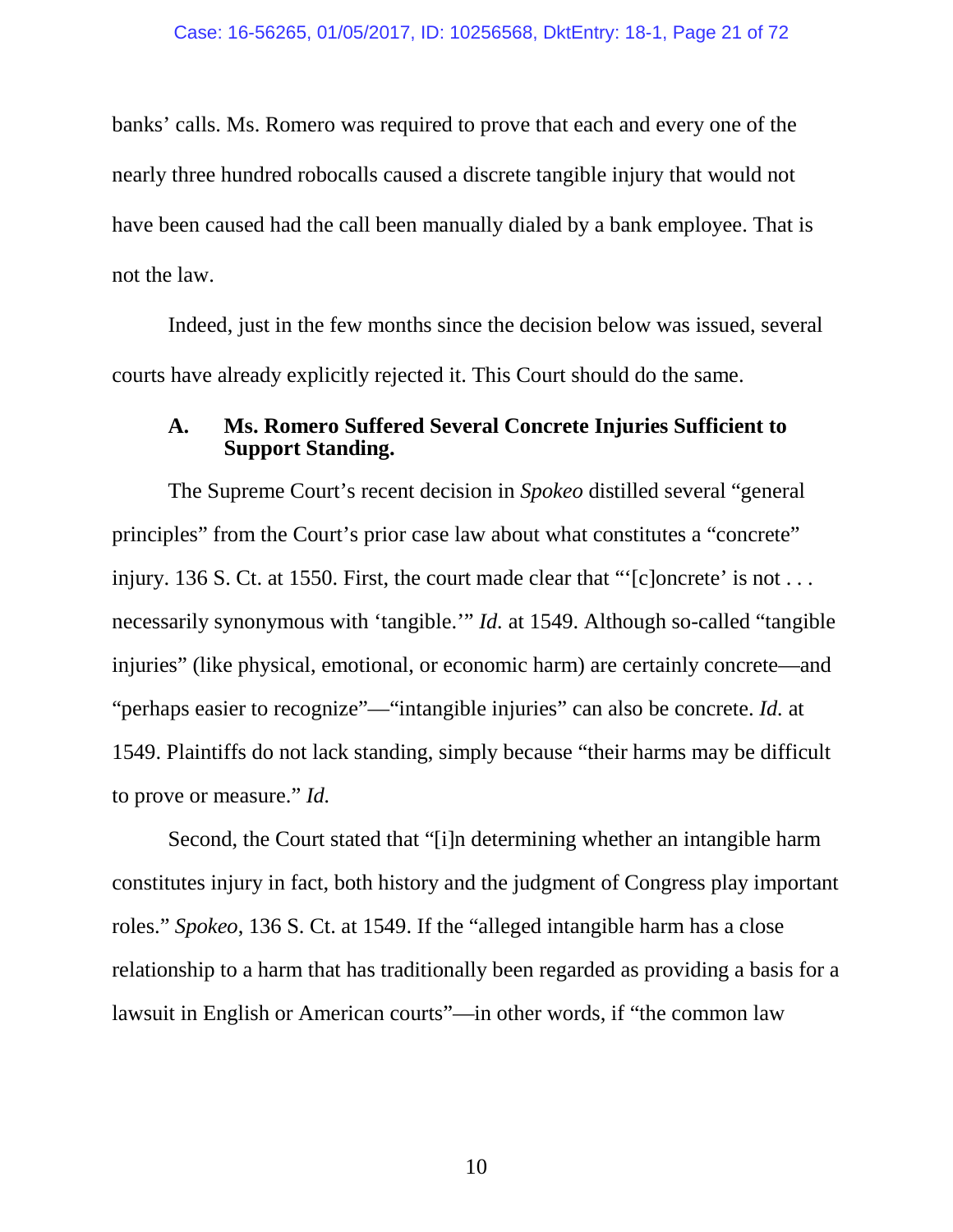#### Case: 16-56265, 01/05/2017, ID: 10256568, DktEntry: 18-1, Page 22 of 72

permitted suit" in analogous circumstances—that harm will be considered a concrete injury, sufficient to support standing. *Id.*

<span id="page-21-0"></span>But Congress can also create "new rights of action that do not have clear analogs in our common-law tradition." *Lujan v. Defenders of Wildlife*, 504 U.S. 555, 580 (1992) (Kennedy, J., concurring). Congress, *Spokeo* explained, has the power—and, in fact, is "well positioned"—"to identify intangible harms that meet minimum Article III requirements," even if those harms "were previously inadequate in law." 136 S. Ct. at 1549. The Court emphasized that even the violation of *procedural* rights may constitute a concrete injury if they protect against an identified harm. *Id.* "[T]he risk of real harm" is itself a concrete injury, sufficient to give rise to standing. *Id.*

Under the rubric provided in *Spokeo*, Ms. Romero easily satisfies the concrete injury requirement.

#### *1. Ms. Romero Suffered Tangible Harm.*

Ms. Romero suffered several "tangible" injuries. The banks' incessant calling made her anxious, gave her headaches, caused her to lose sleep, and wasted her time. ER 118-27. Even the calls she did not answer required her to spend time identifying the caller and deciding how to respond—which, because the banks did not always call from the same number, sometimes required not only looking at the caller id but also returning the call to determine who had made it. ER 122.

The lower court asserted—without citing any evidence or authority—that calls Ms. Romero did not hear ring could not possibly cause "lost time,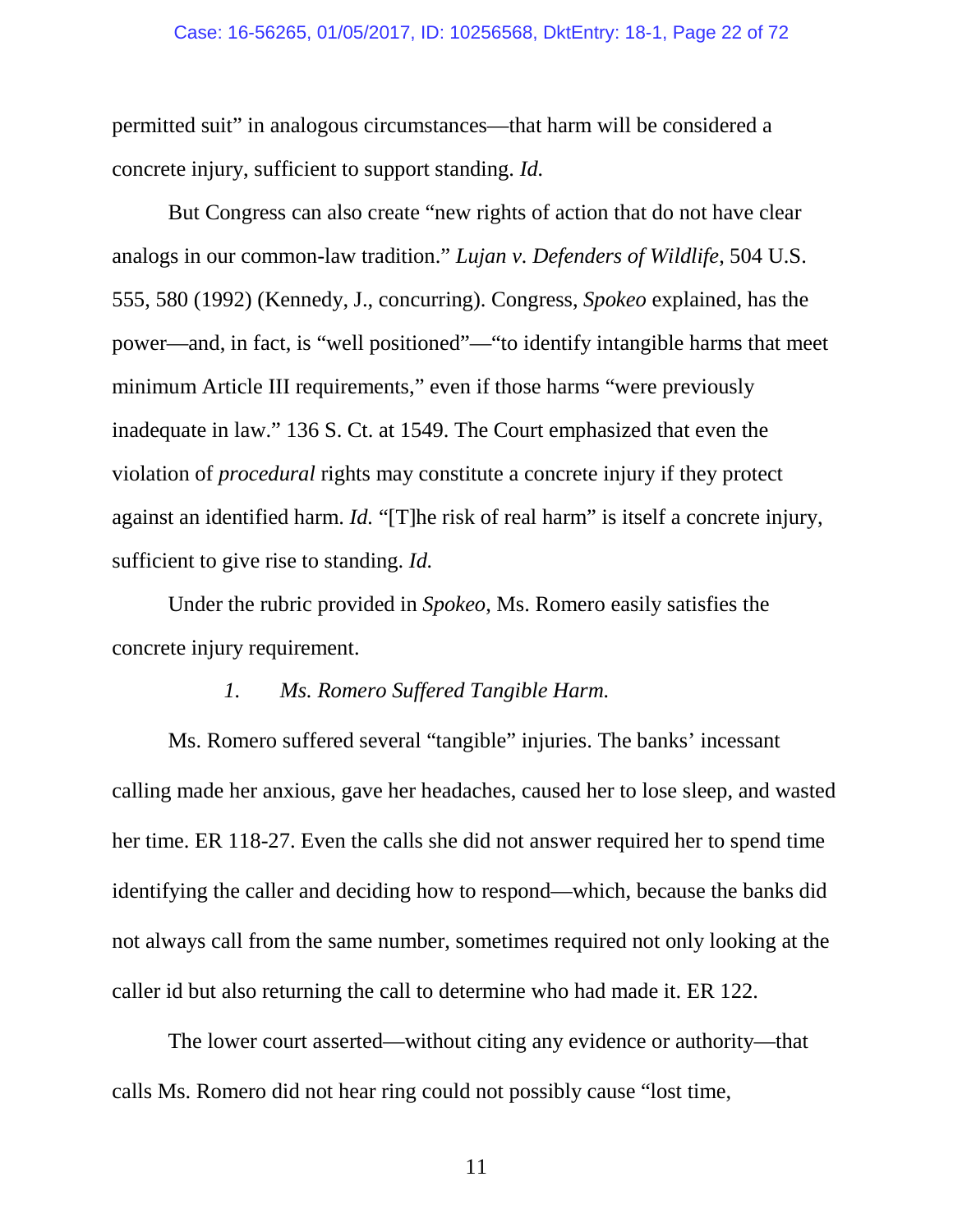aggravation, or distress." ER 12. Not so. Observing that someone has called, determining who it is, and deciding how to respond takes time—regardless of whether this happens immediately when the call is made or later upon noticing a missed call you did not hear ring. And there is no reason Ms. Romero needed to hear a call ring to become aggravated and distressed by seeing it on her caller id.

There is no doubt these are concrete real-world harms.

# *2. Ms. Romero Suffered Concrete Intangible Harm.*

The district court held that only tangible injuries "could possibly be an injury in fact for the purpose of standing." ER 12. This conclusion is in direct violation of *Spokeo*, which as explained above, explicitly held that "intangible injuries can," in fact, "be concrete" harms, sufficient to support standing. 136 S. Ct. at 1549.

The banks' robocalls caused Ms. Romero two intangible injures: (1) They violated her right to be let alone, and (2) they occupied her cell phone without consent. These injuries are not novel. The violation of the right to be let alone and the occupation of one's personal property without consent have long been actionable under the common law. And they are precisely the harms Congress sought to eliminate in passing the TCPA. Thus, "both history and the judgment of Congress" demonstrate that these injuries, while intangible, are nevertheless "concrete." *Spokeo*, 136 S. Ct. at 1549.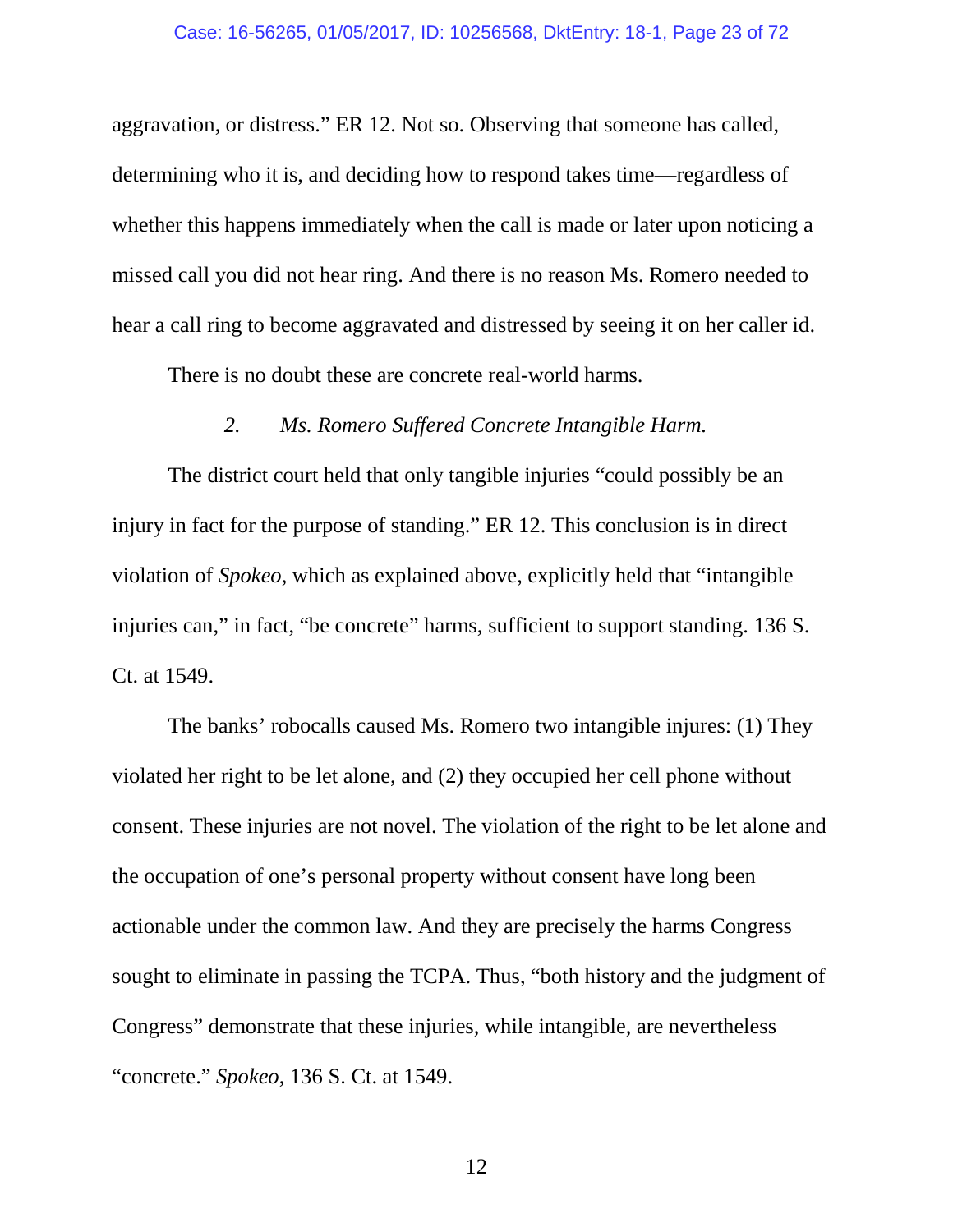*a. Congress recognized the violation of the right to be let alone and the occupation of one's phone line as realword harms caused by robocalls and enacted the TCPA to prevent these harms.*

<span id="page-23-0"></span>In enacting the TCPA, Congress recognized—on the basis of substantial evidence—that robocalls cause concrete, real-world harm, and passed the TCPA to ensure that such harm would be legally redressable. Before the TCPA was enacted, "[c]onsumers around the country [were] crying out for Congress to put a stop to" robocalls. 137 Cong. Rec. 30,821 (1991). The findings that accompany the statute state that Congress had "compiled" evidence that consumers "consider automated or prerecorded telephone calls, regardless of the content or the initiator of the message, to be a nuisance and an invasion of privacy." Telephone Consumer Protection Act of 1991, Pub. L. No. 102–243 § 2, 105 Stat. 2394 (Dec. 20, 1991).

<span id="page-23-1"></span>As Senator Hollings, the Act's sponsor, put it, "[c]omputerized calls are the scourge of modern civilization." 137 Cong. Rec. 30,821. Robocalls, Congress found, "seize" the recipient's phone line without consent—and, unlike humaninitiated calls, they don't just hang up when asked. *See, e.g.*, H.R. Rep. 102-317, at 10 (1991); 137 Cong. Rec. 35,305 (1991). They "invad[e] our homes and destroy[ ] our privacy." 137 Cong. Rec. 30,821. "They wake us up in the morning; they interrupt our dinner at night; they force the sick and elderly out of bed; they hound us until we want to rip the telephone right out of the wall." *Id.*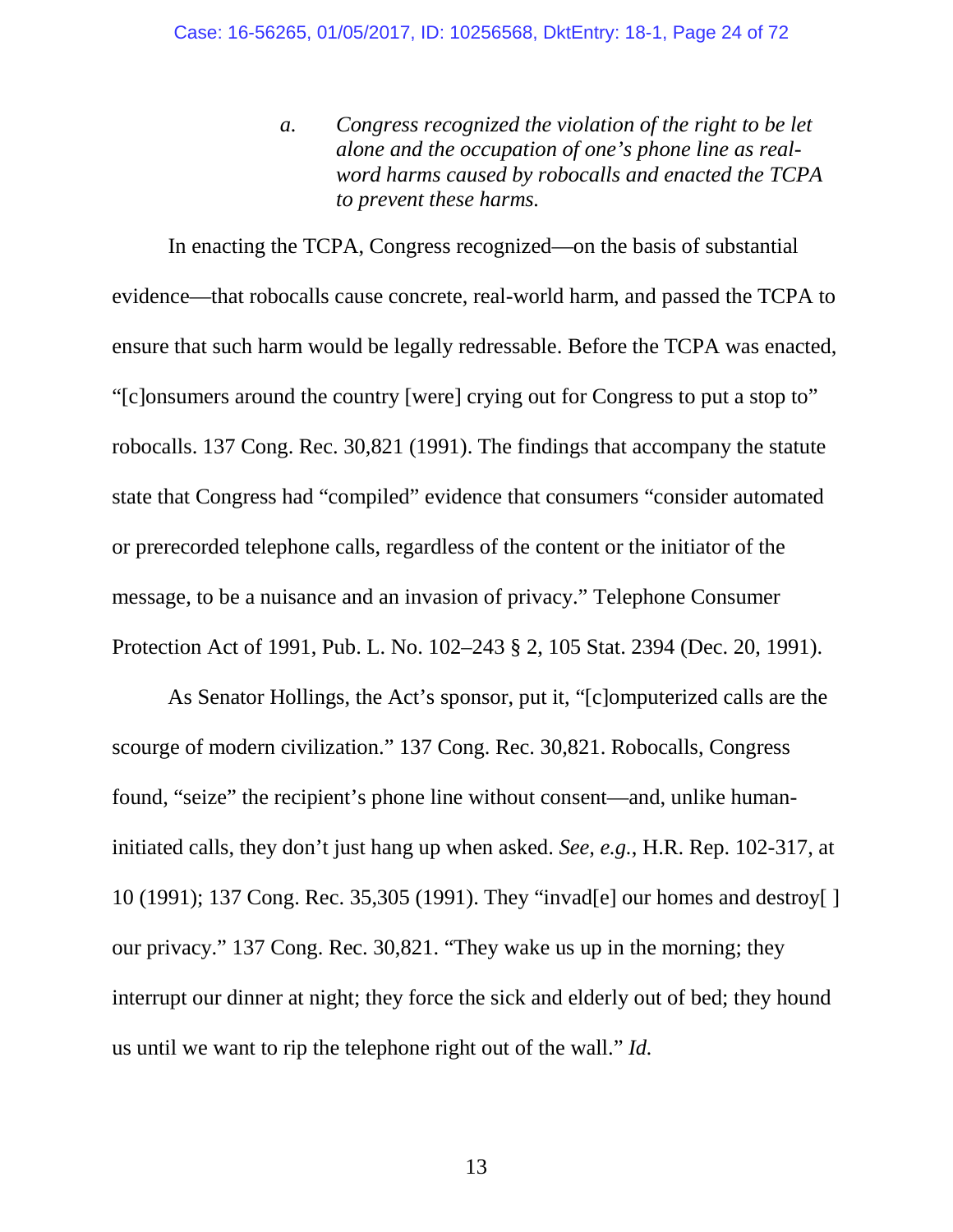The district court asserted—without citing any evidence—that Congress did not believe that robocalls themselves cause harm, but instead was concerned solely with the quantity of calls the advent of autodialers allowed companies to make. But the legislative history is clear that while it was certainly concerned with the proliferation of unwanted calls in general, Congress—and consumers—believed that robocalls, in and of themselves, were uniquely harmful.

<span id="page-24-2"></span><span id="page-24-1"></span><span id="page-24-0"></span>As Senator Hollings explained, "[f]rom the record of the hearings [Congress] held and the consumer complaints [Congress] received, it is clear that it is the computerized call that generates the most significant consumer outrage and that is most clearly an invasion of our privacy, a nuisance, and a threat to our health and safety." 137 Cong. Rec. 30,822 (1991); *see also* 137 Cong. Rec. 35,304 (1991) ("I regard and I hope the FCC will regard, robotic calls by machines such as autodialers and computer-generated voices to be a much greater threat to the privacy of our homes than calls by live operators."); H.R. Rep. 102-317, at 25 (1991) ("The technical flaws of automatic dialing systems have engendered numerous consumer complaints about their use."); S. Rep. 102-178, at 1 (1991) (describing consumer complaints about "[t]he use of automated equipment to engage in telemarketing"); 137 Cong. Rec. 36,297 (1991) (explaining that people find robocalls "objectionable regardless of the content of the message or the initiator of the call").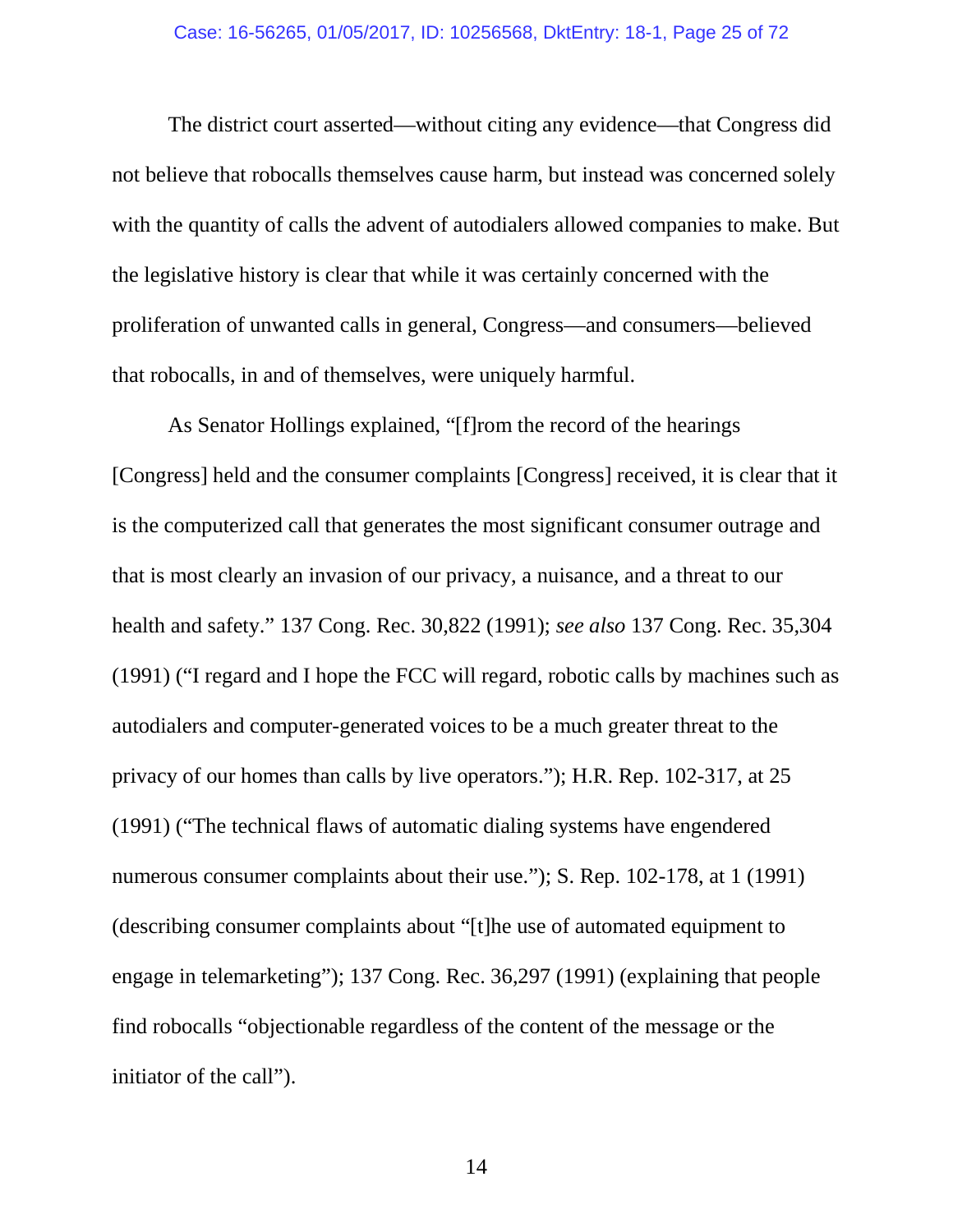Congress, therefore, passed the TCPA specifically to "deal directly with computerized calls." 137 Cong. Rec. 30,822 (1991). Congress concluded that, though intangible, the harms caused by robocalls—the seizure of consumers' phone lines and the violation of their right to be let alone——are very real.

Under *Spokeo*—and indeed, under decades of Supreme Court precedent this conclusion is "instructive and important." 136 S. Ct. at 1549. The district court, however, held that it was irrelevant. *See* ER 10 (stating that Ms. Romero's argument that she "suffered the exact harm that Congress wanted to eliminate with the TCPA" does not "relate[ ]" to the "concrete component" of the standing analysis). "[A] statutory violation alone," the court asserted, "does not eliminate the requirement that a plaintiff establish a concrete injury caused by that statutory violation." *Id.* This analysis misses the point. The point is not that Ms. Romero has standing simply because Congress passed the TCPA, and the banks violated it. The point is that Congress passed the TCPA because it recognized that robocalls cause concrete harm—recognition that, under *Spokeo*, is entitled to deference. It is this harm—not merely the violation of the TCPA itself—that gives Ms. Romero standing.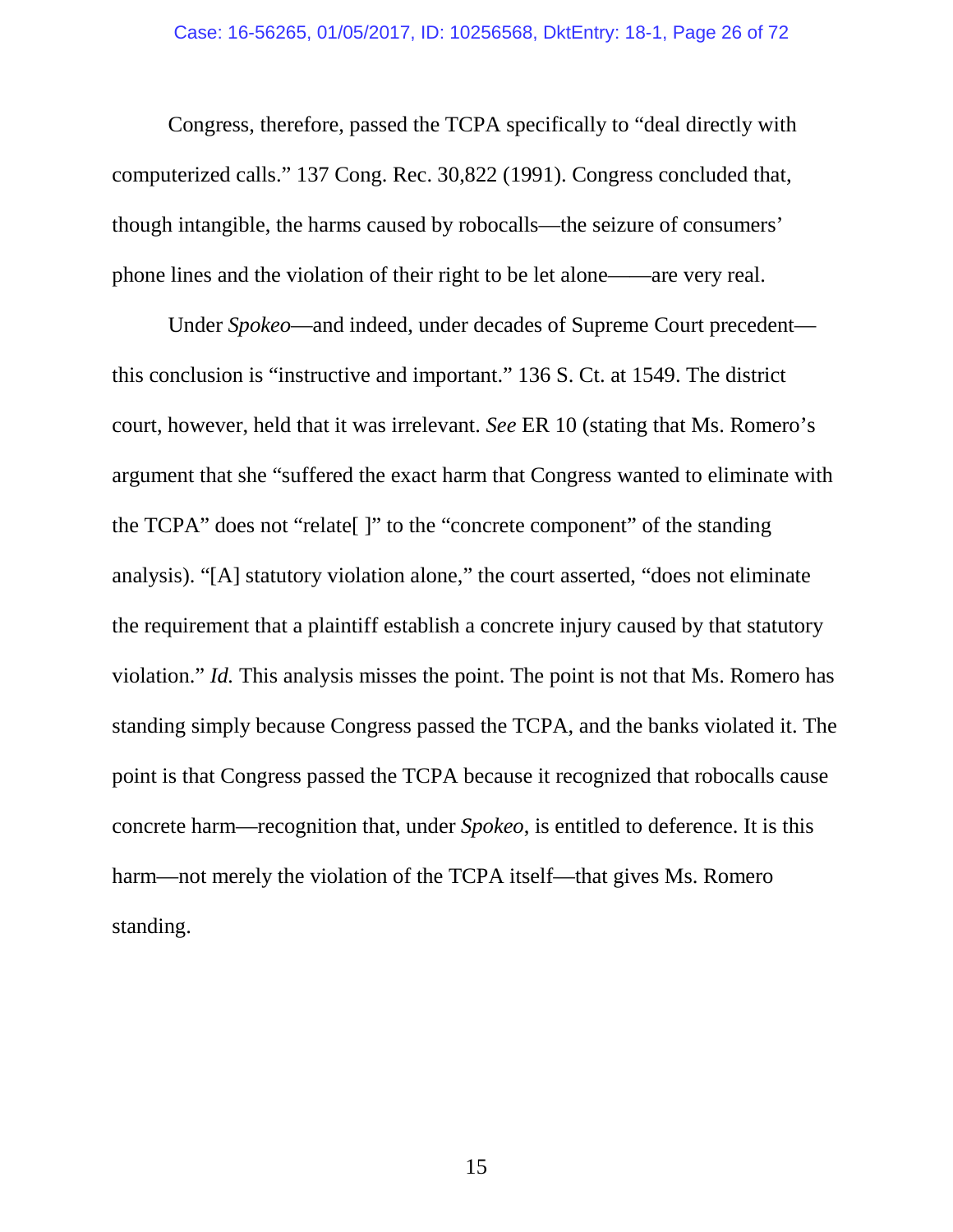*b. The harms caused by robocalls are merely a modern-day version of harms that have long been recognized as sufficient to support a cause of action under the common law.*

<span id="page-26-2"></span><span id="page-26-1"></span>The Supreme Court has repeatedly recognized that "history and tradition offer a meaningful guide to the types of cases that Article III empowers federal courts to consider." *Sprint Commc'ns Co., L.P. v. APCC Servs., Inc.,* 554 U.S. 269, 274 (2008). Indeed, where an "intangible harm has a close relationship to a harm that has traditionally been regarded as providing a basis for a lawsuit," *Spokeo*, 136 S. Ct. at 1549, the Court has found this relationship "well nigh conclusive" of the standing inquiry, *Vermont Agency of Nat. Res. v. U.S. ex rel. Stevens*, 529 U.S. 765, 777 (2000). The intangible harms caused by robocalls—the violation of the recipients' right to be let alone and the occupation of their phone line without consent—are merely modern iterations of injuries that have long been "viewed as capable of resolution through the judicial process," *Hollingsworth v. Perry*, 133 S. Ct. 2652, 2659 (2013). This close relationship between Ms. Romero's modern-day injuries and the injuries for which the common law has traditionally provided a remedy is "well nigh conclusive" of the standing inquiry here.

<span id="page-26-3"></span><span id="page-26-0"></span>**i.** The invasion of privacy is a quintessential "harm that has traditionally been regarded as providing a basis for a lawsuit," *Spokeo*, 136 S. Ct. at 1549. American courts have long recognized the right to be let alone—and provided a cause of action for its violation. *See* Eli A. Meltz, *No Harm, No Foul?*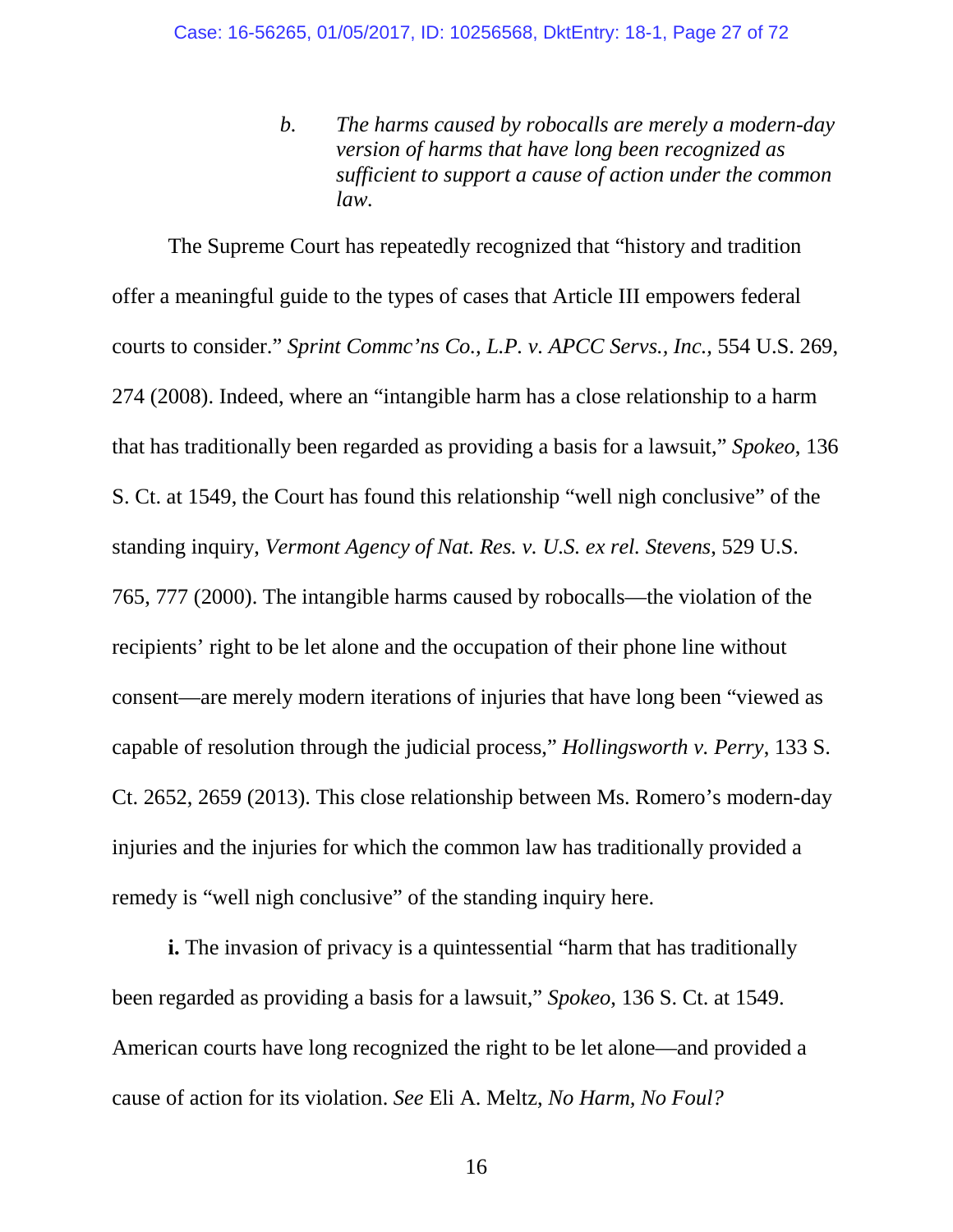*"Attempted" Invasion of Privacy and the Tort of Intrusion Upon Seclusion*, 83 Fordham L. Rev. 3431, 3438-3443 (2015) (tracing history of right to privacy). It is well-established that "[o]ne who intentionally intrudes, physically or otherwise, upon the solitude or seclusion of another . . . is subject to liability to the other for invasion of his privacy." *See* Restatement (Second) of Torts § 652B. This intrusion is actionable, regardless of whether it causes any additional harm—the invasion of privacy is *itself* a concrete harm. *See, e.g.*, *O'Phelan v. Loy*, 497 F. App'x 720, 721 (9th Cir. 2012).

<span id="page-27-2"></span><span id="page-27-1"></span>As Congress recognized in passing the TCPA, robocalls are merely a contemporary method of intruding upon the recipient's seclusion. *See Satterfield v. Simon & Schuster, Inc.*, 569 F.3d 946, 954 (9th Cir. 2009) ("Congress was trying to prohibit the use of [autodialers] to communicate with others by telephone in a manner that would be an invasion of privacy."); *Mey v. Got Warranty, Inc.*, No. 5:15-CV-101, 2016 WL 3645195, at \*3 (N.D. W. Va. June 30, 2016) (collecting cases). $3$ 

<span id="page-27-0"></span>**ii.** The unconsented occupation of Ms. Romero's phone line is also analogous to a traditional common law tort: trespass to chattels—"dispossessing," "using," or "intermeddling" with another's personal property. Restatement § 217.

<span id="page-27-3"></span><sup>&</sup>lt;sup>3</sup> Indeed, Ms. Romero has brought an intrusion upon seclusion claim based on the banks' robocalls *in this case*. And neither the banks nor the lower court have ever disputed that Ms. Romero has standing to bring that claim.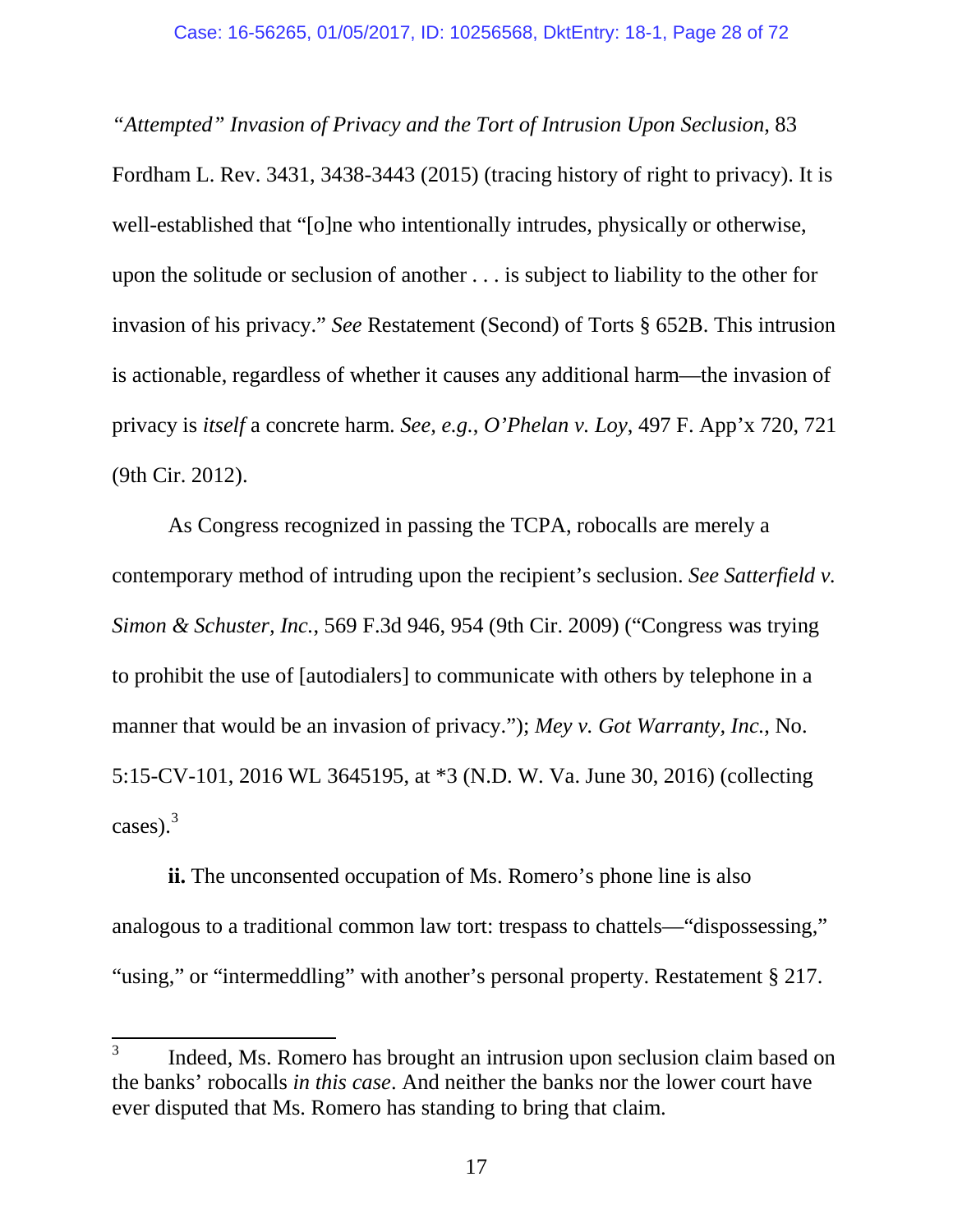#### Case: 16-56265, 01/05/2017, ID: 10256568, DktEntry: 18-1, Page 29 of 72

Indeed, several courts have held that the "temporary electronic intrusion upon another person's computerized electronic equipment"—including the intrusion upon a phone line caused by robocalls—*is* a trespass to chattels. *Mey*, 2016 WL 3645195, at \*5 (collecting cases).

As with the right to privacy, the violation of the right to be free from interference with or occupation of one's personal property is actionable regardless of whether it causes any consequential harm. *See* Restatement § 218 cmt. d (recognizing a cause of action for the temporary dispossession of personal objects even where there "has been no impairment of the condition, quality, or value of the chattel, and no other harm to any interest of the possessor," and even when the possessor was "not deprived of the use of the chattel for any substantial length of time"). Occupation of one's personal property without consent is *itself* a concrete harm sufficient to support standing.

<span id="page-28-0"></span>Thus, contrary to the district court's conclusion, in determining whether Ms. Romero suffered concrete harm, it is irrelevant that she might not have heard some of the calls ring. The banks' robocalls occupied Ms. Romero's phone, whether she heard them or not. Just as the mere "plac[ement]" of a "foot on another's property" is a concrete harm, sufficient to support standing for trespass, so too is the unwanted occupation of Ms. Romero's cell phone. *See Spokeo*, 136 S. Ct. at 1551 (Thomas, J., concurring); *Wilkes v. CareSource Mgmt. Grp. Co.*, No.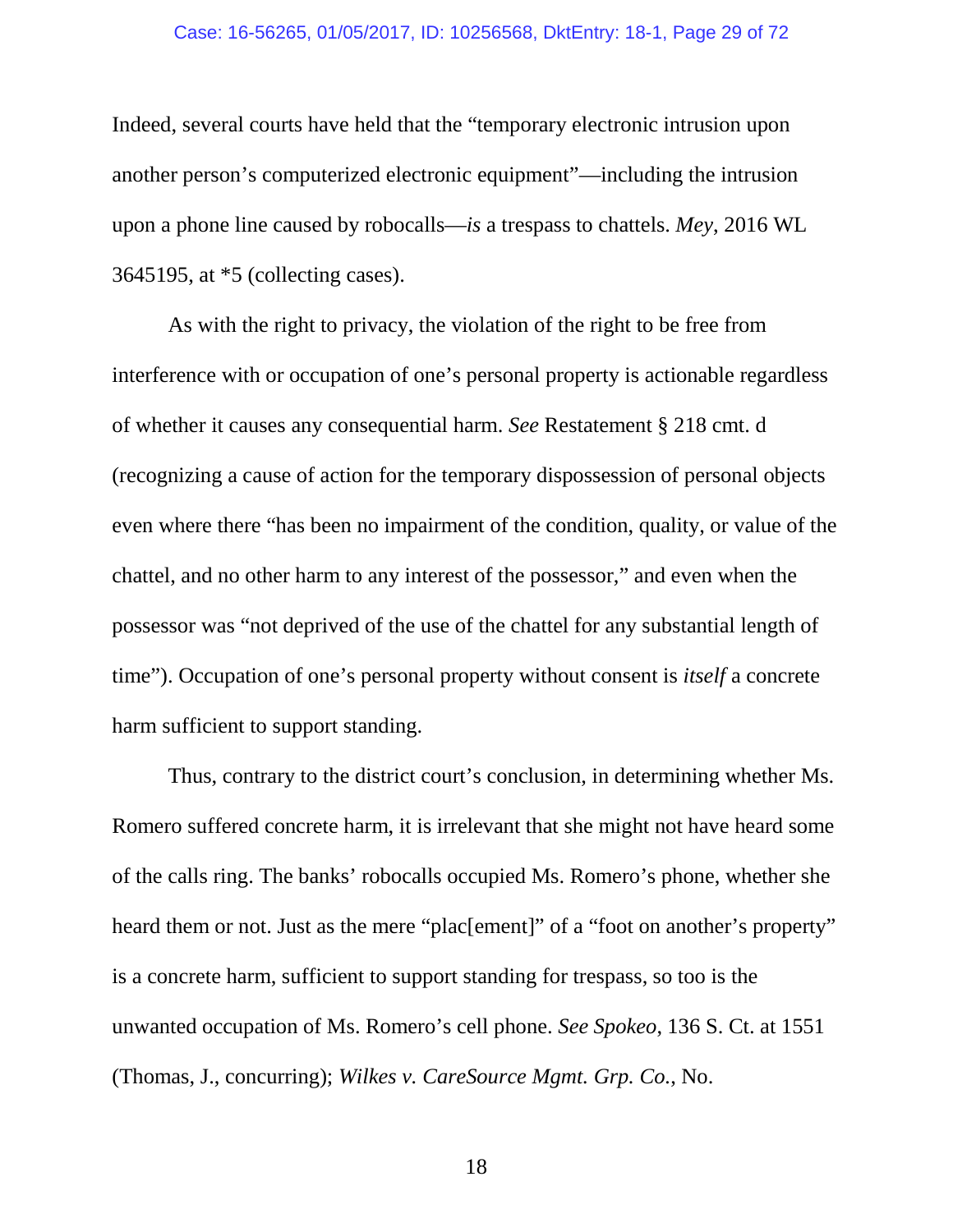4:16-CV-038, 2016 WL 7179298, at \*5 (N.D. Ind. Dec. 9, 2016) ("[T]he existence of a concrete injury does not depend on whether the plaintiff actually received and was annoyed or distracted by the call. Intrusion upon and occupation of the capacity of a plaintiff's phone can give rise to a concrete injury."); *Mey*, 2016 WL 3645195, at \*5 (same).

**iii.** The district court misunderstood the relevance of these common law analogues. It held that "[i]nvasion of privacy and trespass to chattels are torts, not injuries in and of themselves," and therefore they cannot constitute injuries in fact for purposes of standing. ER 11. This conclusion again misses the point. The point is not that the torts themselves are Ms. Romero's injuries. The point is that the *harms* recognized by these traditional common law torts as providing a sufficient basis for a cause of action are analogous—if not identical—to the harms recognized by the TCPA and suffered by Ms. Romero.

<span id="page-29-0"></span>Robocalls are merely a modern means of intruding upon a person's seclusion. Occupying a person's cell phone is merely a modern means of temporarily dispossessing them of control over their personal property. Because these harms have traditionally provided a basis for standing, they continue to do so—even if the cause of action is provided by the TCPA rather than the common law. *See Spokeo*, 136 S. Ct. at 1549; *Hunsinger v. Gordmans, Inc.*, No.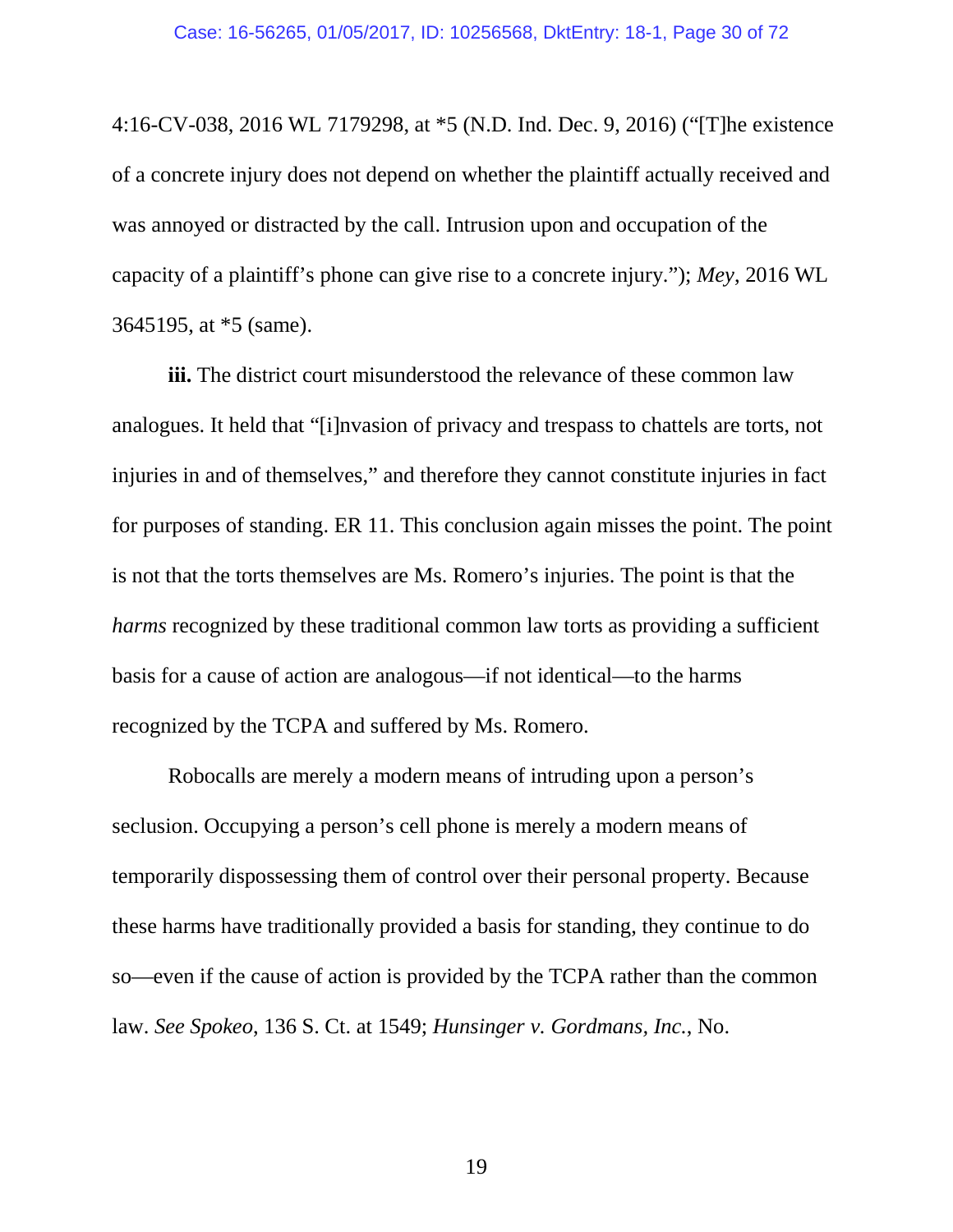4:16-CV-162, 2016 WL 7048895, at \*3 (E.D. Mo. Dec. 5, 2016); *Mey*, 2016 WL 3645195, at \*3.

#### <span id="page-30-0"></span>**B. Ms. Romero Was Not Required To Separately Demonstrate An Injury-In-Fact for Each of the Nearly Three Hundred Robocalls She Received.**

As the Supreme Court held in *DaimlerChrysler*, a "plaintiff must demonstrate standing for each claim he seeks to press." *DaimlerChrysler Corp. v. Cuno*, 547 U.S. 332, 335 (2006). Thus, in *DaimlerChrysler*, the Court held that the plaintiffs' standing to challenge a tax exemption granted by the city of Toledo did not automatically enable them to also challenge a different tax exemption granted by the state of Ohio. *Id.* The plaintiffs, the Court explained, were required to demonstrate standing for each claim. *Id.*

Here, the lower court asserted, without citing any authority, that because the TCPA provides statutory damages for every unlawful call a plaintiff receives, TCPA plaintiffs must bring a separate claim for each call. Therefore, in the lower court's view, because the banks made hundreds of calls, Ms. Romero was required to bring hundreds of TCPA claims—and, under *DaimlerChrysler*, to separately demonstrate standing (and, thus, injury-in-fact) for each call.

But the TCPA does not require consumers to bring a separate claim for every call. To the contrary, the statute provides that consumers can bring "*an*  action"—i.e. a single cause of action—through which they may recover "\$500 in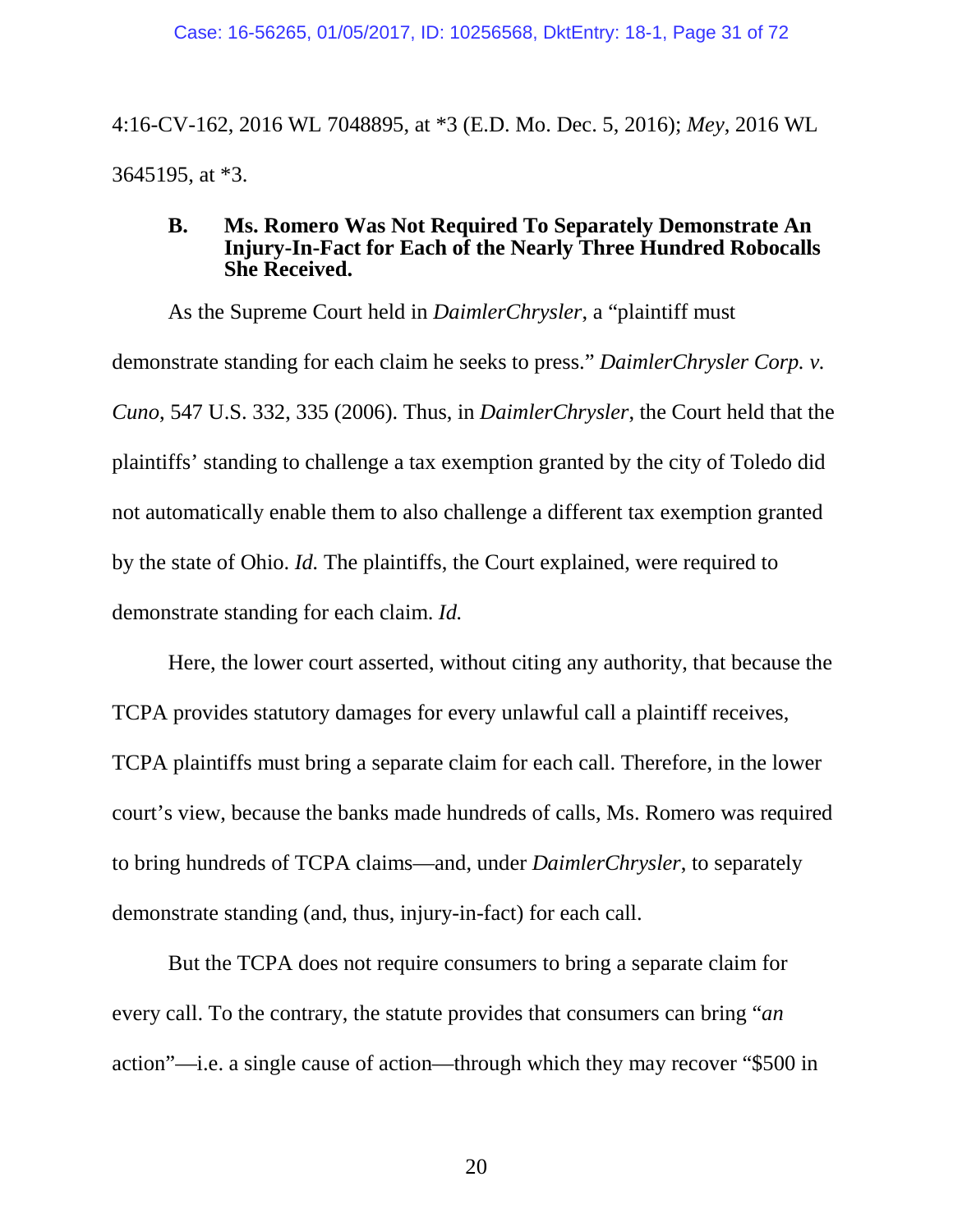<span id="page-31-4"></span>damages for each . . . violation" of the Act. 47 U.S.C. § 227(b); *see also Mims v. Arrow Fin. Servs., LLC*, 132 S. Ct. 740, 745, 748, 753 (2012) (repeatedly referring to plaintiff's TCPA claim in the singular, even though it was "based on multiple violations" of the statute). Pursuant to this provision, Ms. Romero did not bring hundreds of separate TCPA claims, but rather a single claim, seeking damages for the banks' hundreds of robocalls. *See* ER 38-40.

<span id="page-31-3"></span><span id="page-31-2"></span><span id="page-31-1"></span><span id="page-31-0"></span>Neither *DaimlerChrysler* nor anything else in the Supreme Court's jurisprudence requires that plaintiffs who bring a *single* claim based on repeated violations of the same statutory provision demonstrate standing separately for each violation. To the contrary, both this Court and the Supreme Court have repeatedly granted plaintiffs standing based on the cumulative harm caused by repeated statutory violations. *See, e.g.*, *Friends of the Earth, Inc. v. Laidlaw Envtl. Servs. (TOC), Inc.*, 528 U.S. 167 (2000); *Gladstone Realtors v. Vill. of Bellwood*, 441 U.S. 91, 110 (1979) (municipality and its residents had standing to challenge real estate brokerage firms' repeated violations of the Fair Housing Act because the cumulative effect of those violations had "begun to rob [the municipality] of its racial balance and stability"); *Covington v. Jefferson Cty.*, 358 F.3d 626, 638-41 (9th Cir. 2004) (neighbors of landfill had standing to bring Clean Air Act claim based on cumulative impact of repeated unlawful release of ozone-depleting substances and standing to bring Resource Conservation and Recovery Act claim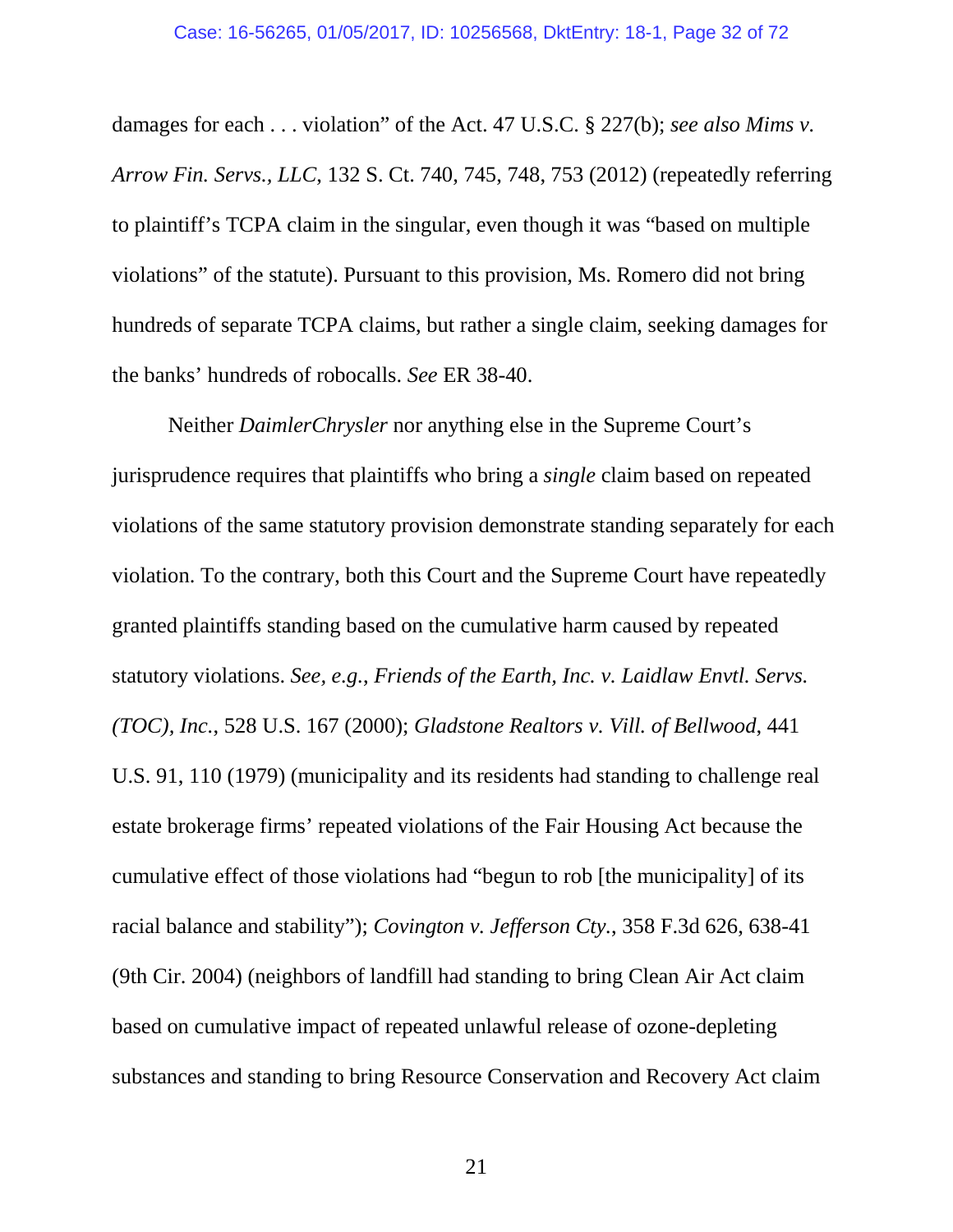based on cumulative impact of repeated unlawful dumping of liquid hazardous waste).

<span id="page-32-0"></span>In *Laidlaw*, for example—a case cited favorably in *Spokeo*, 136 S.Ct. at 1545—three environmental groups sued the owner of a wastewater treatment plant for repeatedly discharging greater levels of mercury into a river than its permit allowed, each discharge a violation of the Clean Water Act. *Laidlaw*, 528 U.S. at 167. The Court held that the environmental groups had standing to sue based on the interests of their members, several of whom stated that they would like to use the river for recreational activities but did not do so because of concerns about pollution. *Id.* at 181–82. Although the Clean Water Act provides a civil penalty of up to \$25,000 "for each violation," 33 U.S.C. § 1319(d), and the plaintiffs' claim was based on multiple unlawful mercury discharges, the Court did not require the plaintiffs to show that each (or any) particular discharge, viewed in isolation, deterred the members from using the river. *Laidlaw*, 528 U.S. at 176, 181-83. Instead, it relied solely on the cumulative impact of the discharges, holding that this cumulative impact was sufficient to support standing. *Id.* 

<span id="page-32-1"></span>So too here. Ms. Romero need not provide evidence demonstrating the specific quantum of harm caused by each of the banks' nearly three hundred robocalls. It is sufficient that she has demonstrated that the banks' calls, when considered all together, caused her concrete injury.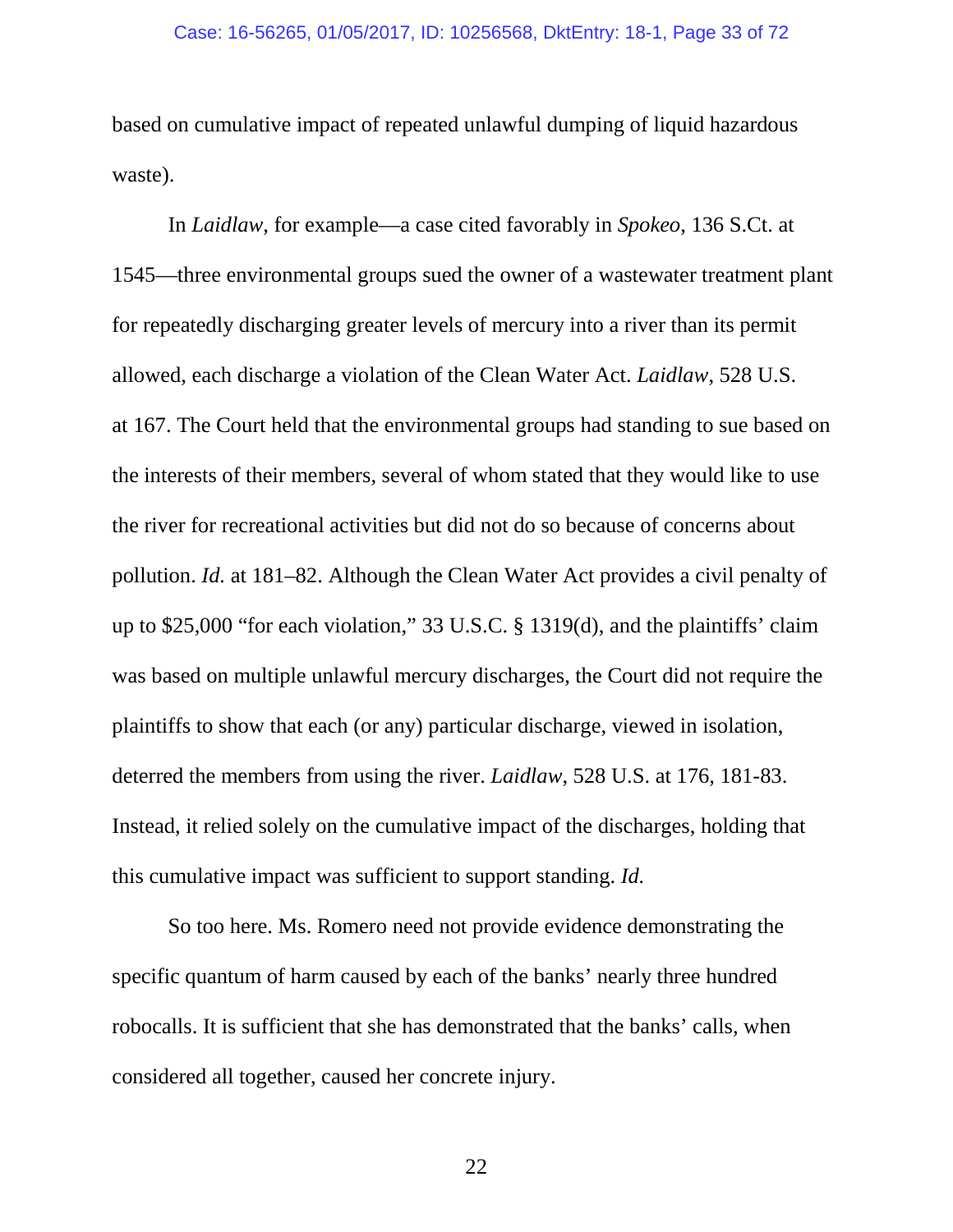<span id="page-33-1"></span><span id="page-33-0"></span>Moreover, even if each call were evaluated in isolation, Ms. Romero would still have standing. The law is clear that even a minimal injury is sufficient to support standing—"an identifiable trifle is enough." *United States v. Students Challenging Regulatory Agency Procedures (SCRAP)*, 412 U.S. 669, 689 n.14 (1973); *accord Preminger v. Peake*, 552 F.3d 757, 763 (9th Cir. 2008). The Supreme Court has upheld the standing of "plaintiffs with no more at stake in the outcome of an action than a fraction of a vote; a \$5 fine and costs; and a \$1.50 poll tax." *SCRAP*, 412 U.S. at 690 n.14.

The harm caused by an unwanted phone call is at least "an identifiable trifle." Every robocall contributed to Ms. Romero's stress and aggravation. Every call wasted some amount of Ms. Romero's time. Even just looking at the caller id (either as the phone rings or after the fact) and deciding to ignore a call takes time. Every call intruded upon Ms. Romero's seclusion—either by ringing or by showing up as a missed call. And every call occupied her cell phone without consent—regardless of whether she answered it or even heard it ring.

Moreover, even if, as the district court asserted, calls that Ms. Romero did not hear ring did not cause these harms, they certainly entailed a substantial risk of doing so. And under *Spokeo*, this risk is itself a concrete injury. 136 S. Ct. at 1549 ("[T]he risk of real harm" is a concrete injury.); *see Mey*, 2016 WL 3645195, at \*7 ("risk of harm" caused by robocalls is a concrete injury).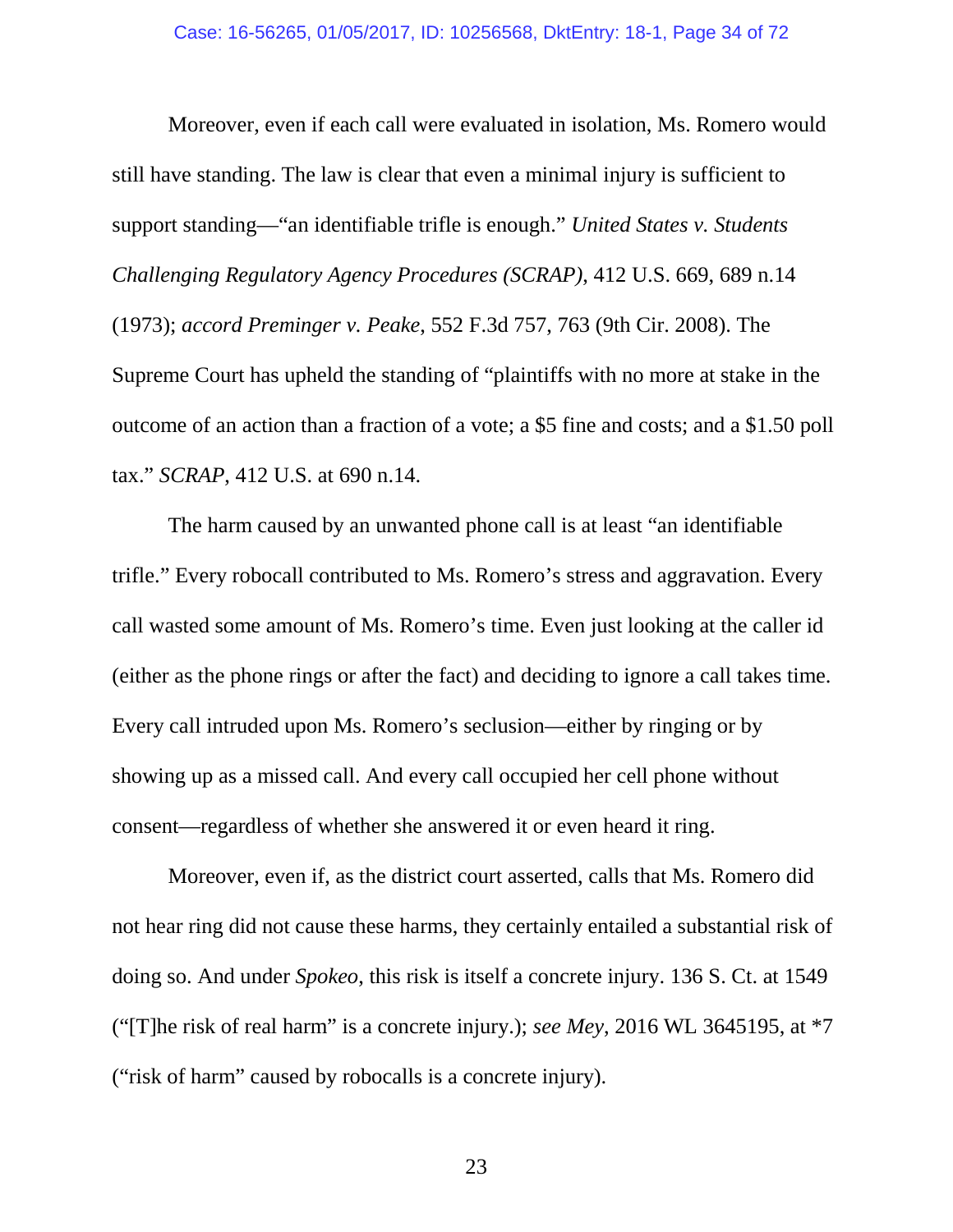<span id="page-34-4"></span><span id="page-34-2"></span><span id="page-34-0"></span>For these reasons, courts have repeatedly held that even a single unwanted call causes concrete harm sufficient for standing. *See, e.g.*, *Cabiness v. Educ. Fin. Sols., LLC*, No. 16-CV-01109-JST, 2016 WL 5791411, at \*5 (N.D. Cal. Sept. 1, 2016); *Krakauer v. Dish Network L.L.C.*, 168 F. Supp. 3d 843, 845 (M.D.N.C. 2016); *Ung v. Universal Acceptance Corp.*, No. 15-127, 2016 WL 4132244, at \*2 (D. Minn. Aug. 3, 2016); *see also Patriotic Veterans, Inc., v. Zoeller*, -- F.3d --, 2017 WL 25482, at \*2 (7th Cir. Jan. 3, 2017) ("Every call uses some of the phone owner's time and mental energy, both of which are precious.").

<span id="page-34-3"></span>Indeed, the very same term that *Spokeo* was decided, Chief Justice Roberts wrote that the entire Court agreed that a plaintiff who had received a single unwanted text message had suffered an injury-in-fact. *See Campbell-Ewald Co. v. Gomez*, 136 S. Ct. 663, 679 (2016) (Roberts, C.J., dissenting).

The injury caused by any single call may be small, but it *is* an injury. That is all that is required. The lower court erred in holding otherwise.

## <span id="page-34-1"></span>**C. Ms. Romero's Injuries Are Fairly Traceable to the Banks' Conduct.**

The district court acknowledged that Ms. Romero's injuries were traceable to the banks' calls. *See* ER 16 (recognizing that the "calls . . . may have been stressful, aggravating, and occupied Plaintiff's time"). But, the court held, traceability to the banks' calls was not enough. Because the calls would not have violated the TCPA if they had been made by an actual person, rather than a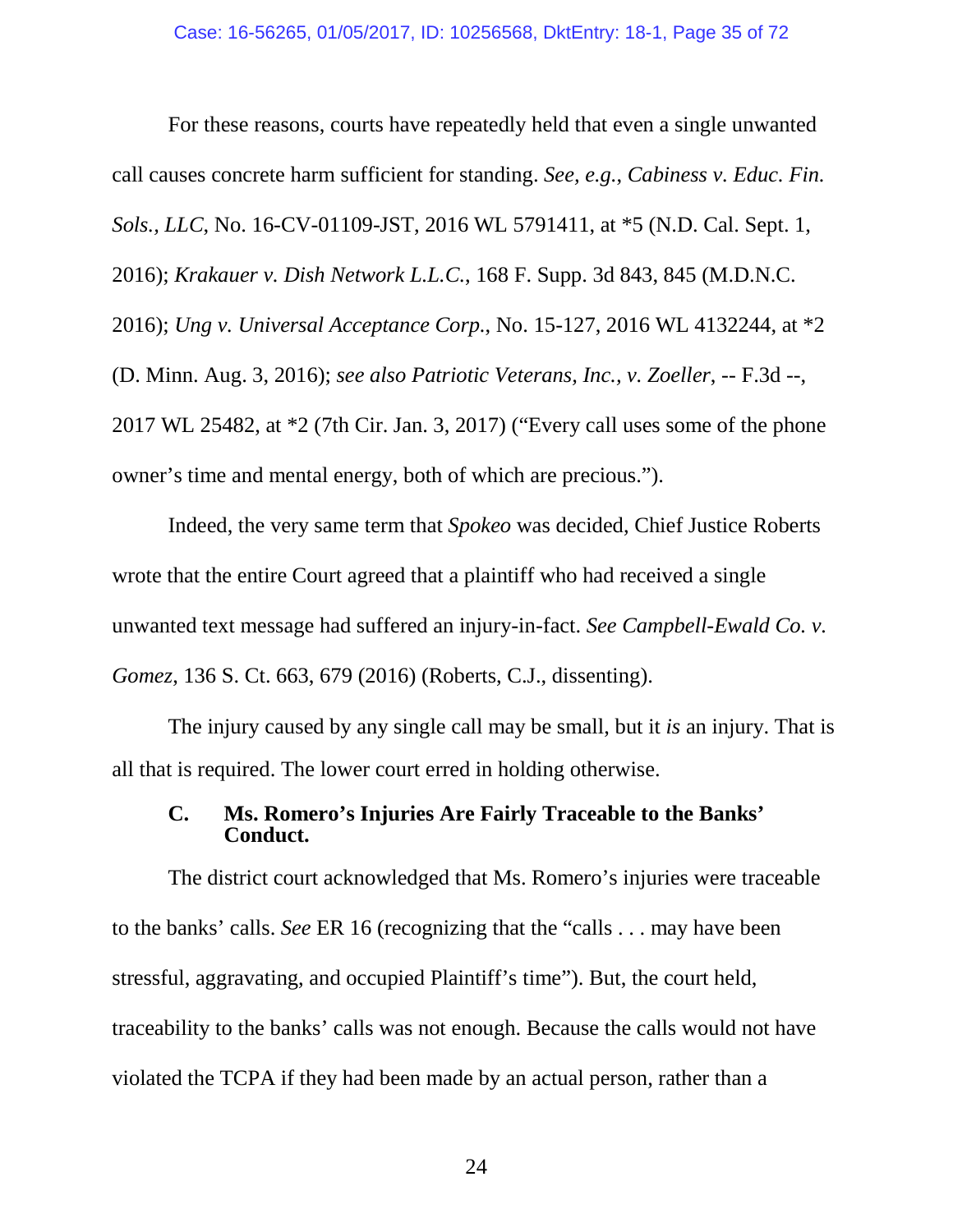computer, the court held that Ms. Romero was required to demonstrate that her injuries were traceable not just to the calls but specifically to the use of an autodialer to make those calls—a requirement, the court concluded, Ms. Romero could not possibly meet. Indeed, in the lower court's view, no TCPA plaintiff could *ever* meet this requirement, for, "regardless of *Congress's* reasons for enacting the TCPA," the *lower court* believed that the harm from a robocall is no different than the harm from any other call. ER 15 (emphasis added). $<sup>4</sup>$  $<sup>4</sup>$  $<sup>4</sup>$ </sup>

But, as explained below, this Court and the Supreme Court have both consistently held that a plaintiff's injury need only be traceable to the defendant's *conduct*. It need not be traceable—or even connected— to the statute that renders that conduct unlawful, let alone any particular element of that statute. The district court's decision conflicts with this binding precedent, and therefore, should be reversed.

**1.** The district court grafted onto the standing analysis a requirement that isn't there: In the lower court's view, standing requires not only an injury that is traceable to the defendant's conduct, but an injury that is specifically—and uniquely—traceable to the *particular elements* of that conduct that render it illegal. But that can't be right.

<span id="page-35-0"></span>As explained above, this assertion contradicts the considered view of Congress as expressed in the TCPA and its legislative history—as well as the views of actual consumers. The court did not explain its decision to substitute its own view of the harm caused by robocalls for that of Congress.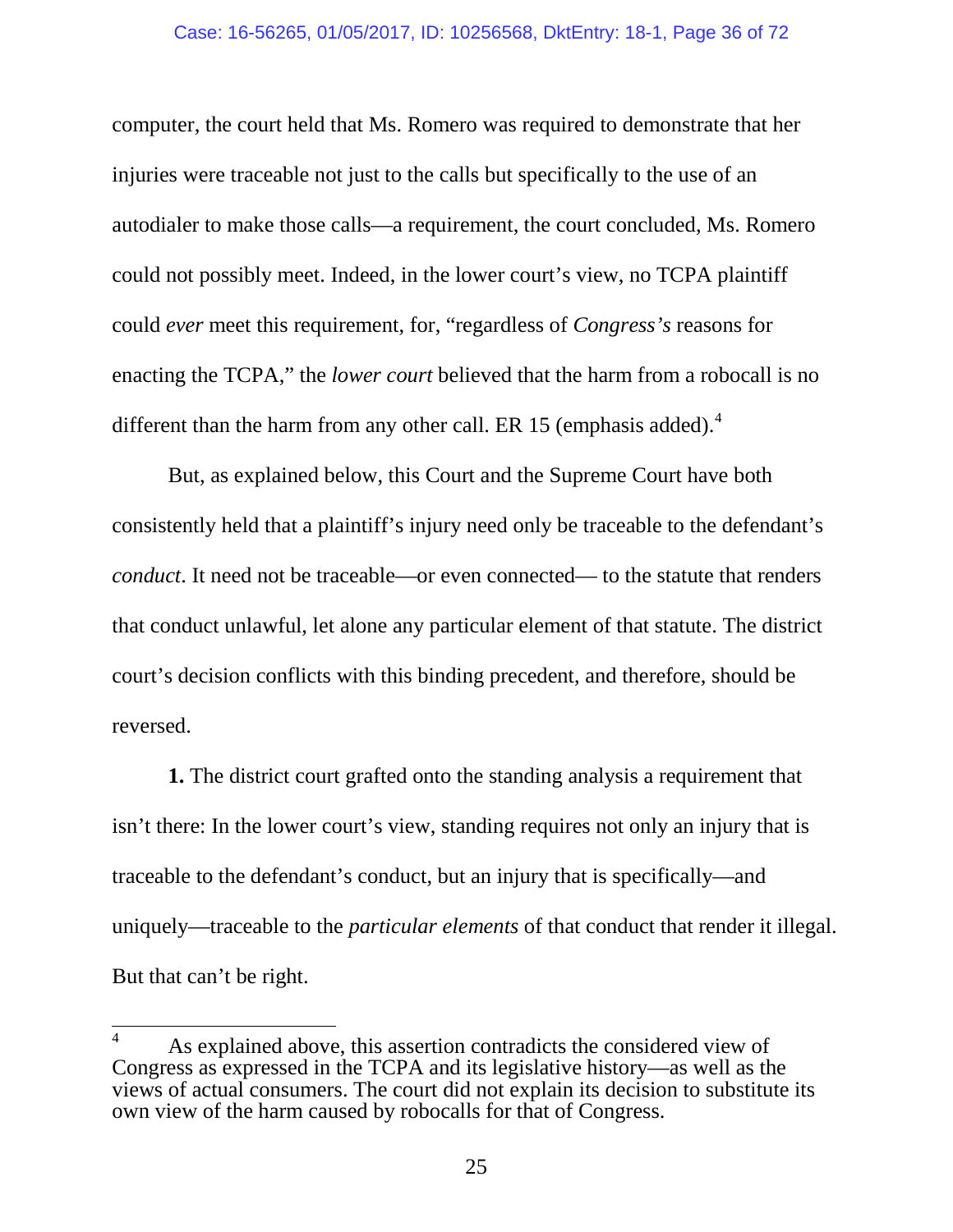On this view, plaintiffs would not only be unable to bring TCPA claims, they would be unable to bring almost *any* claim. An antitrust plaintiff alleging price-fixing would lack standing unless she could demonstrate that high prices are more harmful to her when they stem from an agreement between competitors than when they happen to be independently adopted. *See Bell Atl. Corp. v. Twombly*, 550 U.S. 544, 553 (2007) ("Sherman Act does not prohibit all unreasonable restraints of trade but only restraints effected by a contract, combination, or conspiracy."). A Title VII plaintiff couldn't bring a discrimination claim unless she could show that she was somehow uniquely harmed because her employer had more than fifteen workers. *Arbaugh v. Y&H Corp.*, 546 U.S. 500, 503 (2006) (cause of action under Title VII is limited to employers having "fifteen or more employees"). Numerous statutory claims would get thrown out of court because plaintiffs couldn't demonstrate that their injury was somehow caused or made worse by the fact that the defendant's conduct affected interstate commerce.

This, of course, is not the law. Standing requires only an injury-in-fact "fairly traceable to the challenged conduct of the defendant." *Spokeo,* 136 S.Ct. at 1547. The Supreme Court has repeatedly held that what makes that conduct illegal—or even *if* the conduct is illegal—is irrelevant. *See, e.g.*, *Steel Co. v. Citizens for a Better Env't*, 523 U.S. 83, 89 (1998) ("[T]he absence of a valid . . .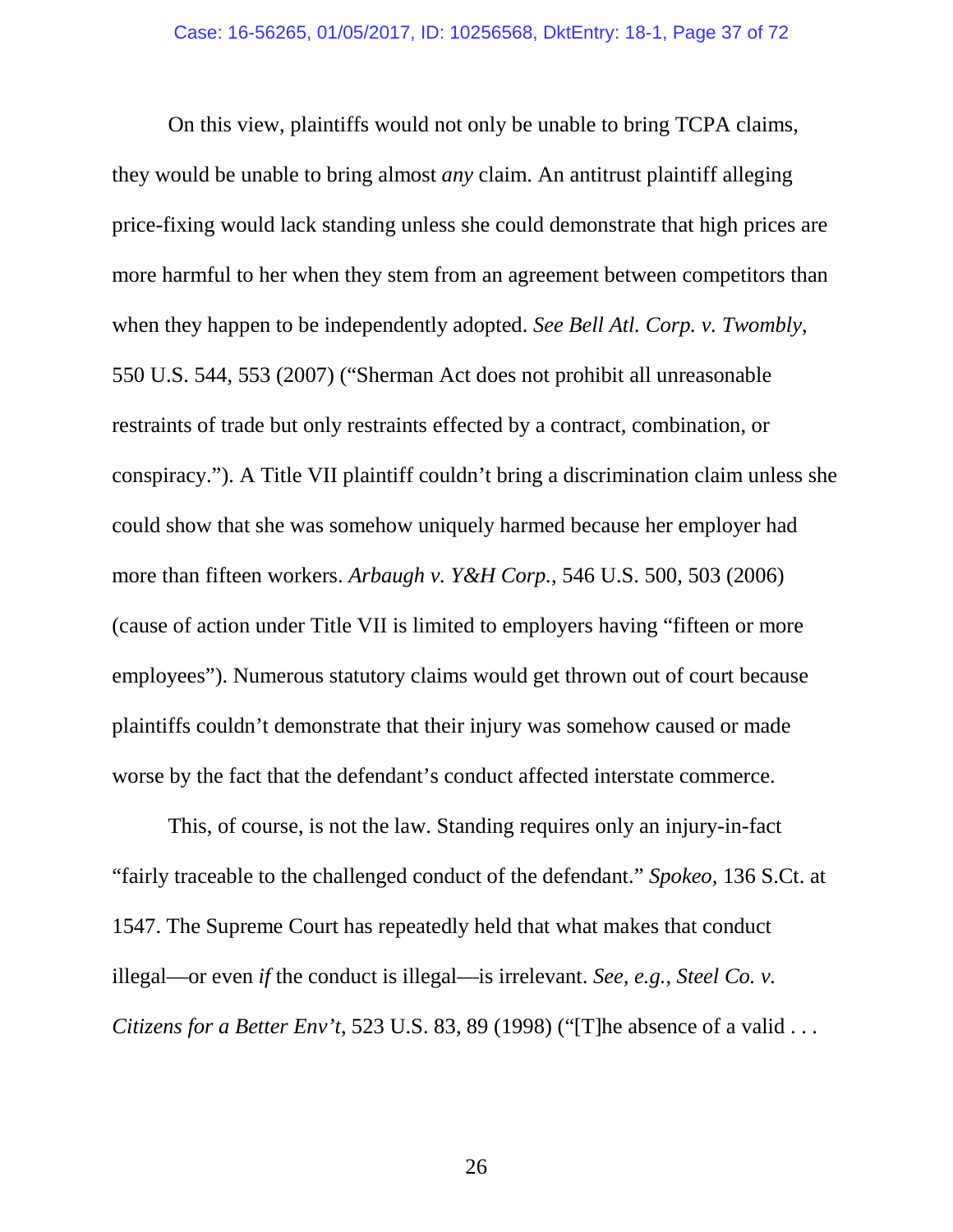### Case: 16-56265, 01/05/2017, ID: 10256568, DktEntry: 18-1, Page 38 of 72

cause of action does not implicate . . . the courts' statutory or constitutional *power* to adjudicate the case." $)$ .<sup>[5](#page-37-0)</sup>

Indeed, both the Supreme Court and this Court have consistently rejected the contention that standing requires *any* nexus whatsoever between the injury a plaintiff alleges was caused by the defendant's conduct and the reason that conduct is illegal—let alone the onerous requirement the district court imposed, that every element of the plaintiff's legal cause of action must have a causal relationship to the plaintiff's injury. In *Duke Power*, for example, the plaintiffs challenged a federal statute that limited the liability of privately-owned nuclear power plants in the event of an accident to \$560 million. *Duke Power Co. v. Carolina Envtl. Study Grp., Inc.*, 438 U.S. 59, 69 (1978). The plaintiffs' legal claim was, essentially, that \$560 million was an arbitrary amount—and therefore the statute violated the Due Process Clause. *Id.* at 82. But the plaintiffs' injuries did not stem from this alleged arbitrariness. The plaintiffs were (allegedly) injured because the statute would enable two nuclear power plants to be built near them, and those plants would adversely affect the plaintiffs' health and the lakes they used for recreation. *Id.* at 73. Much like the lower court here, the defendants in *Duke Power* argued that the plaintiffs lacked standing because they had not "demonstrate[d] a connection

<span id="page-37-0"></span> $5$  Of course, if the alleged conduct is not illegal, the plaintiff will not have a *cause of action*. But she still has standing.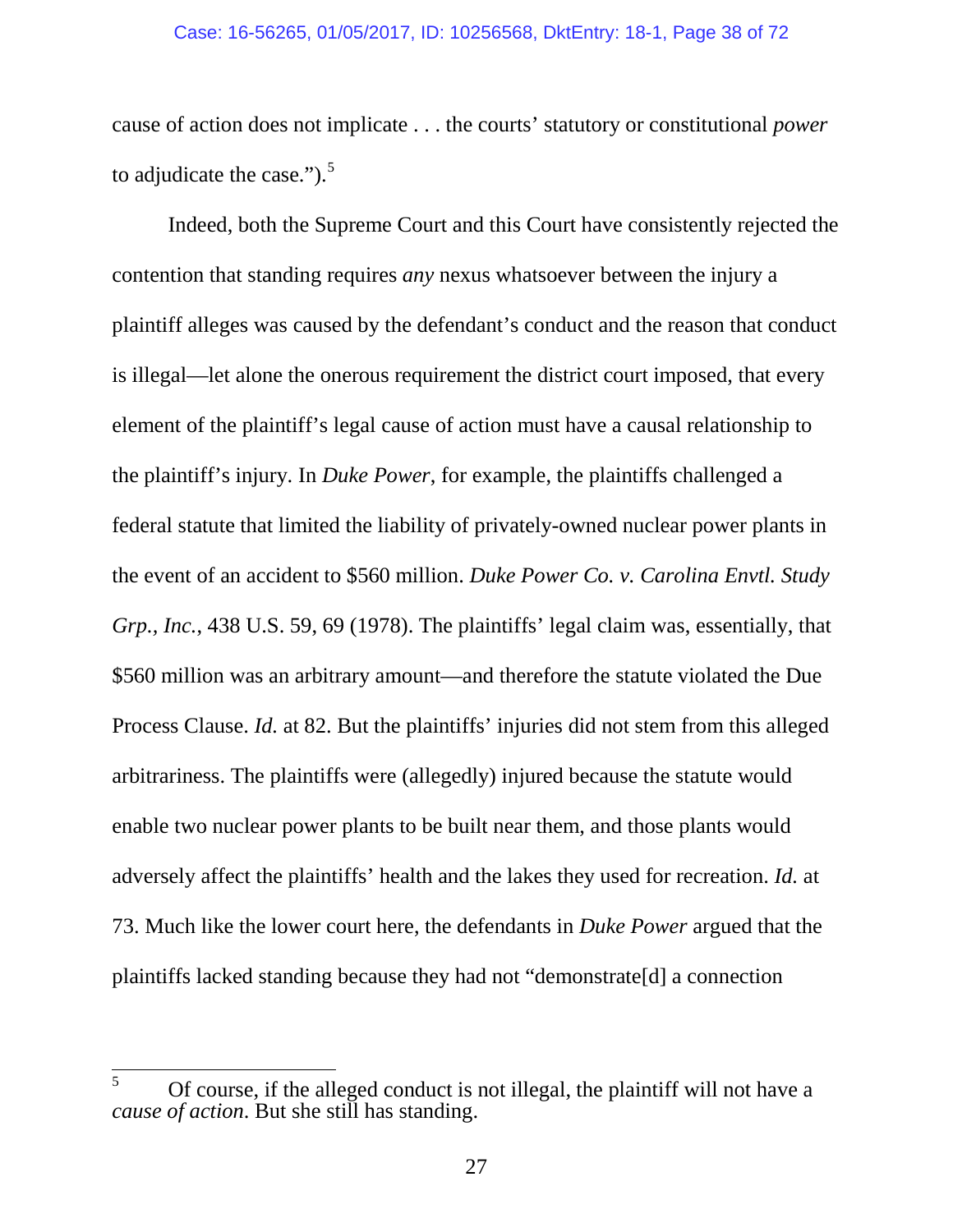between the injuries they claim[ed] and the constitutional rights being asserted." *Id.* at 78.

The Supreme Court forcefully rejected this argument. Outside the context of taxpayer lawsuits, the Court explained, no case has ever "demanded this type of subject-matter nexus between the right asserted and the injury alleged." *Duke Power*, 438 U.S. at 79. The Court refused to "accept the contention" that a plaintiff must show anything "more than injury in fact and a substantial likelihood that the judicial relief requested will prevent or redress the claimed injury." *Id.* The Court held that because the plaintiffs had shown a concrete injury—the adverse effects caused by the power plants—that would be redressed by a favorable decision there was a "substantial likelihood" that striking down the statute would prevent the plants from being built—the plaintiffs had standing. *Id.* at 76, 79. It didn't matter that what allegedly rendered the statute unconstitutional was not what caused the plaintiffs' injuries. *See id.* at 79. Their injuries were fairly traceable to the defendants' conduct, and that was enough. *See id.*

Similarly, in *Brown*, this Court held that certain counties in Washington, which stood to lose money because of a federal statute banning timber exportation, had standing to bring a claim that the statute violated the Tenth Amendment. *Bd. of Nat. Res. of State of Wash. v. Brown*, 992 F.2d 937, 945 (9th Cir. 1993). There was "no connection or nexus between the" counties' injury—"the loss of money"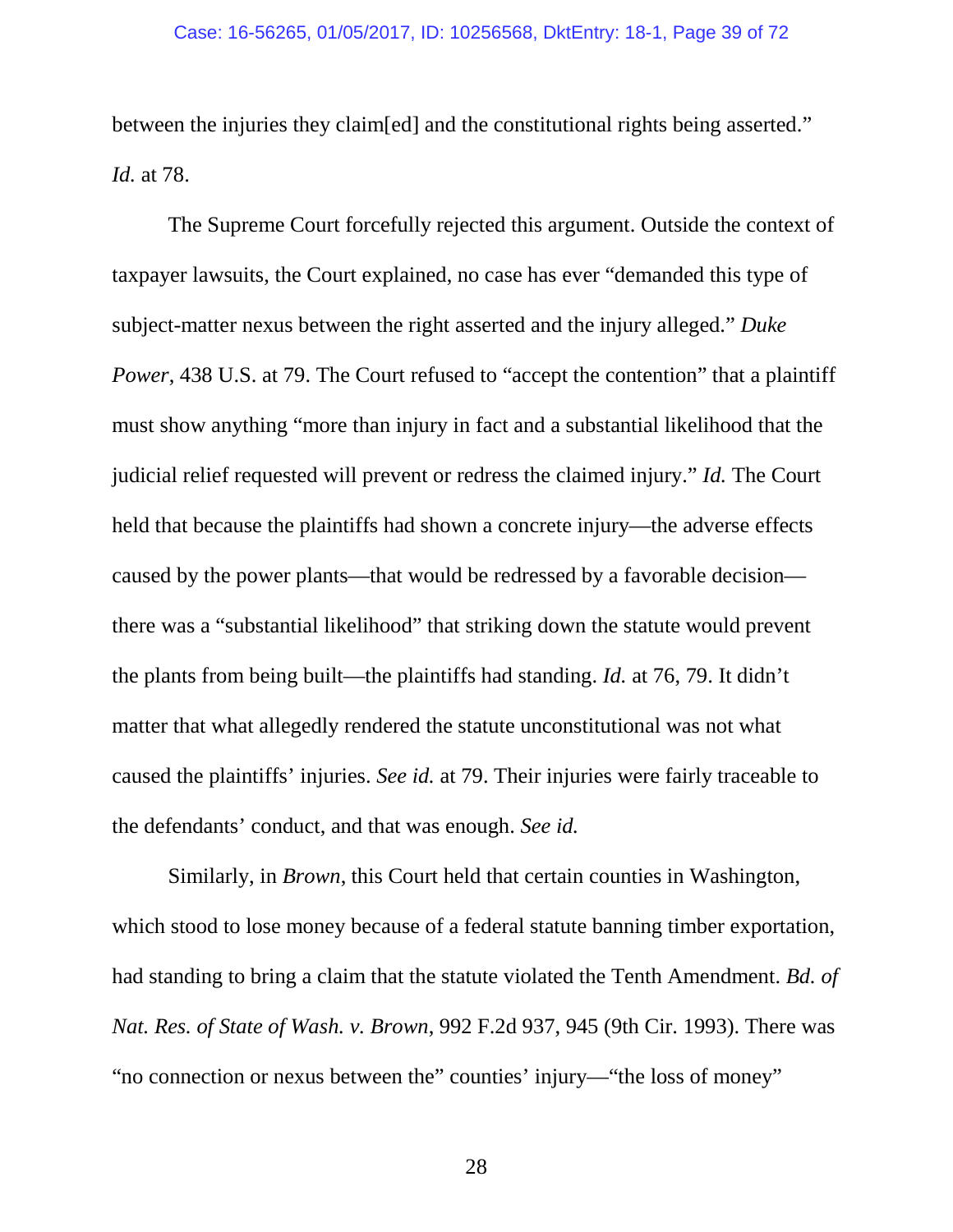caused by their inability to export timber—and the reason the statute was unconstitutional—it required the states to pass certain regulations. *Id.* But, relying on *Duke Power*, this Court held that no such nexus was necessary. *Id.* All that mattered was that the government's conduct (passing the statute) injured the counties (by causing them to lose money), and there was a "substantial likelihood that the judicial relief requested" (a declaration of the statute's unconstitutionality) would "prevent or redress the claimed injury." *Id.*; *see also Montana Envtl. Info. Ctr. v. U.S. Bureau of Land Mgmt.*, 615 F. App'x 431, 432-33 (9th Cir. 2015) ("Although Appellants' claims of procedural error relate to the government's alleged failure to consider climate-change effects, Appellants' injuries which resulted from that error need not."); *Desert Citizens Against Pollution v. Bisson*, 231 F.3d 1172, 1180 (9th Cir. 2000) (rejecting contention that plaintiffs alleging "environmental" injuries must bring suit under an "environmental" statute).

Here, the district court demanded not only a subject-matter nexus between Ms. Romero's injuries and her legal cause of action, but a nexus between her injuries and a specific element of her cause of action—the use of an autodialer. This requirement is clearly foreclosed by the Supreme Court's decision in *Duke Power* and this Court's decision in *Brown*. Ms. Romero has demonstrated several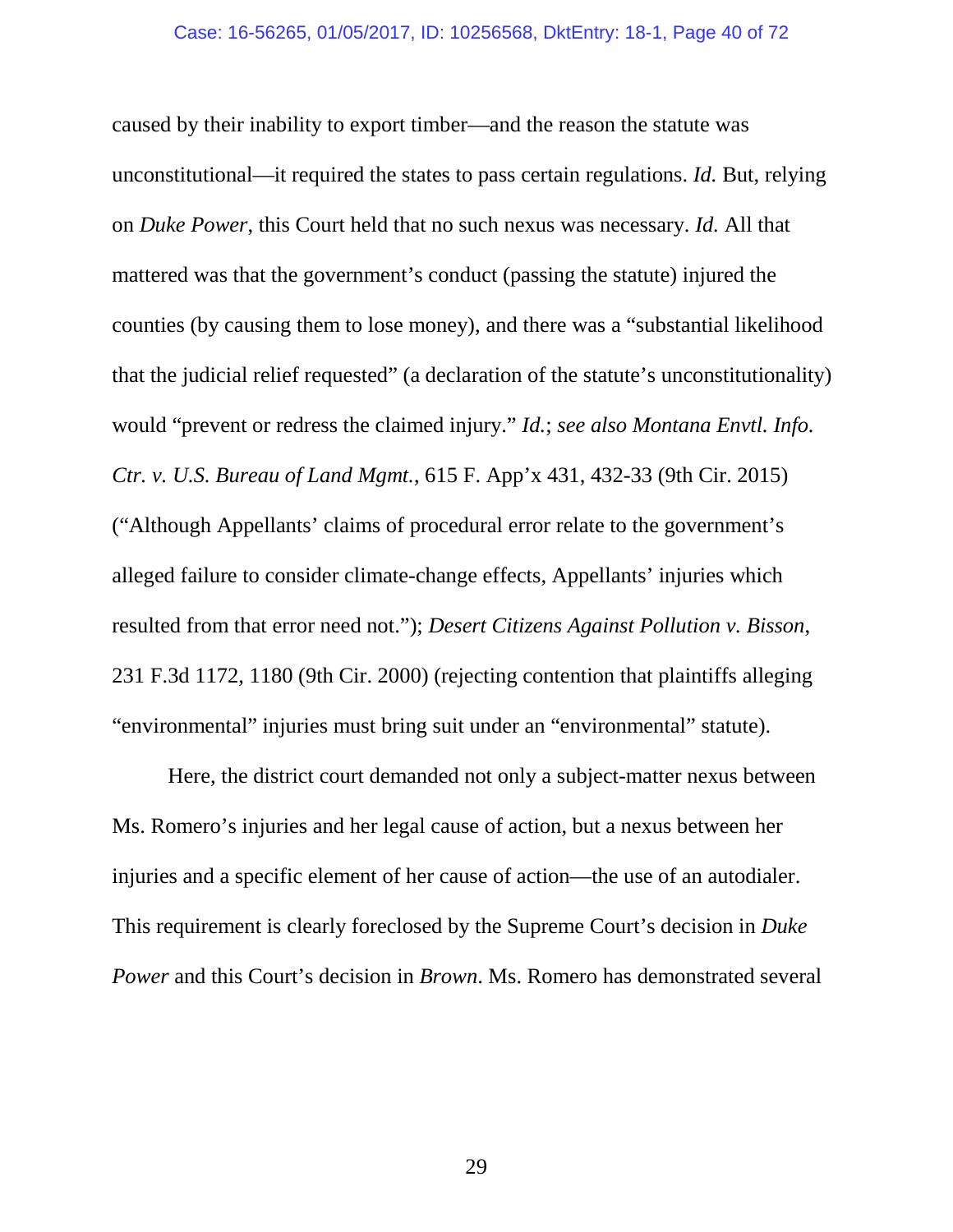concrete injuries traceable to the banks' robocalls, injuries that would be redressed by an award of damages. That is all that is required for standing.<sup>[6](#page-40-0)</sup>

**2.** *Spokeo* does not hold otherwise. The lower court relied on the statement in *Spokeo* that "a bare procedural violation, divorced from any concrete harm" does not "satisfy the injury-in-fact requirement." *Spokeo*, 136 S. Ct. at 1549. The district court took this statement to mean that even if a plaintiff alleges concrete

The Supreme Court rejected this argument out of hand. "Whatever the ultimate accuracy of this speculation," the Court explained, "it is not responsive to the simple proposition that private power companies now do in fact operate the nuclear-powered generating plants injuring [the plaintiffs], and that their participation would not have occurred but for the enactment and implementation of the" statute. *Duke Power*, 438 U.S. at 77–78. "Nothing in [the Court's] prior cases," the Court held, "requires a party seeking to invoke federal jurisdiction to negate the kind of speculative and hypothetical possibilities suggested in order to demonstrate the likely effectiveness of judicial relief." *See id.* at 78; *see also Bisson*, 231 F.3d at 1178 (rejecting contention that plaintiffs—injured by the inability to continue using federal land the Bureau of Land Management had traded away—lacked standing to bring a claim that the land was unlawfully traded for land of less than equivalent value simply because, hypothetically, the Bureau could have traded the land away for the lawful amount and that, too, would have injured the plaintiffs).

So too here. "[W]hatever the ultimate accuracy" of the district court's "speculation" that the banks *could* have hired someone to manually call Ms. Romero hundreds of times—speculation that is dubious at best—"it is not responsive to the simple proposition" that "in fact" the banks robocalled Ms. Romero nearly three hundred times, and that those robocalls injured her. That is sufficient for standing.

<span id="page-40-0"></span> <sup>6</sup> Similar to the district court here, the *Duke Power* defendants also argued that the plaintiffs' injuries were not traceable to the statute limiting liability for private nuclear power plants, because if the statute "had not been passed, the Government would have undertaken development of nuclear power on its own and the same injuries would likely have accrued to [the plaintiffs] from such Governmentoperated plants as from privately operated ones." 438 U.S. at 77.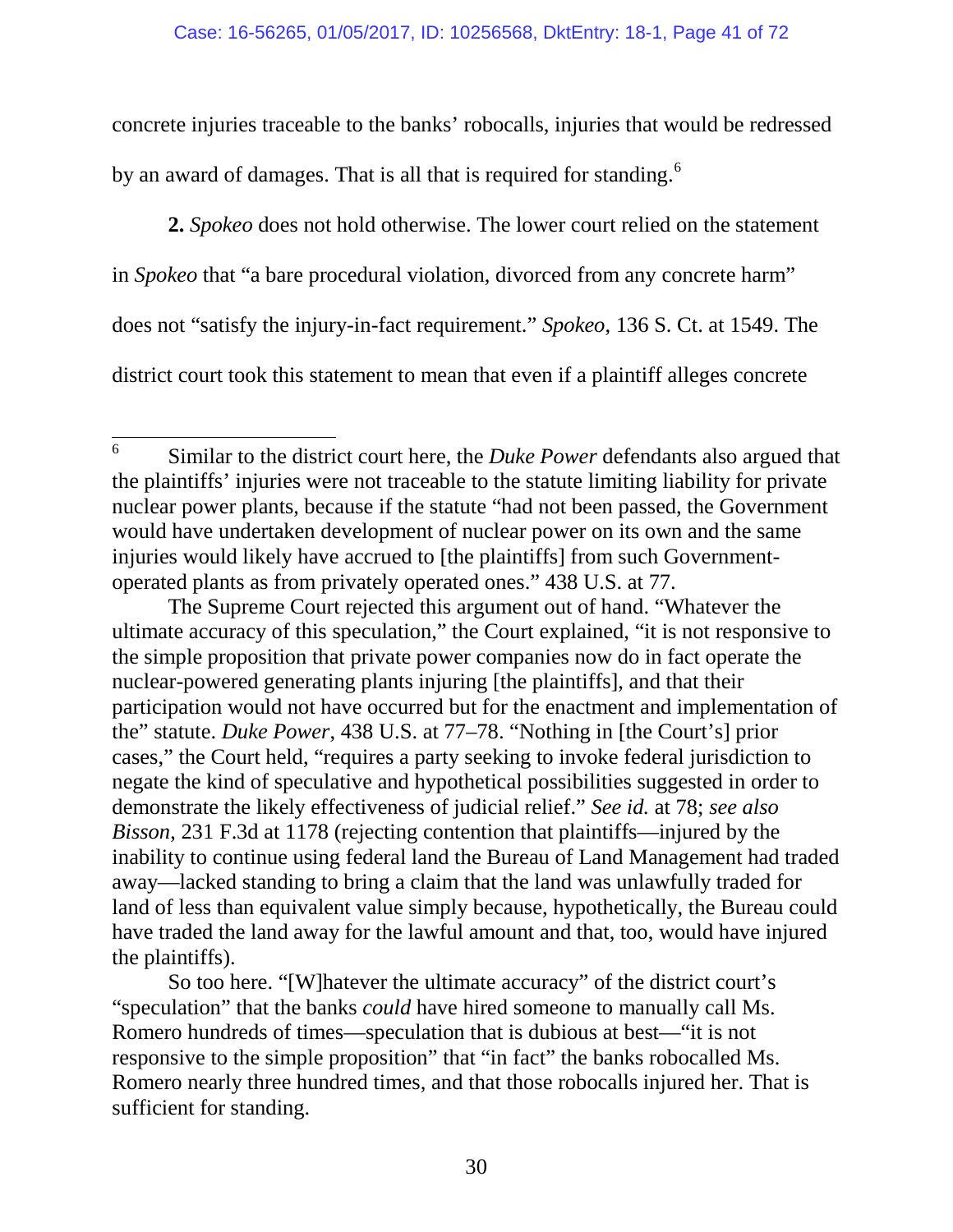#### Case: 16-56265, 01/05/2017, ID: 10256568, DktEntry: 18-1, Page 42 of 72

harm traceable to the defendant's conduct, that harm still cannot give rise to standing unless it is connected to the statute—and, apparently, each particular element of the statute—the plaintiff alleges was violated. ER 16 (holding that Ms. Romero lacked standing because her "alleged concrete harm was divorced from the alleged violation of the TCPA"). But that is not what that statement means.

*Spokeo* did not silently impose a requirement that there must always be a nexus between a plaintiff's injury and her cause of action—a nexus the Supreme Court has consistently rejected. *Cf. Hohn v. United States*, 524 U.S. 236, 252 (1998) (explaining that the Court does not silently overrule its prior precedent). Rather, it merely reaffirmed the longstanding principle that where a plaintiff's alleged injury *is* that the defendant violated a right granted to the plaintiff by statute, "a bare procedural violation," standing alone, is insufficient. *See Spokeo*, 136 S. Ct. at 1549; *Lujan*, 504 U.S. at 572 n.7.

This holding is irrelevant here. For one thing, Ms. Romero does not contend that her sole injury is the banks' violation of the TCPA. As explained above, her injuries are that the banks' calls gave her headaches, stress, and aggravation; intruded upon her seclusion; wasted her time; and occupied her phone line—all injuries that would be cognizable, concrete injuries, regardless of whether Congress had ever passed the TCPA. There is no requirement that she tie these injuries to the statute.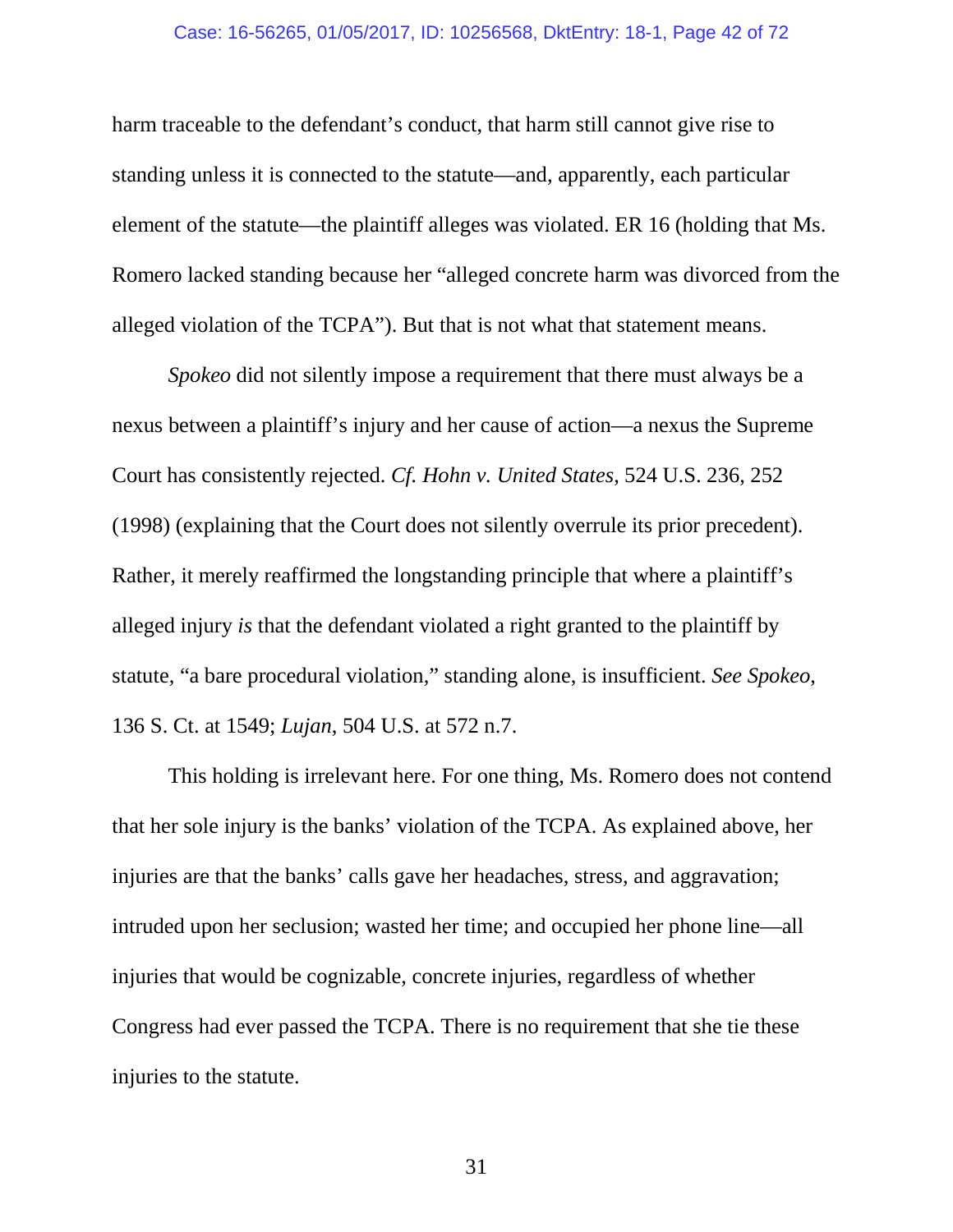Moreover, the banks' violation of the TCPA was not a "bare procedural violation." As several courts—including the Supreme Court—have held, the TCPA provides a *substantive* right to be free from robocalls. *See, e.g.*, *Mims*, 132 S. Ct. at 751 (describing TCPA as enacting "substantive prescriptions"); *Mey*, 2016 WL 3645195, at \*2. Congress did not merely enact procedures it hoped would curb robocalls. It directly prohibited them. The violation of the TCPA, therefore, cannot possibly be "divorced from" the harm Congress sought to prevent: It *is* the harm Congress sought to prevent. *See, e.g.*, *Cabiness*, 2016 WL 5791411, at \*5 (collecting cases); *Aranda v. Caribbean Cruise Line, Inc.*, No. 12-4069, 2016 WL 4439935, at \*5-\*6 (N.D. Ill. Aug. 23, 2016).

Finally, even if robocalls could be considered merely a procedural violation of the TCPA—and even if Ms. Romero's sole injury was the violation of her statutory right to be free from robocalls—she would still have standing under *Spokeo*. As explained above, *Spokeo* explicitly recognized that the violation of even a procedural right can constitute a concrete injury, if that right protects a concrete interest. *See Spokeo*, 136 S. Ct. at 1549. There is no dispute that the use of an autodialer leads to a substantial risk of unwanted calls—a risk from which Congress sought to protect consumers under the TCPA. Thus, even if the prohibition on robocalls could be considered merely procedural, it is a procedure meant to protect consumers' concrete interest in freedom from unwanted calls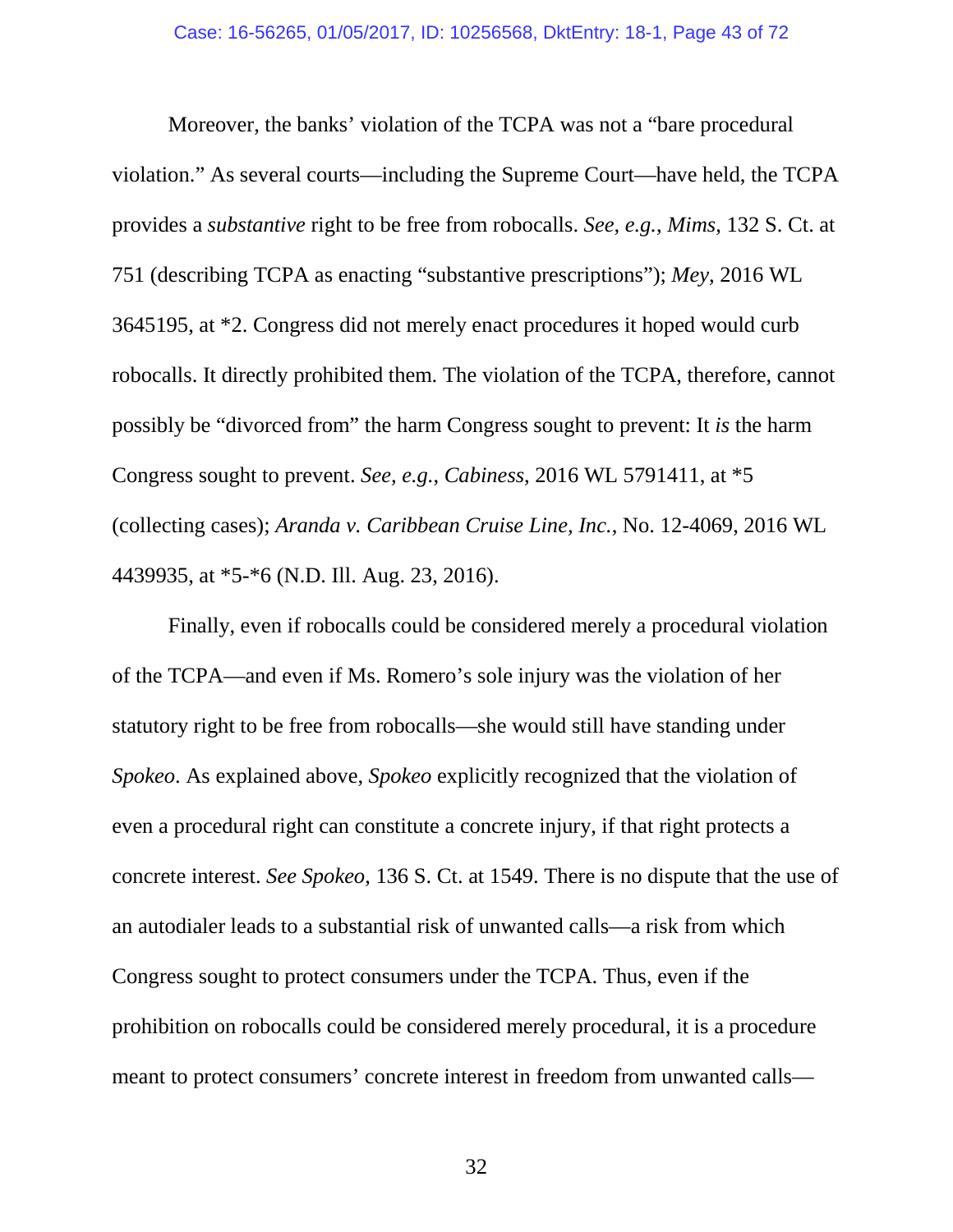the precise interest that was violated in this case. Under *Spokeo*, therefore,

violation of this prohibition is a concrete harm, sufficient to support standing.

## **D. The Vast Majority of Courts Have Held that Plaintiffs Like Ms. Romero Have Standing To Bring TCPA Claims.**

The decision below is an extreme outlier. The vast majority of courts—both pre- and post-*Spokeo*—have held that a plaintiff who receives unwanted robocalls has standing to bring a TCPA claim.<sup>[7](#page-43-0)</sup>

Moreover, not only is the decision below an outlier, in just the few months

since it was issued, several courts have explicitly rejected it. *See, e.g.*, *LaVigne v.* 

*First Cmty. Bancshares, Inc.*, No. 1:15-CV-00934-WJ-LF, 2016 WL 6305992, at

\*6 (D.N.M. Oct. 19, 2016) (characterizing decision as "hardly convincing,"

"draconian," "an outlier," and "inexplicable"); *Mbazomo v. Etourandtravel, Inc.*,

No. 2:16-CV-02229-SB, 2016 WL 7165693, at \*2 (E.D. Cal. Dec. 8, 2016);

<span id="page-43-0"></span> <sup>7</sup> *See, e.g.*, *Holderread v. Ford Motor Credit Co., LLC*, No. 4:16-CV-00222, 2016 WL 6248707, at \*3 (E.D. Tex. Oct. 26, 2016); *Mey*, 2016 WL 3645195, at \*8; *Cabiness*, 2016 WL 5791411, at \*6; *Krakauer*, 168 F. Supp. 3d at 845; *Aranda*, 2016 WL 4439935, at \*6; *Hewlett v. Consol. World Travel, Inc.*, No. 2:16- 713, 2016 WL 4466536, at \*3 (E.D. Cal. Aug. 23, 2016); *A.D. v. Credit One Bank, N.A.*, No. 14-cv-10106, 2016 WL 4417077, at \*8 (N.D. Ill. Aug. 19, 2016); *Ung*, 2016 WL 4132244, at \*2-3; *Cour v. Life360, Inc.*, No. 16-CV-00805-TEH, 2016 WL 4039279, at \*2 (N.D. Cal. July 28, 2016); *Rogers v. Capital One Bank (USA), N.A.*, No. 1:15-CV-4016-TWT, 2016 WL 3162592, at \*2 (N.D. Ga. June 7, 2016); *Booth v. Appstack, Inc.*, No. C13-1533JLR, 2016 WL 3030256, at \*5 (W.D. Wash. May 25, 2016); *see also Campbell-Ewald*, 136 S. Ct. at 679 (Roberts,C.J., dissenting) (stating that all Justices agreed that plaintiff alleging single unwanted text message had standing); *Mims*, 132 S. Ct. at 744 (holding that federal courts have subject matter jurisdiction over TCPA claims, without questioning the plaintiff's standing).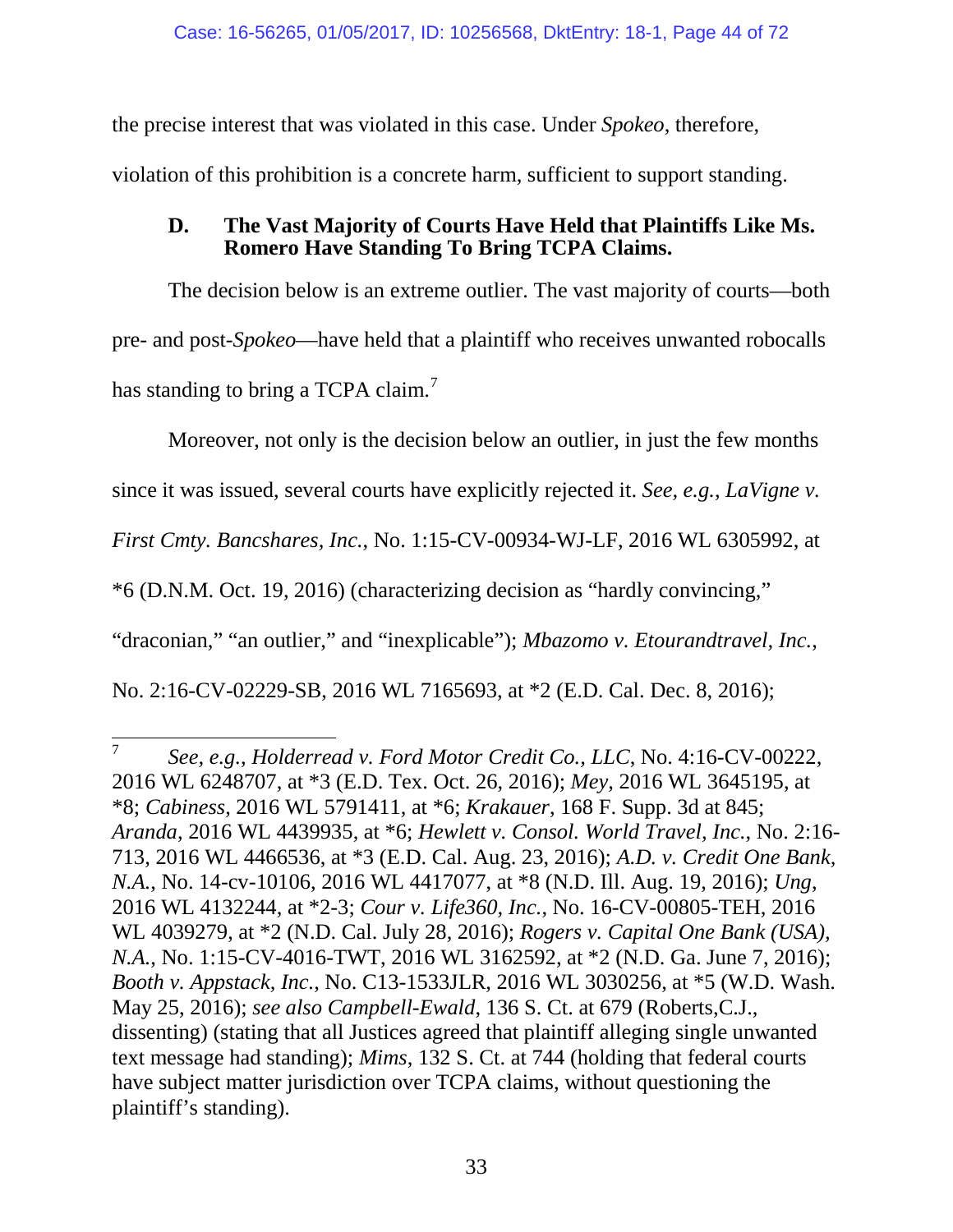*Wilkes*, 2016 WL 7179298, at \*5; *see also Hunsinger*, 2016 WL 7048895, at \*4 (plaintiff need not demonstrate that harm from text messages that violate TCPA is different from harm caused by other text messages); *Caudill v. Wells Fargo Home Mortg., Inc.*, No. CV 5:16-066-DCR, 2016 WL 3820195, at \*2 (E.D. Ky. July 11, 2016) (rejecting contention that plaintiff lacked standing to challenge unwanted robocalls, simply because defendant could have injured the plaintiff through manually-dialed calls).

This Court should do the same.

## **III. The Banks' Violations of the Rosenthal Act Were Incurable.**

California's Rosenthal Act prohibits precisely the conduct Ms. Romero alleges in this case—harassing consumers through incessant phone calls. *See* Cal. Civ. Code §§ 1788.11(d), (e); *id.* § 1788.17 (incorporating 15 U.S.C. § 1692d). In moving for summary judgment, the banks did not contend—and the lower court did not hold—that their relentless calls were lawful. Instead, the court held that the banks had "cured" any statutory violation, simply because they did not call Ms. Romero after receiving notice of her lawsuit.

The lower court relied on a provision contained in the initial version of the Rosenthal Act, passed in 1977, which stated:

A debt collector shall have no civil liability under this title if, within 15 days either after discovering a violation *which is able to be cured*, or after the receipt of a written notice of such violation, the debt collector notifies the debtor of the violation, and makes whatever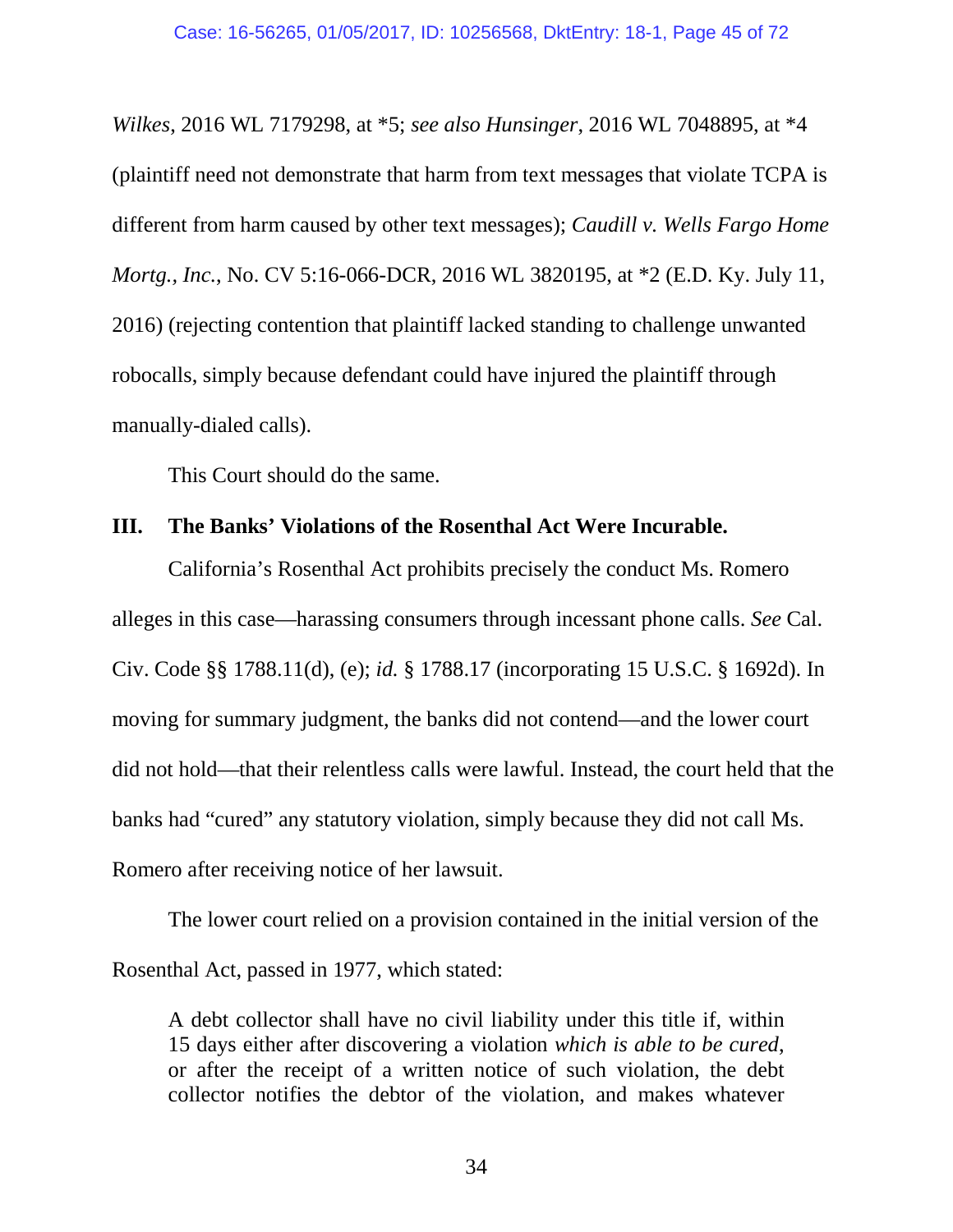#### Case: 16-56265, 01/05/2017, ID: 10256568, DktEntry: 18-1, Page 46 of 72

adjustments or corrections are necessary to cure the violation with respect to the debtor.

Cal. Civ. Code § 1788.30 (emphasis added).

But as explained below, this provision is no longer operative. And even if it were, harassing a consumer with hundreds of unwanted calls is not a violation that is "able to be cured." Indeed, in the forty-year history of the Rosenthal Act, the decision below is the only decision ever to hold that a debt collector "cured" its liability for repeatedly hounding a consumer with unwanted calls, simply because the collector eventually stopped calling.

In the district court's view, a debt collector can violate the Rosenthal Act with impunity, so long as it stops within fifteen days of being sued. That is not the law.

**1.** As an initial matter, the California legislature rendered the Rosenthal Act's cure provision inoperative in 1999, when it amended the statute to adopt the remedies provision of the federal Fair Debt Collection Practices Act. As relevant here, the provision the California legislature added to the Rosenthal Act states: "Notwithstanding any other provision of this title [i.e. the Rosenthal Act], every debt collector collecting or attempting to collect a consumer debt . . . shall be subject to the remedies in Section 1692k of Title 15 of the United States Code [the remedies provision of the federal debt collection statute]." Cal. Civ. Code § 1788.17. As this Court has previously held, this amendment "unambiguously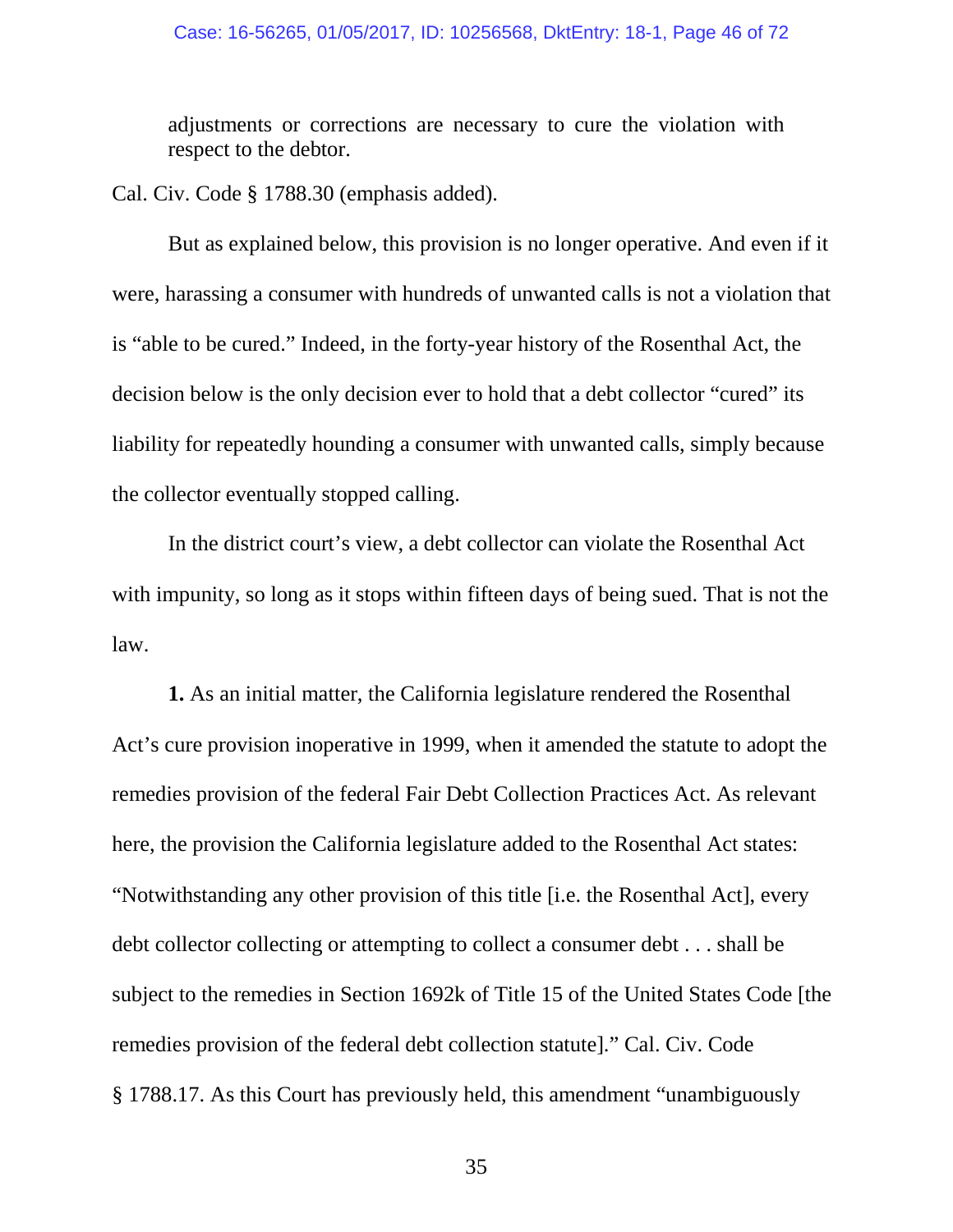#### Case: 16-56265, 01/05/2017, ID: 10256568, DktEntry: 18-1, Page 47 of 72

supercedes any provision of the Rosenthal Act inconsistent with" the federal Act's remedies provision. *Gonzales v. Arrow Fin. Servs., LLC*, 660 F.3d 1055, 1065 (9th Cir. 2011).

Like the Rosenthal Act, the remedies provision of the federal Fair Debt Collection statute provides a safe harbor. But the federal safe harbor is narrower than that originally provided by the Rosenthal Act. Under the federal statute, debt collectors cannot escape liability for their misconduct simply by "curing" it. *See generally* 15 U.S.C. § 1692k. Rather, a collector is liable for *any* violation—cured or not—unless it can demonstrate that it "resulted from a bona fide error notwithstanding the maintenance of procedures reasonably adapted to avoid any such error." *Id.* at § 1692k(c). Under the federal remedies provision, then, unless a collector can prove its violation was a "bona fide error," consumers are entitled to a remedy of actual or statutory damages. *See id.* at § 1692k(a).

The Rosenthal Act's cure provision—which *prevents* consumers from getting a remedy if a violation has been cured—is "inconsistent" with the federal Act's remedies provision—which *provides* a remedy, regardless of whether a violation has subsequently been cured. The Rosenthal Act's cure provision was therefore rendered inoperable by the legislature's adoption of the federal Act's remedies provision.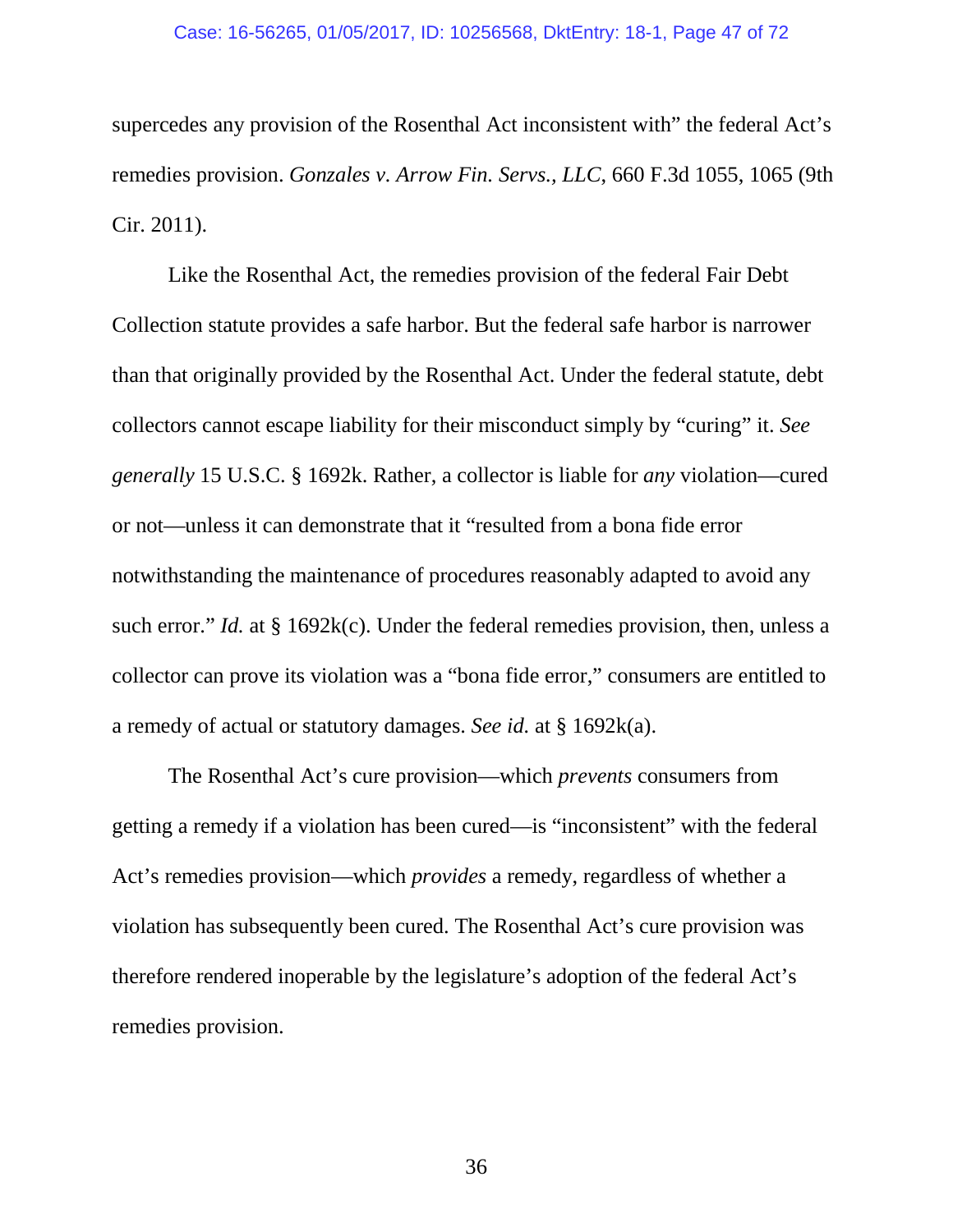Indeed, this was the legislature's intent. The legislative history repeatedly states that "[t]he area of current law, which is of most concern to the proponents of this legislation, is the ability for violators to escape liability if they cure the impact of their illegal practice." *See, e.g.*, Bill Analysis, S. Jud. Comm., AB 969, 1999- 2000 Sess., at 4 (Cal. 1999). $<sup>8</sup>$  $<sup>8</sup>$  $<sup>8</sup>$  This ability to cure, the amendment's supporters</sup> worried, meant that "debt collectors [could] flaunt the law with no threat of accountability." *Id.* Removing the cure provision, they believed, was necessary to ensure the "deterrent" effect of the Act. *Id.*

The legislature's belief that adopting the federal remedies provision would obviate the state cure provision is evident in the comparisons contained in the legislative history between "existing law"—which was, of course, described as containing the cure provision—and the description of what the law would be after adopting the federal remedies provision—where the cure provision was absent. *See* Bill Analysis, S. Jud. Comm., AB 969, at 3.

Thus, both the text of the Rosenthal Act and its legislative history make clear that the legislature meant to—and, in fact, did—render the Act's cure provision inoperable.

<span id="page-47-0"></span><sup>&</sup>lt;sup>8</sup> This report is available at http://leginfo.ca.gov/pub/99-00/bill/asm/ab 0951-1000/ab\_969\_cfa\_19990708\_133036\_sen\_comm.html.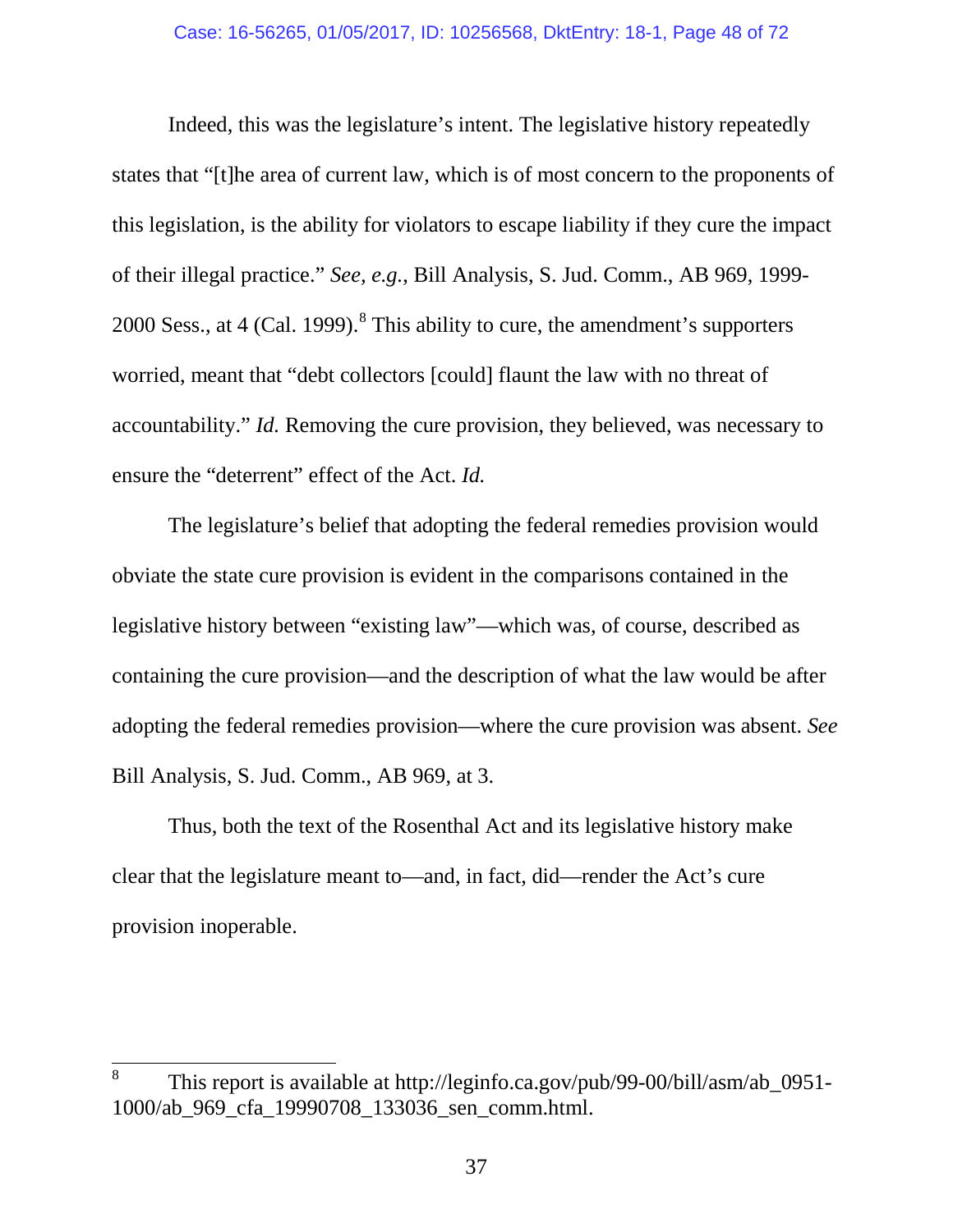#### Case: 16-56265, 01/05/2017, ID: 10256568, DktEntry: 18-1, Page 49 of 72

**2.** But even if the cure provision had not been superseded, the banks could not rely on it here. Harassing a consumer by calling her hundreds of times is not a "violation which is able to be cured," Cal. Civ. Code § 1788.30(d).

Although the Rosenthal Act does not explicitly identify which violations are "able to be cured," California statutes—like federal laws—are to be interpreted according to their "usual and ordinary meaning." *People v. Arias*, 45 Cal. 4th 169, 177 (2008). And the ordinary—indeed, virtually universal—meaning of the word cure in this context is to "make whole"—that is, to undo any harm that has been caused. *See, e.g.*, *United States v. Hatter*, 532 U.S. 557, 579 (2001)

(unconstitutional diminution of federal judges' salaries was not "cure[d]" by subsequent salary increase because subsequent increase did not restore the judges to the position they would have been in had the constitutional violation never occurred); *Nunes v. Mueller*, 350 F.3d 1045, 1057 (9th Cir. 2003) (to "cure the constitutional error" caused by a defense attorney's failure to properly communicate a plea deal, the defendant must be restored to "the same position he would have been in had he received effective counsel"—i.e. the same plea deal must be re-offered); *Matter of Clark*, 738 F.2d 869, 872 (7th Cir. 1984) ("The common meaning of 'cure' is to remedy, restore, remove, or rectify.").

The lower court assumed that debt collectors can "cure" any violations of the Rosenthal Act, simply by refraining from violating the Act in the future. But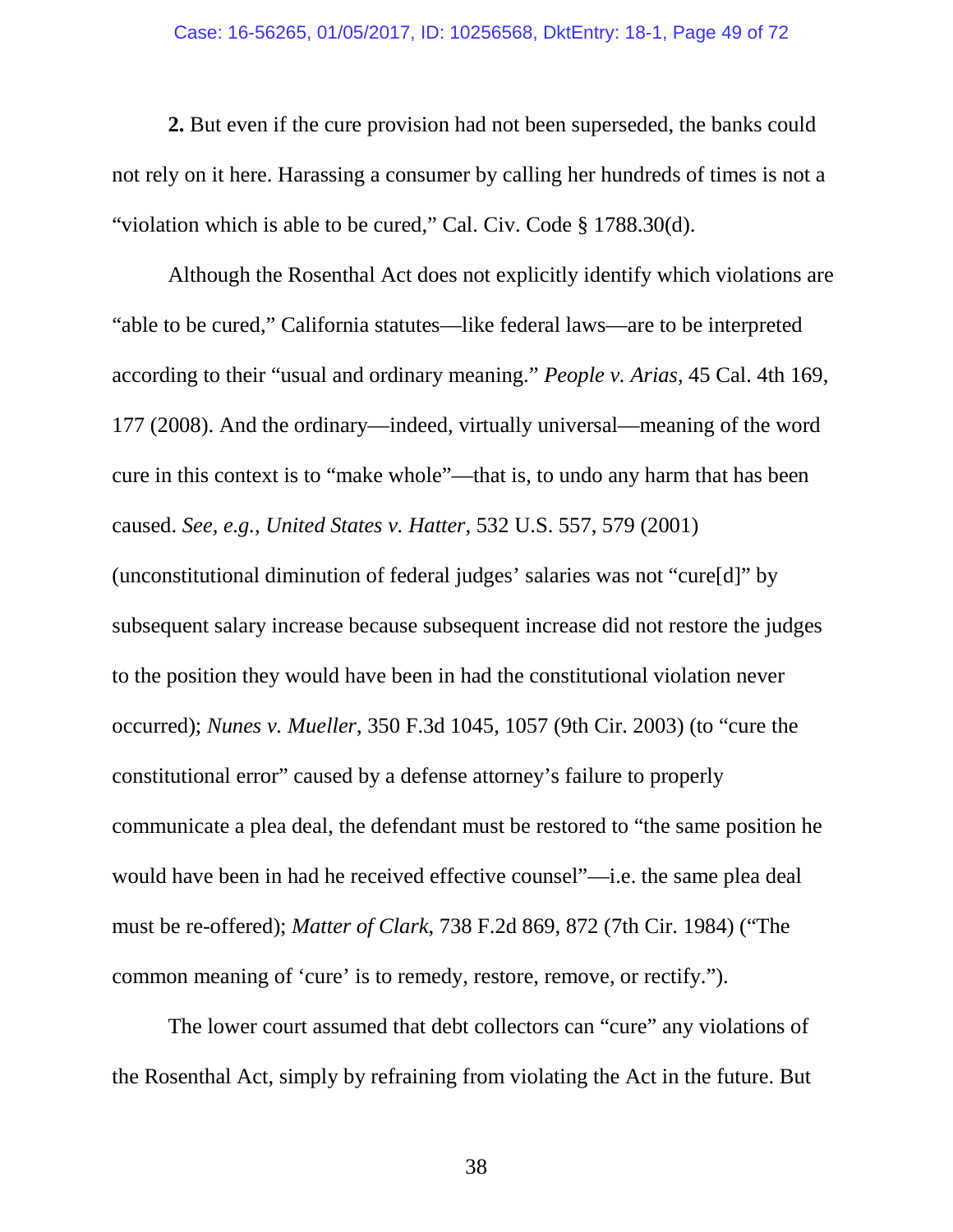courts have consistently made clear that to "cure" a violation, it is not enough to simply stop it; any harm caused by the violation must be undone. *See, e.g.*, *Roberts v. Fleet Bank (R.I.)*, 342 F.3d 260, 268 (3d Cir. 2003) (misleading credit card offer was not "cure[d]" by subsequent notice because customers had already accepted credit card based on initial offer and subsequent notice did nothing to change that); *People v. Franco*, 183 Cal. App. 3d 1089, 1094 (1986) ("Here, the officers neither gave notice of their presence nor identified themselves as police officers before entering the hut. Their failure to do so was not cured by their announcement *after* entering.").

Thus, "[t]o cure" an unlawful lockout of its workers, a company must not only end the lockout; it must also ensure that "the affected employees are made whole"—by, for example, providing backpay. *Alden Leeds, Inc. v. N.L.R.B.*, 812 F.3d 159, 166 (D.C. Cir. 2016). And to cure a breach of contract, the breaching party must not only "perform the contract obligation" but also "compensate fully for [any] loss" caused by the breach. Unif. Computer Information Transactions Act § 703; *see* U.C.C. § 2-508 cmt. 5.

Although California courts have never interpreted the Rosenthal Act's cure provision—and, given that it is no longer operable, they likely never will—they have interpreted other statutory cure provisions in accordance with this widelyaccepted understanding that to cure is to make whole. California's open meetings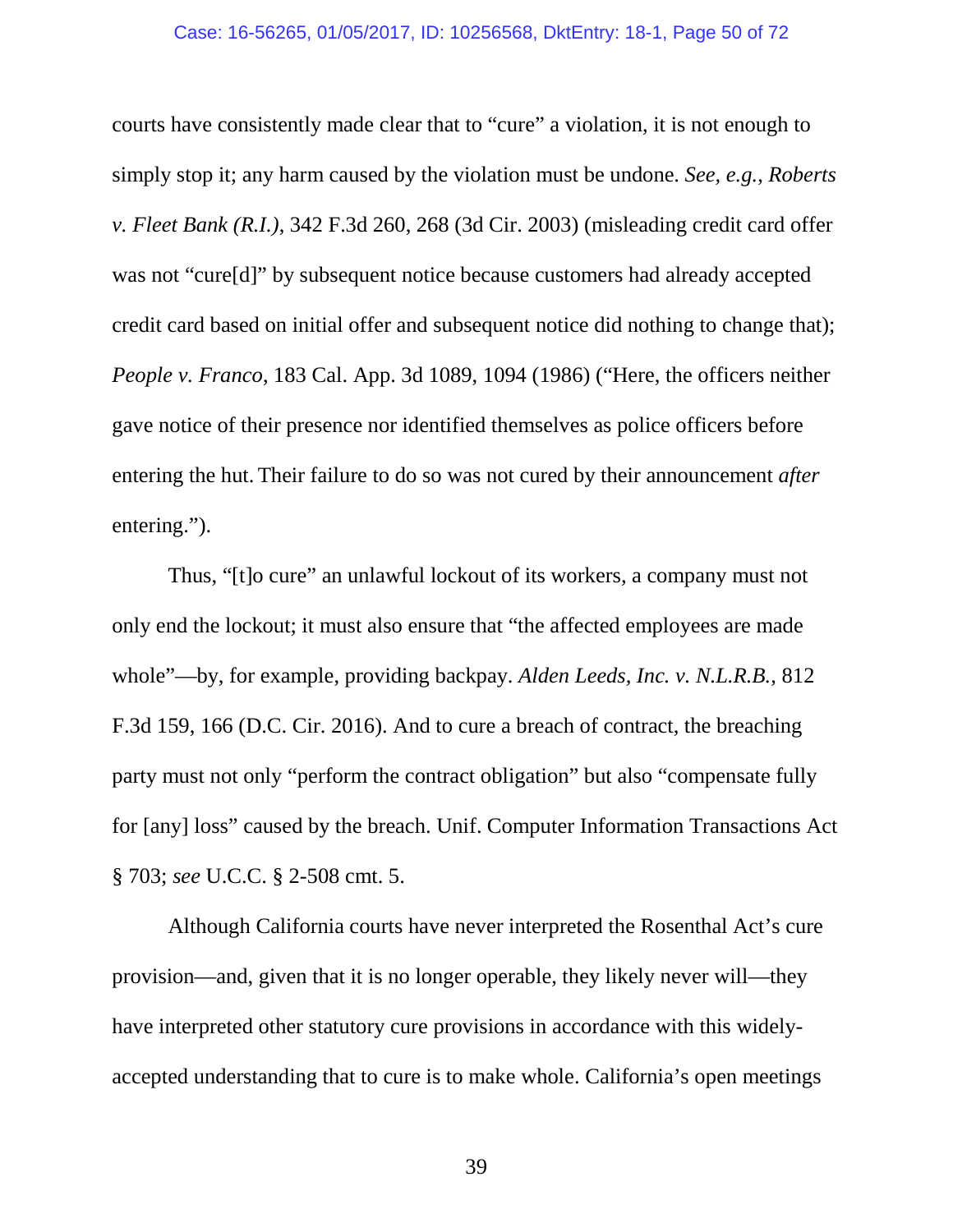statute, for example, contains a cure provision, allowing a legislative body that has violated the statute to avoid liability by "cur[ing]" its violation. Cal. Gov. Code §§ 54960.1(c)(2), (e). The California Court of Appeal has repeatedly held that a legislative body that impermissibly meets in secret cannot "cure" this violation simply by ceasing to meet privately—or even by holding an open meeting to reconsider any decisions it made. *See, e.g.*, *Page v. MiraCosta Cmty. College Dist.*, 180 Cal. App. 4th 471, 505 (2009); *Blaisdell v. Whittier City Sch. Dist.*, No. B149139, 2002 WL 187076, at \*5–6 (Cal. Ct. App. Feb. 6, 2002). Rather, it must fully rescind all previous actions taken while in violation of the statute and begin any decisionmaking process entirely anew. *See, e.g.*, *Page*, 180 Cal. App. 4th at 505. That is, it must restore the public to the position it would have been in had the statute never been violated in the first place.

In *Page*, for example, the California Court of Appeal considered whether a community college board of trustees that had impermissibly negotiated a settlement in secret had "cure[d]" its violation by subsequently reconsidering and approving the settlement at an open meeting. *Page*, 180 Cal. App. 4th at 500, 505. The court held that the violation had not been cured because although the board reconsidered the settlement, it did not redo the "information gathering" that had led to it. *Id.* at 505. The point of the open meetings law, the court explained, is "to mandate open and public actions and deliberations." *Id.* Therefore, the court held,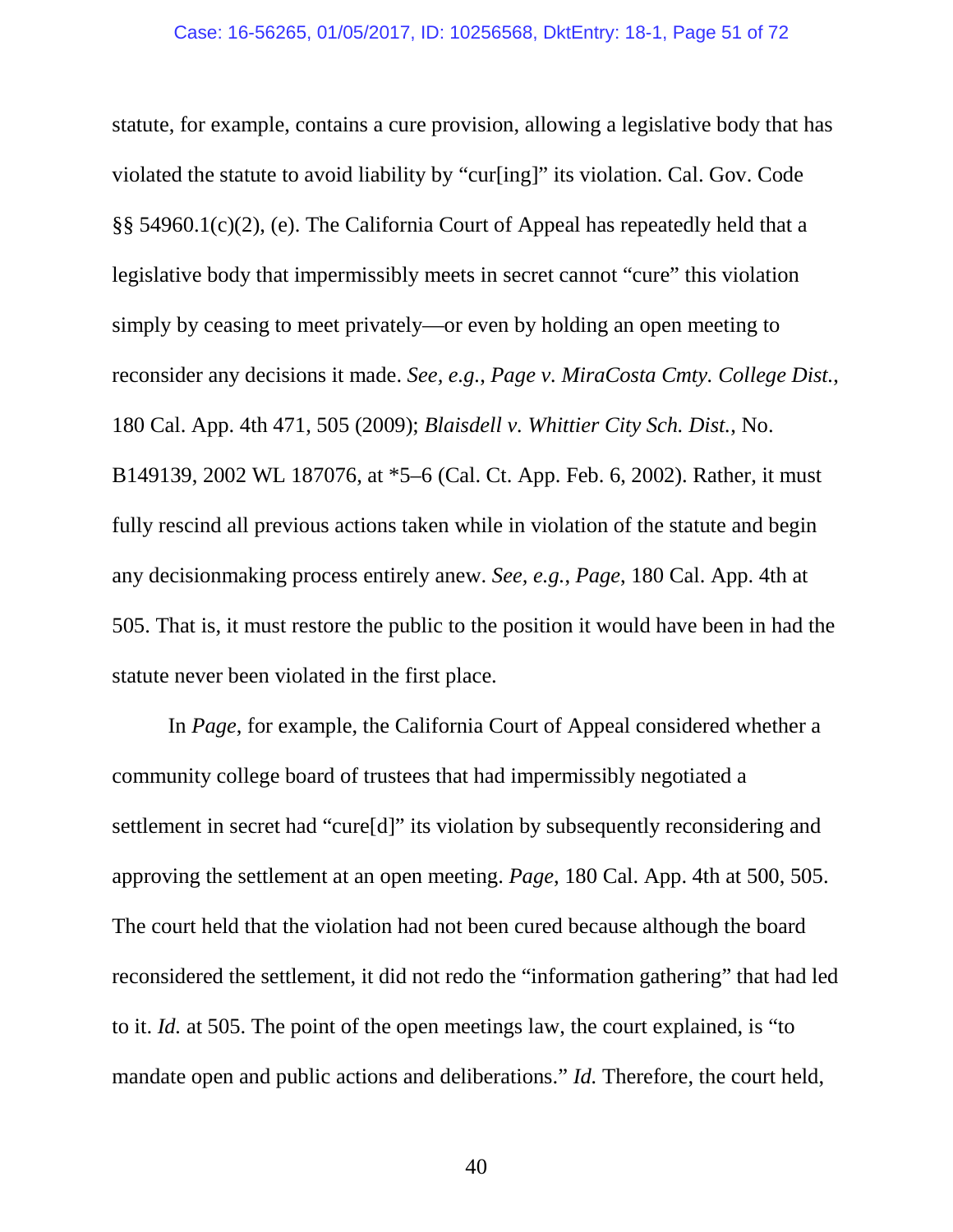#### Case: 16-56265, 01/05/2017, ID: 10256568, DktEntry: 18-1, Page 52 of 72

"the public [was] entitled to monitor and provide input on" not just the board's decision, but its "acquisition and exchange of facts." *Id.* Because the board only reconsidered the settlement in public, but did not undergo the informationgathering and negotiation process anew, it had not undone the harm caused by its violation of the statute. *Id.* Therefore, the court held, it had not cured its violation. *Id.*

Unsurprisingly, because "curing" a statutory violation requires undoing the harm it caused, courts have consistently held that where a violation causes harm that cannot be undone, it is incurable. This concept frequently arises in the criminal context. For example, where inadmissible testimony is presented to a jury, if the jury's view of the case is irreparably prejudiced, the violation cannot be "cure[d]." *See, e.g.*, *United States v. Kragness*, 830 F.2d 842, 867 (8th Cir. 1987). Simply refraining from mentioning the testimony again "may prevent further damage," but it cannot "cure" the initial violation, for "it cannot undo what has already been done." *Id.*; *see also United States v. Poston*, 430 F.2d 706, 708 (6th Cir. 1970) (jury instruction "could not cure" inadmissible testimony concerning prior conviction); *Williams v. State of Ala.*, 341 F.2d 777, 781 (5th Cir. 1965) ("[T]he defect of lack of counsel at arraignment cannot be cured by later appointment of counsel" because "the damage ha[s] already been done; Humpty Dumpty could not be put together again.").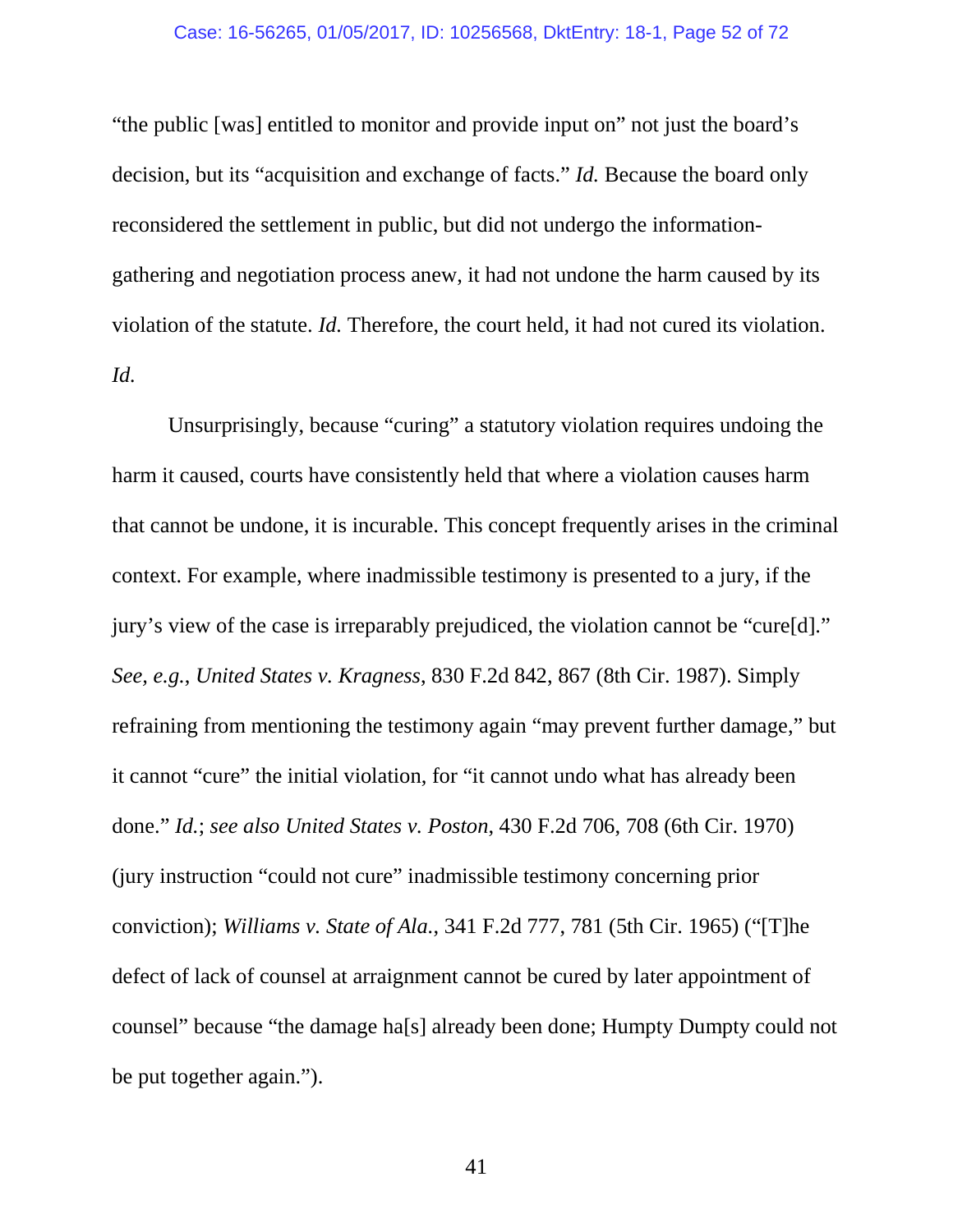This principle—that a violation cannot be cured unless the harm it caused can be undone—is no different in the civil context. Take, for example, a California statute that provides a cause of action against businesses that fail to warn of carcinogenic chemicals. *See* Cal. Health & Safety Code § 25249.6. A plaintiff is not permitted to sue for violation of the statute unless it gives notice to the government sixty days before filing the complaint. *See id.* § 25249.7(d)(1). The point of the notice provision is to give the government an opportunity to discourage frivolous lawsuits and encourage the resolution of disputes without resort to litigation. *See Physicians Comm. for Responsible Med. v. Applebee's Int'l, Inc.*, 224 Cal. App. 4th 166, 182–83 (2014). Therefore, courts have repeatedly held that the failure to provide proper pre-suit notice "cannot [be] cure[d]." *See, e.g.*, *id*.; *Harris v. R.J. Reynolds Vapor Co.*, No. 15-CV-04075-JD, 2016 WL 6246415, at \*2 (N.D. Cal. Sept. 30, 2016). Any notice filed subsequent to litigation cannot possibly remedy the government's inability to intervene in the dispute before litigation began.

Over and over again, in context after context, courts have held that a violation is incurable where the damage caused cannot be undone. *See, e.g.*, *Stollings v. Ryobi Techs., Inc.*, 725 F.3d 753, 762 n.2 (7th Cir. 2013) (plaintiff's failure to object to defense attorney's mischaracterization of evidence was irrelevant because the error "could not have been cured," for the "damage had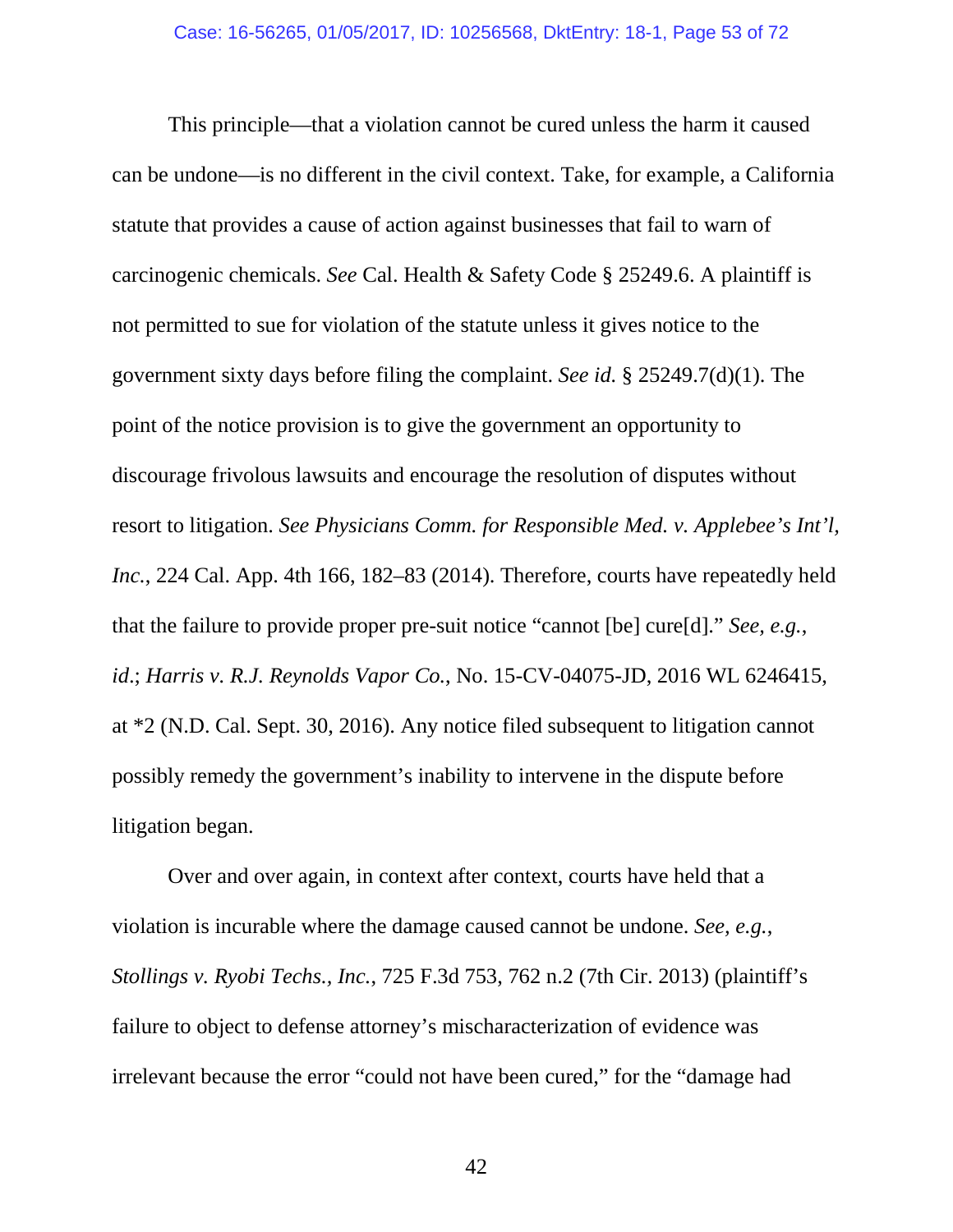already been done"); *In re Claremont Acquisition Corp., Inc.*, 113 F.3d 1029, 1033 (9th Cir. 1997) ("[T]his default is a historical fact and, by definition, cannot be cured."); Unif. Computer Information Transactions Act § 703, cmt. 5 (where "damage done" by a breach of contract "cannot be reversed," "cure is inapplicable").

So too here. Indeed, the Rosenthal Act incorporates this idea into the text of the statute itself—expressly limiting the cure provision to violations "which are able to be cured." Cal. Civ. Code § 1788.30(d). If violations could be cured simply by choosing not to repeat them—without having to undo the harm caused by previous violations—all violations of the Act would be curable, rendering the limitation of the cure provision to violations "which are able to be cured" meaningless. *Cf. People v. Craft*, 41 Cal. 3d 554, 560 (1986) ("[A] statute should not be given a construction that results in rendering one of its provisions nugatory.").

Furthermore, this interpretation would lead to absurd results. A debt collector could call a debtor hundreds of times, or verbally harass them, or, for that matter, punch them in the face, and so long as the collector stopped once the debtor sued—or, in fact, fifteen days *after* the debtor sued—the collector would face no liability under the Act. That can't be what the legislature intended. If it were, the statute would be utterly useless. Debt collectors could violate the law with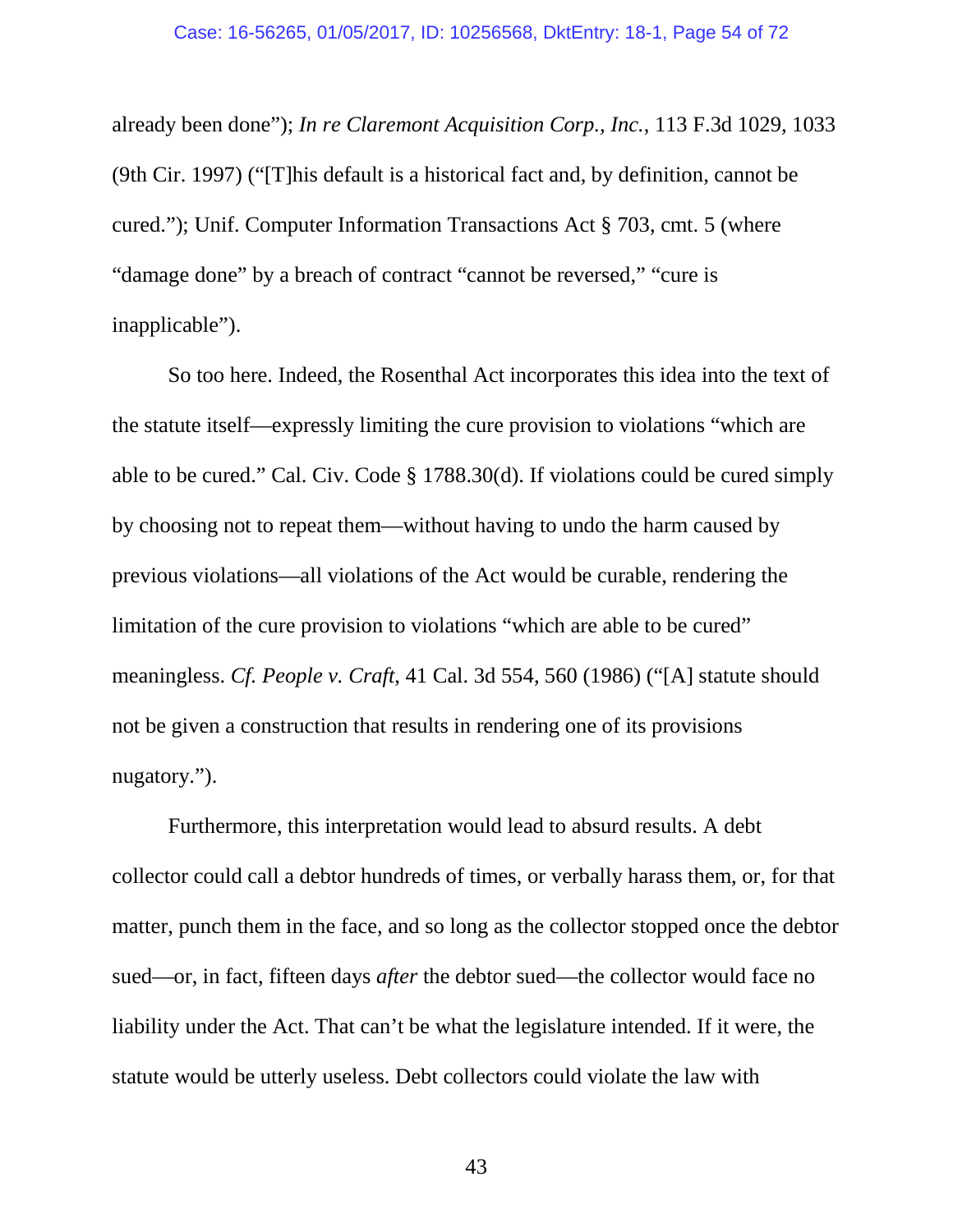#### Case: 16-56265, 01/05/2017, ID: 10256568, DktEntry: 18-1, Page 55 of 72

impunity and, so long as they stopped doing so within two weeks of being sued, they would suffer no consequences.

Under California law, remedial statutes are to be broadly construed "to effectuate [their] purpose," and any safe harbors they contain, therefore, should be narrowly interpreted. *See Komarova v. Nat'l Credit Acceptance, Inc.*, 175 Cal. App. 4th 324, 340 (2009). The Rosenthal Act is undeniably a remedial statute, the purpose of which is to protect consumers from abusive debt collection. *See id.*; Cal Civ. Code § 1788.1 ("It is the purpose of this title to prohibit debt collectors from engaging in unfair or deceptive acts or practices in the collection of consumer debts.").

Properly interpreted, the Rosenthal Act's cure provision—were it still operative—would allow debt collectors to avoid liability for violations if (and only if) they had undone any harm those violations caused. Thus, perhaps, for example, a debt collector who sent a letter that misrepresented the collector's affiliation with an attorney could send a subsequent letter, notifying the debtor of the misrepresentation and informing the debtor that there is, in fact, no such affiliation. And, so long as the debtor had not acted in reliance on the improper notice or been harmed by it, the misrepresentation violation would be cured. Or a collector who impermissibly collected fees for its services from a debtor could cure its violation by returning the fees. *See* Cal. Prac. Guide Enf. J. & Debt § 2:243 (2016). But a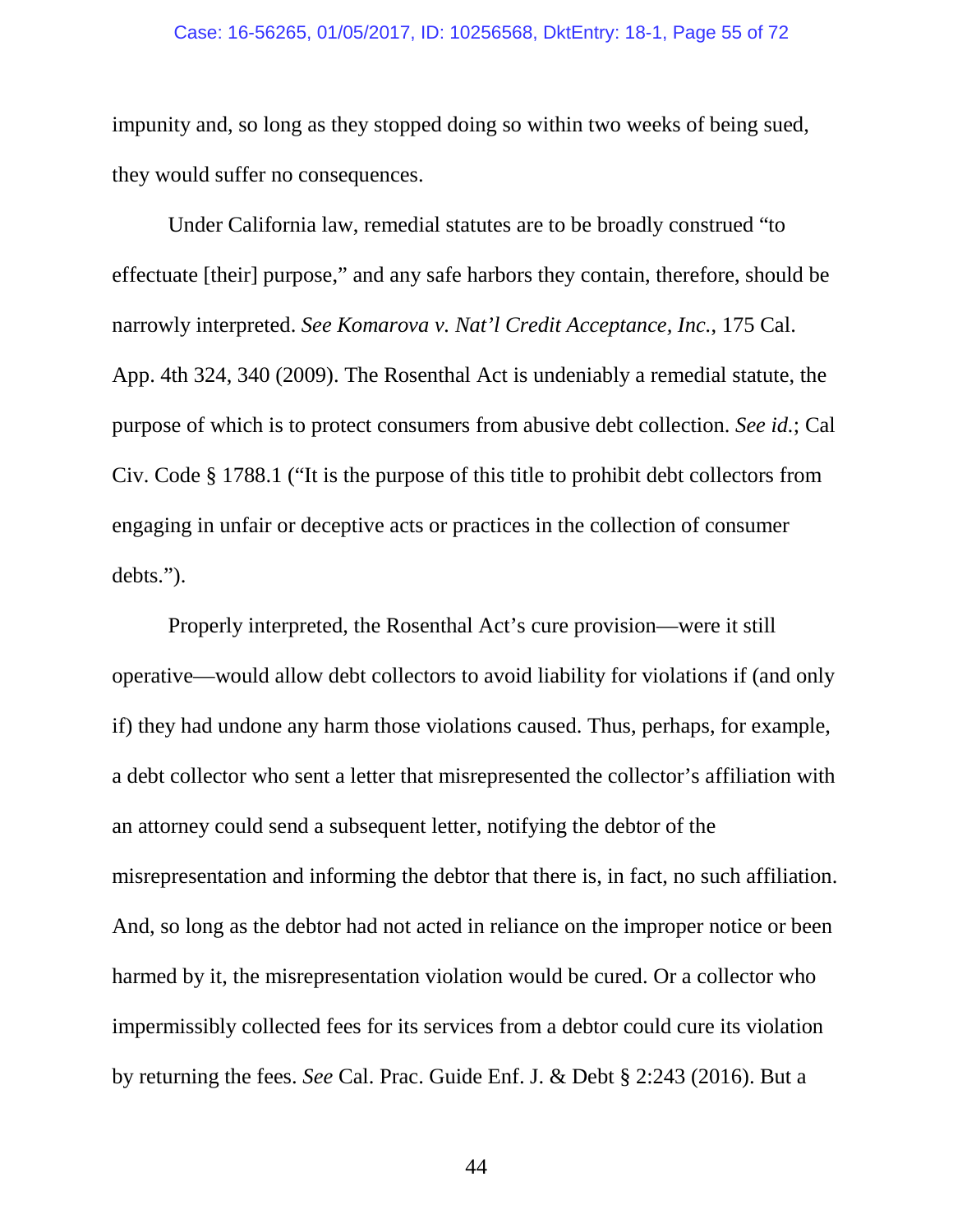debt collector that has harassed a consumer by calling her hundreds of times cannot undo that harm—it cannot reverse the stress and annoyance and aggravation caused or give back the time wasted.

The banks' violations here, therefore, are incurable. The district court's decision to the contrary should be reversed.

## **IV. Ms. Romero Is Entitled To Have a Jury Decide Her Intrusion Upon Seclusion Claim.**

Not only did the banks' incessant calling violate state and federal statutes, it also violated Ms. Romero's common law right to privacy. As the California Supreme Court has recognized, the right to be let alone—to maintain "personal control" over who can intrude into your life and how—is "the very essence of personal freedom and dignity." *Shulman v. Grp. W Prods., Inc.*, 18 Cal. 4th 200, 231 (1998). This right is recognized by the common law privacy tort, intrusion upon seclusion. *See id.* Here, the banks repeatedly intruded upon Ms. Romero's daily life—calling her cell phone over and over and over again—literally hundreds of times—against her will. Nevertheless, the lower court decided that Ms. Romero's intrusion upon seclusion claim failed as a matter of law, because, in the court's view, no reasonable person could find hundreds of unwanted calls to be "highly offensive." ER 22-24.

But, as explained below, reasonable people *have* found such conduct highly offensive. Congress has passed multiple laws against it. So too has California. And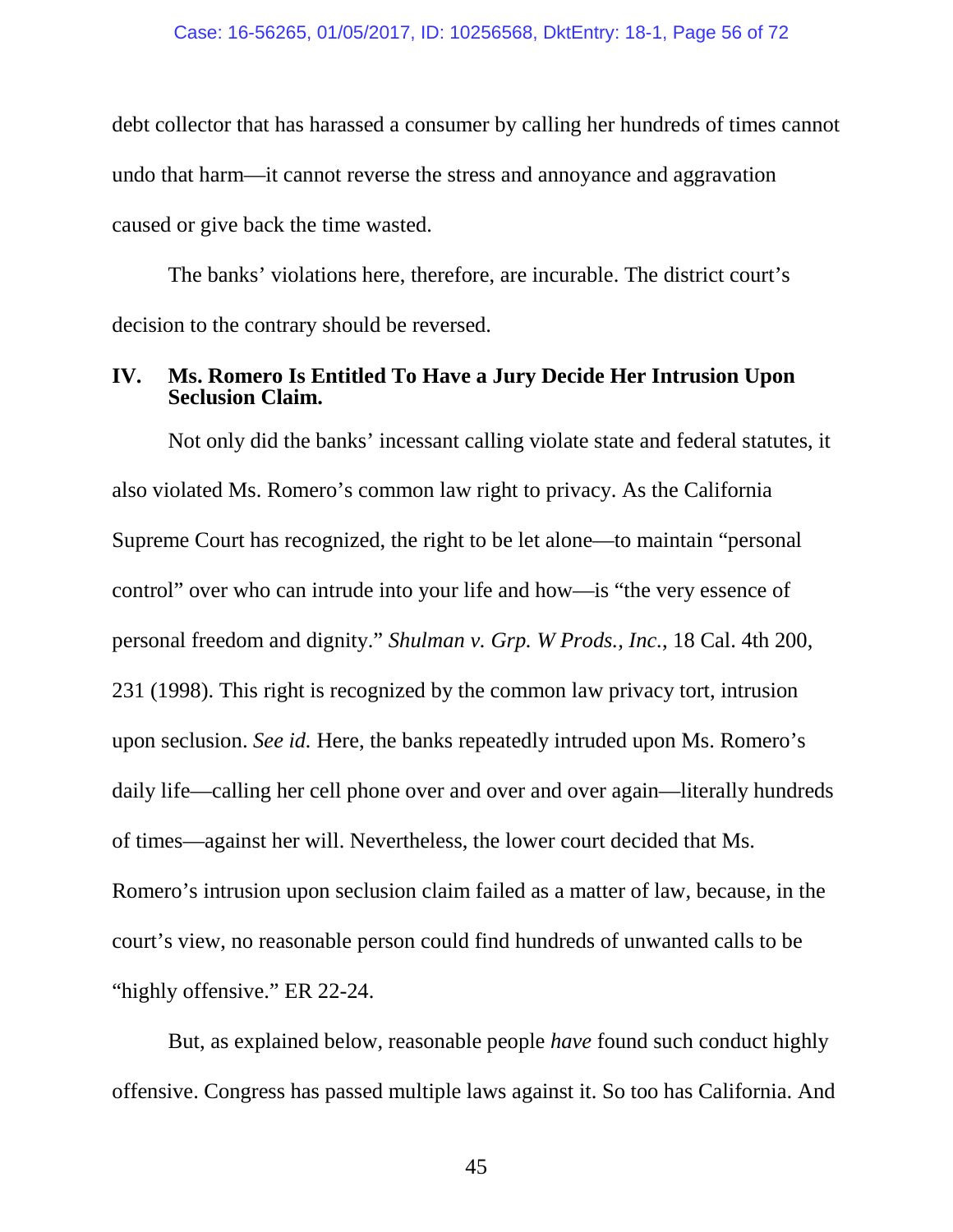#### Case: 16-56265, 01/05/2017, ID: 10256568, DktEntry: 18-1, Page 57 of 72

courts have repeatedly held that similar conduct is sufficient to state a claim for invasion of privacy. Indeed, the Restatement (Second) of Torts—which California has adopted on this issue—explicitly states that "hounding" a consumer with unwanted calls is an intrusion upon seclusion. Restatement § 652B. The district court's decision to ignore all of these authorities and instead decide for itself that a reasonable person could not possibly find the banks' relentless calls highly offensive was error and should be reversed.

**1.** As noted above, California has adopted the formulation of intrusion upon seclusion provided by the Restatement (Second) of Torts: "One who intentionally intrudes, physically or otherwise, upon the solitude or seclusion of another or his private affairs or concerns, is subject to liability to the other for invasion of his privacy, if the intrusion would be highly offensive to a reasonable person," Restatement § 652B. *See Sanders v. Am. Broad. Companies, Inc.*, 20 Cal. 4th 907, 914 (1999). Thus, there are two elements to an intrusion claim: (1) "[T]he plaintiff must show [that] the defendant penetrated some zone of physical or sensory privacy surrounding . . . the plaintiff"; and (2) the plaintiff must demonstrate that the "manner" of this intrusion would be "highly offensive to a reasonable person." *Id.* at 914-15.

The district court correctly assumed that Ms. Romero had satisfied the first element—that the hundreds of unwanted calls the banks made to her cell phone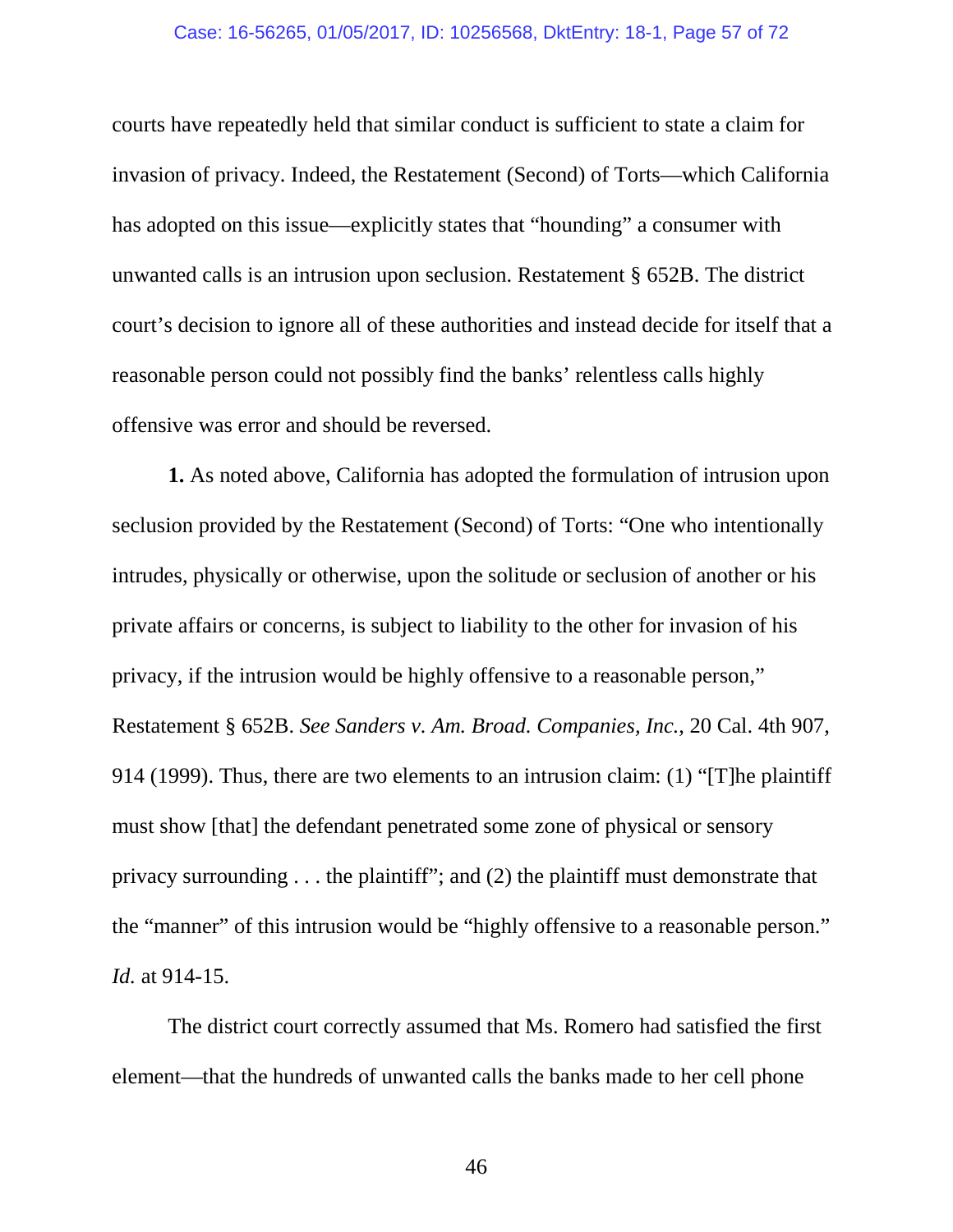#### Case: 16-56265, 01/05/2017, ID: 10256568, DktEntry: 18-1, Page 58 of 72

constituted an intrusion. ER 22. Indeed, because the banks were calling Ms. Romero's cell phone, she could never escape them. Not only did the banks call her at home; the calls followed her wherever she went.

Counterintuitively, the banks argued below that this made the calls *less*  intrusive. Defs.' Reply Mot. Summ. J., Dkt. 53, at 6-7. Unrelenting calls, the banks suggested, are only intrusive when received at home. Indeed, the banks' argument went even further: They argued that because Ms. Romero did not document exactly where she was when each call was received (and therefore could not prove which calls came in while she was at home), the banks should escape liability altogether. *Id.* Apparently, in the banks' view, unless a consumer fastidiously documents her whereabouts each time she is called, a company can call her cell phone as many times as it wants without consequence. But that is not the law.

To the contrary, California law is clear that the right to privacy is *not* limited to the home. *Sanders*, 20 Cal. 4th at 917. Indeed, it is not even limited to nonpublic places. *See, e.g.*, *Shulman*, 18 Cal. 4th at 233; *Smith v. Hance*, No. D047471, 2007 WL 1301051, at \*10 (Cal. Ct. App. May 4, 2007) (photographing a person in a public place can be considered an invasion of privacy if it's "repeated with such persistence and frequency as to amount to a course of hounding".

Rather, the right to privacy protects against intrusion into *any* "sphere[ ] where an ordinary person in plaintiff's position could reasonably expect that *the*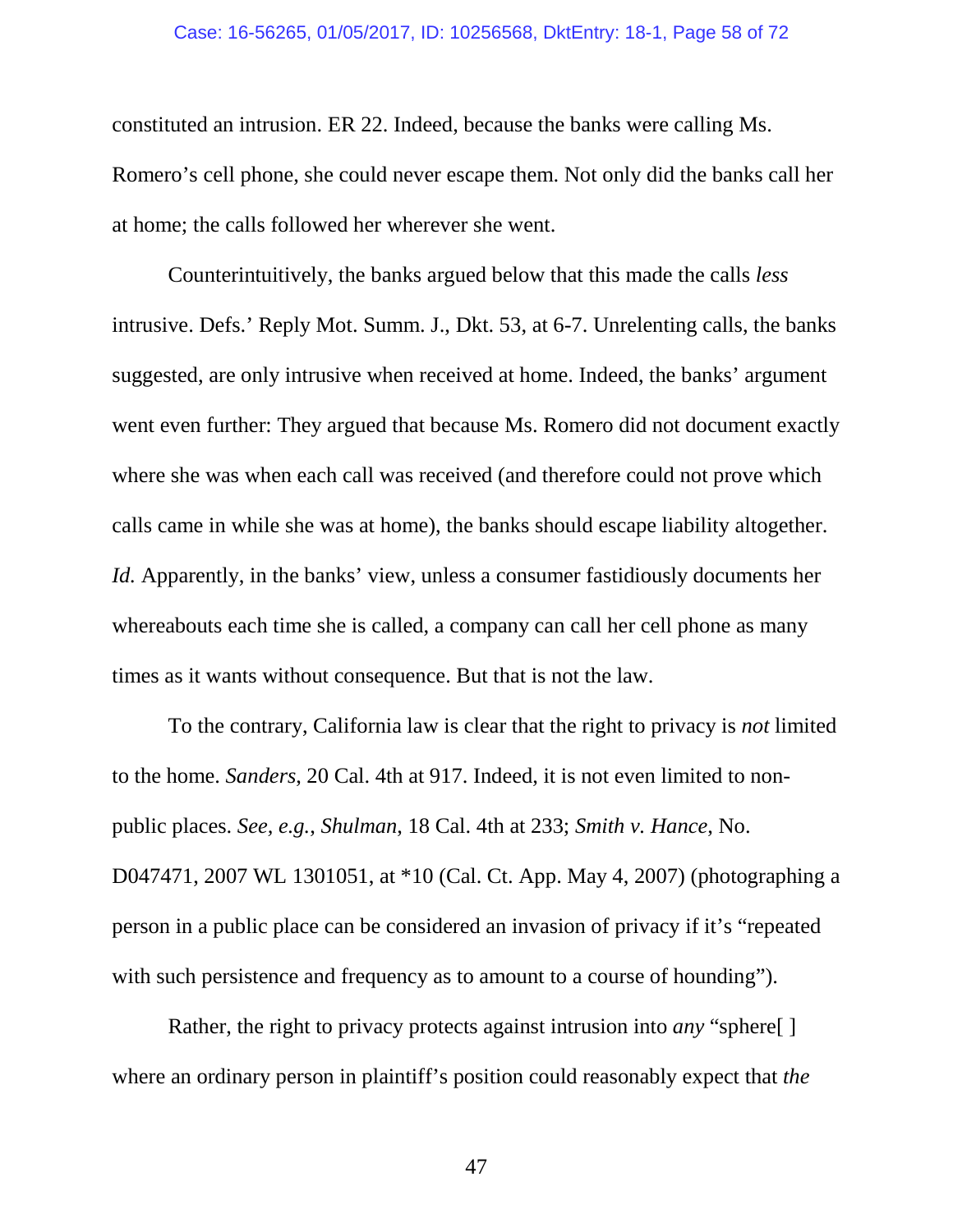*particular defendant* should be excluded." *Sanchez-Scott v. Alza Pharm.*, 86 Cal. App. 4th 365, 373 (2001) (emphasis added).

Thus, the California Supreme Court has explained that a camera crew, filming inside a prison, could intrude upon the seclusion of a prisoner—despite the fact that he was working out in full view of the guards and other prisoners because although the prisoner expected to be seen by guards and other prisoners, that did not "strip him of the right to remain secluded from others." *Sanders*, 20 Cal. 4th at 917 (discussing *Huskey v. National Broadcasting Co., Inc.*, 632 F. Supp. 1282 (N.D.Ill. 1986)).

Similarly, the court held that a car accident victim may have an intrusion claim against a cameraman who secretly recorded the victim's conversations with her rescuers—despite the fact that the conversations took place outside, in public. *Shulman*, 18 Cal. 4th at 233. While the victim, of course, knew that the rescuers and perhaps others within earshot—could hear her, the Court explained, she may have reasonably expected that the cameraman could not. *See id.*

California law recognizes that privacy "is not a binary, all-or-nothing characteristic." *Sanders*, 20 Cal. 4th at 916. "[T]he fact that the privacy one expects in a given setting is not complete or absolute does not render the expectation unreasonable as a matter of law." *Id.* Rather, "[p]rivacy for purposes of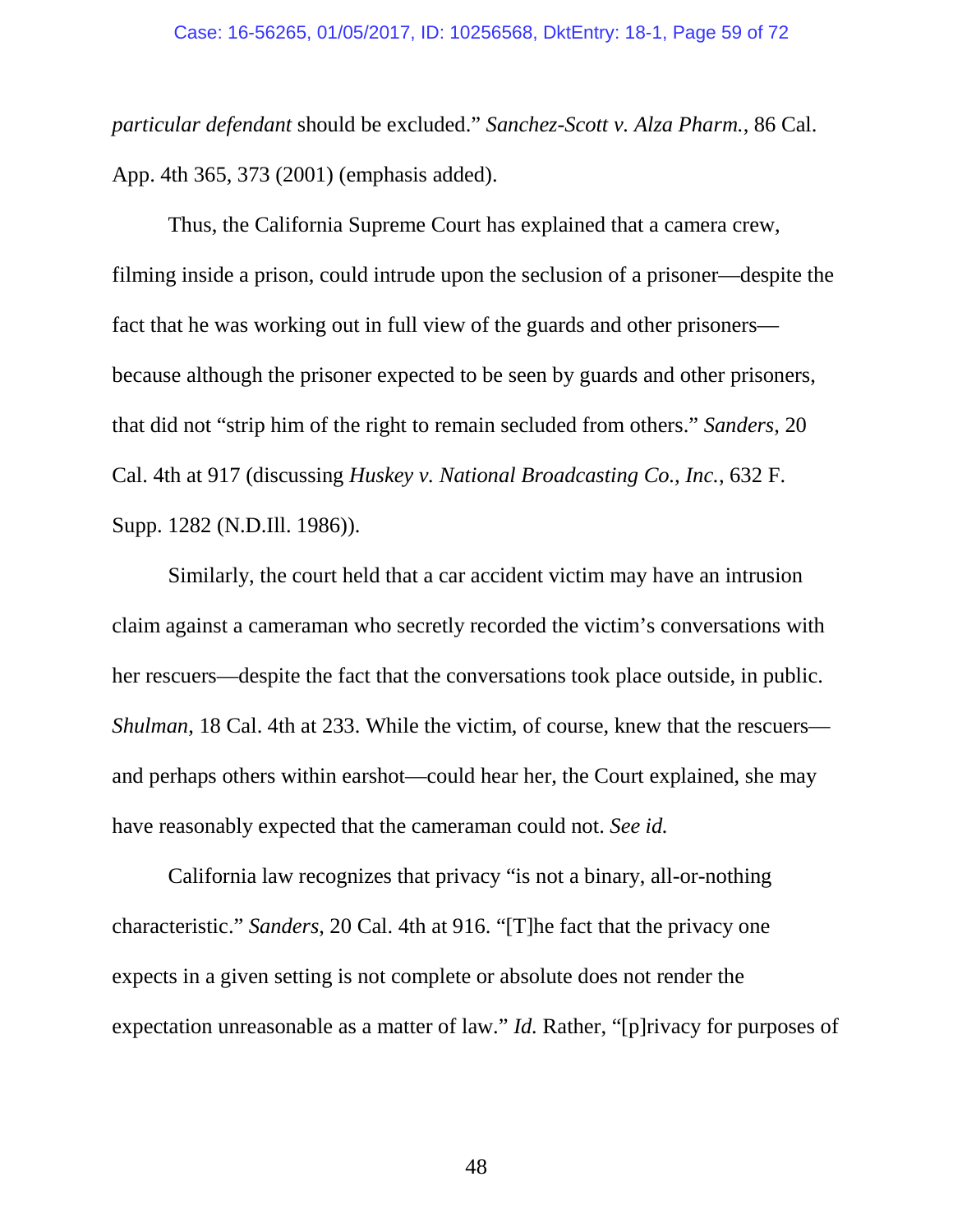#### Case: 16-56265, 01/05/2017, ID: 10256568, DktEntry: 18-1, Page 60 of 72

the intrusion tort must be evaluated with respect to the identity of the alleged intruder and the nature of the intrusion." *Id.* at 918.

Here, Ms. Romero reasonably expected that she would not be subject to incessant—and illegal—robocalling by banks she had already told not to call her. This expectation is no less reasonable when Ms. Romero was going about her daily life in public than it was when she was at home. "The mere fact" that a person goes out in public cannot "automatically mean that he or she can legally be forced to be subject to" an onslaught of unwanted calls. *See Sanders*, 20 Cal. 4th at 916.

Indeed, courts have repeatedly upheld intrusion upon seclusion claims based on calls to cell phones. *See, e.g.*, *Masuda v. Citibank, N.A.*, 38 F. Supp. 3d 1130, 1134–35 (N.D. Cal. 2014); *Varnado v. Midland Funding LLC*, 43 F. Supp. 3d 985, 992 (N.D. Cal. 2014); *Duncan v. JP Morgan Chase Bank, N.A.*, No. 5:10-CV-01049, 2011 WL 5359698, at \*6 (S.D. W. Va. Nov. 4, 2011) (characterizing creditor's argument to the contrary "incredible" and "disingenuous"). As one court explained, the fact that "[t]echnology and advances in science now allow" people to be called "in places in which the conventional land-line telephone would not permit" should not "chip away at [their] longestablished right to be let alone." *Duncan*, 2011 WL 5359698, at \*6.

Because Ms. Romero had a reasonable expectation that she would not be subject to unwanted—and, indeed, unlawful—calls from banks she had explicitly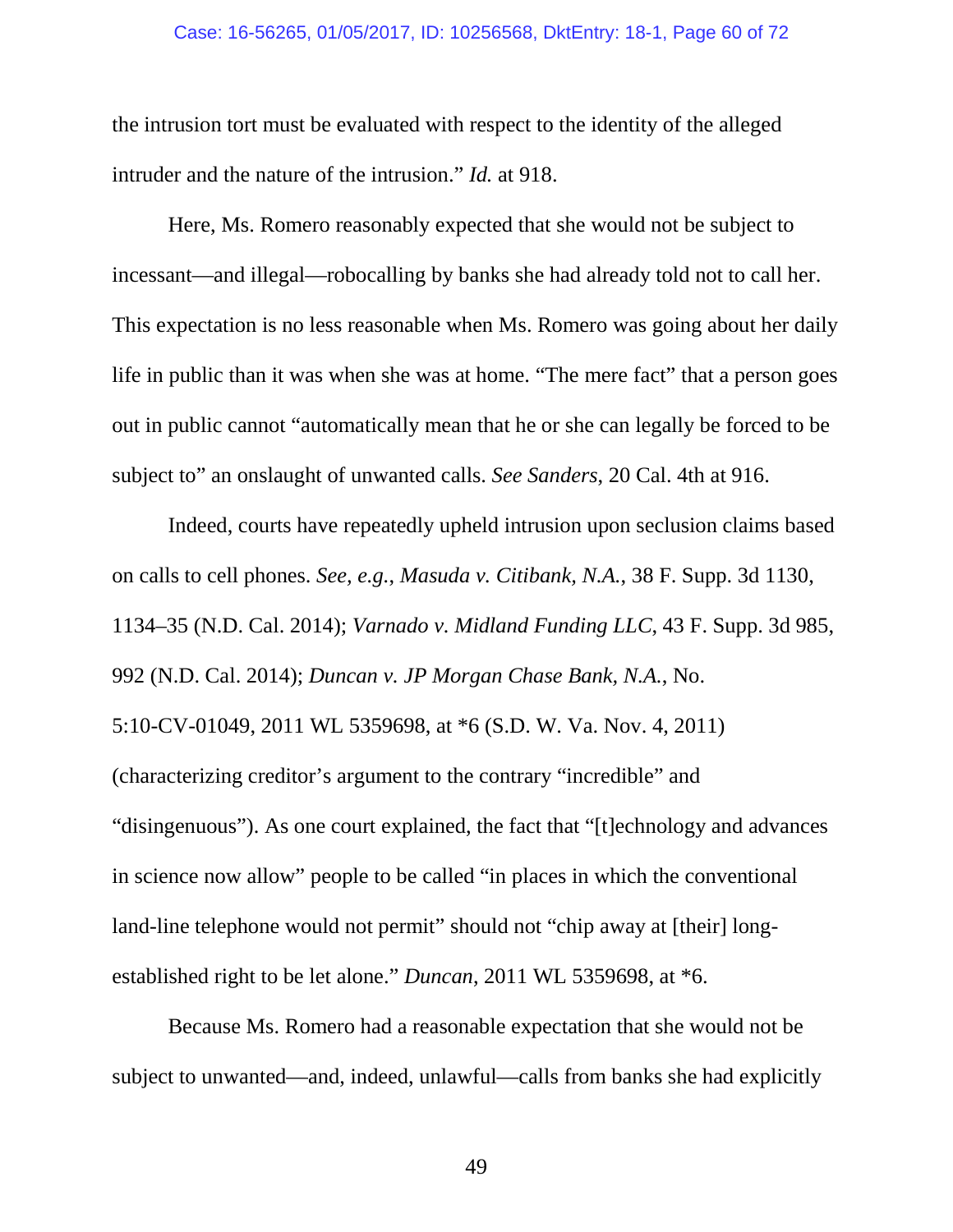told to stop calling her, the first element of the intrusion upon seclusion claim is satisfied.

**2.** Ms. Romero also presented sufficient evidence to survive summary judgment on the second element of her intrusion claim: that the banks' unremitting calls to her cell phone would be considered "highly offensive to a reasonable person," Restatement § 652B.

The banks called Ms. Romero nearly three hundred times—sometimes two or three or even eight times a day—despite the fact that she repeatedly told them to stop. Whether a reasonable person would find such conduct "highly offensive" is a quintessential jury question. *See Sloman v. Tadlock*, 21 F.3d 1462, 1468 (9th Cir. 1994) ("[E]valuating the reasonableness of human conduct is undeniably within the core area of jury competence.").

Nevertheless, the district court decided the question for itself. In the district court's view, it didn't matter how many calls Ms. Romero received, because no reasonable jury could *ever* find that relentless robocalling, in and of itself, is "highly offensive." ER 23. According to the district court, as a matter of law, a reasonable person would only find a debt collector's robocalling "highly offensive" if the person answered the calls and was harassed by the caller regardless of how many times the debt collector called. *Id*. But that's simply not true.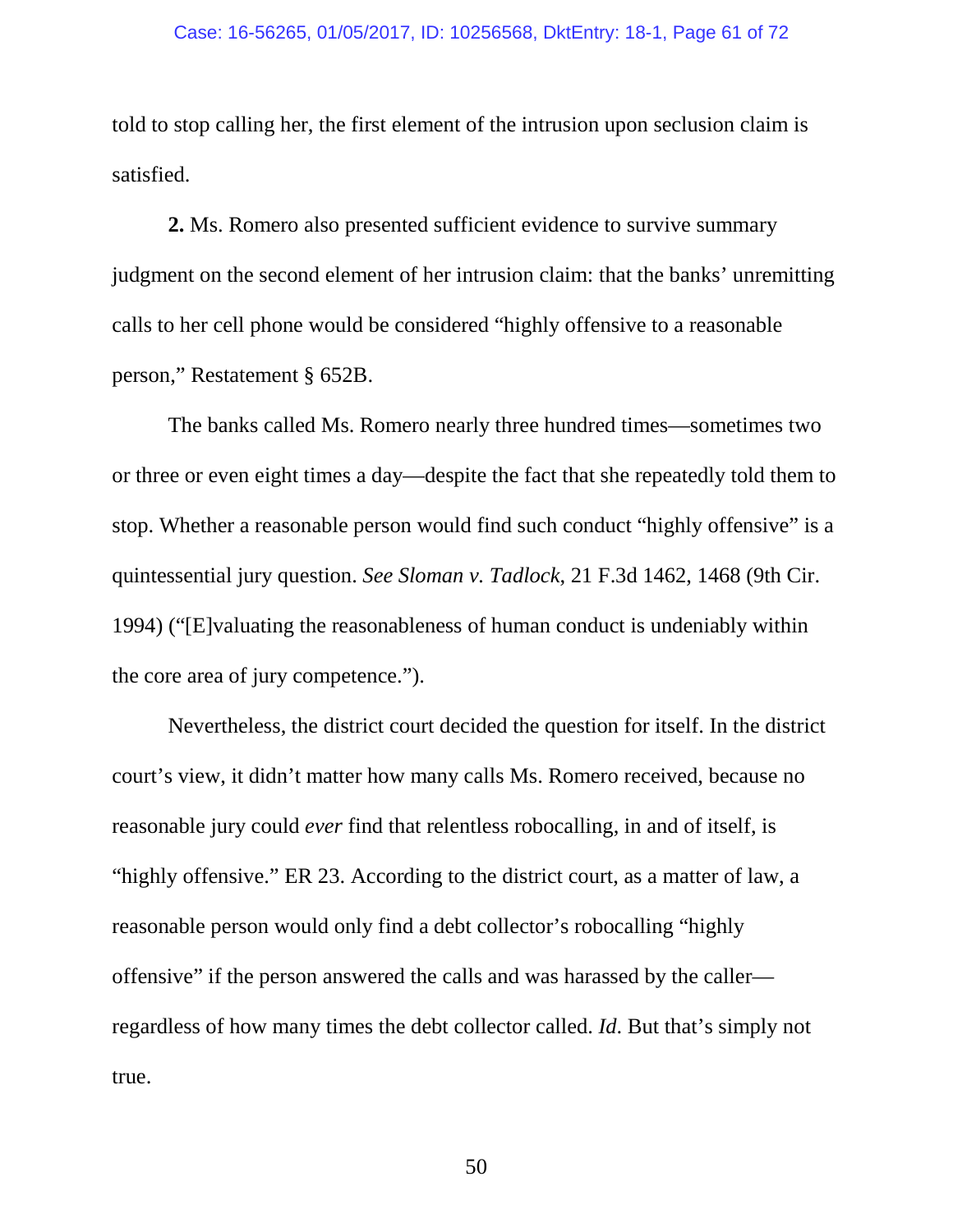To the contrary, it's clear that reasonable people *do* believe that repeatedly receiving unwanted robocalls is highly offensive in and of itself—regardless of the calls' content. As explained above, the legislative history of the Telephone Consumer Protection Act is full of evidence that consumers—and Congress consider robocalls to be an intrusive invasion of privacy.

And in the Fair Debt Collection Practices Act, Congress explicitly cited repeated phone calls as an example of debt collection conduct, "the natural consequence of which is to harass, oppress, or abuse." 15 U.S.C. § 1692d.

The California legislature believes repeated phone calls are so offensive that it criminalized them. *See* Cal. Penal Code § 653m (b) ("Every person who, with intent to annoy or harass, makes repeated telephone calls . . . to another person is, *whether or not conversation ensues* from making the telephone call . . ., guilty of a misdemeanor." (emphasis added)); *see also* Cal. Civ. Code § 1788.11(d) (prohibiting debt collectors from "[c]ausing a telephone to ring repeatedly or continuously to annoy the person called").

And although California state courts have not yet considered a claim of intrusion upon seclusion based on repeated phone calls, federal courts applying California law have repeatedly held that "repeated and continuous calls made in an attempt to collect a debt may give rise to a claim of intrusion upon seclusion." *Masuda*, 38 F. Supp. 3d at 1134. The California Court of Appeal has cited this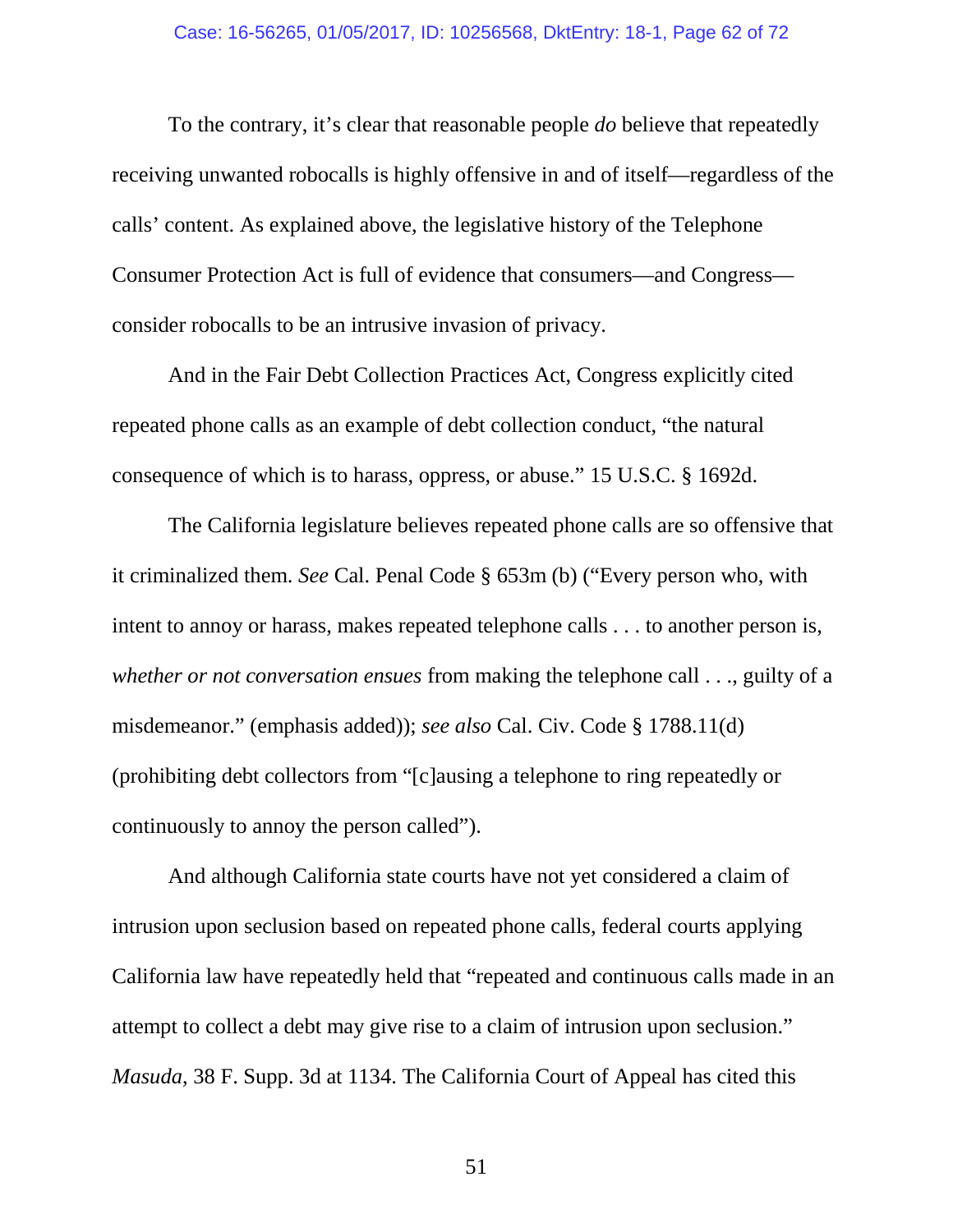holding with approval. *See Bagheri v. Adeli-Nadjafi*, No. B255407, 2016 WL 298800, at \*5 (Cal. Ct. App. Jan. 25, 2016).

Perhaps most importantly, the Restatement (Second) of Torts—which, again, California has adopted on this issue—states that while "there is no liability for knocking at the plaintiff's door, or calling him to the telephone on one occasion or even two or three, to demand payment of a debt," a person's privacy *is* invaded "when the telephone calls are repeated with such persistence and frequency as to amount to a course of hounding the plaintiff, that becomes a substantial burden to his existence." Restatement § 652B cmt. d.

Here, the banks did not call Ms. Romero two or three or even fifty or one hundred times. They called her nearly three hundred times, often multiple times a day, causing her headaches, tension, and stress. A reasonable jury could certainly conclude that a reasonable person would find such calls a "substantial burden to [their] existence."

And, indeed, courts have repeatedly held that similar—and, in some cases, far less egregious—conduct is sufficient to proceed with an intrusion claim. In *Joseph v. J.J. Mac Intyre Companies, L.L.C.*, for example, the court held the plaintiff stated a claim for intrusion upon seclusion where the defendant made nearly two hundred calls to the plaintiff over nineteen months. 238 F. Supp. 2d 1158, 1168-69 (N.D. Cal. 2002). And in *Duncan*, the court held that whether sixty-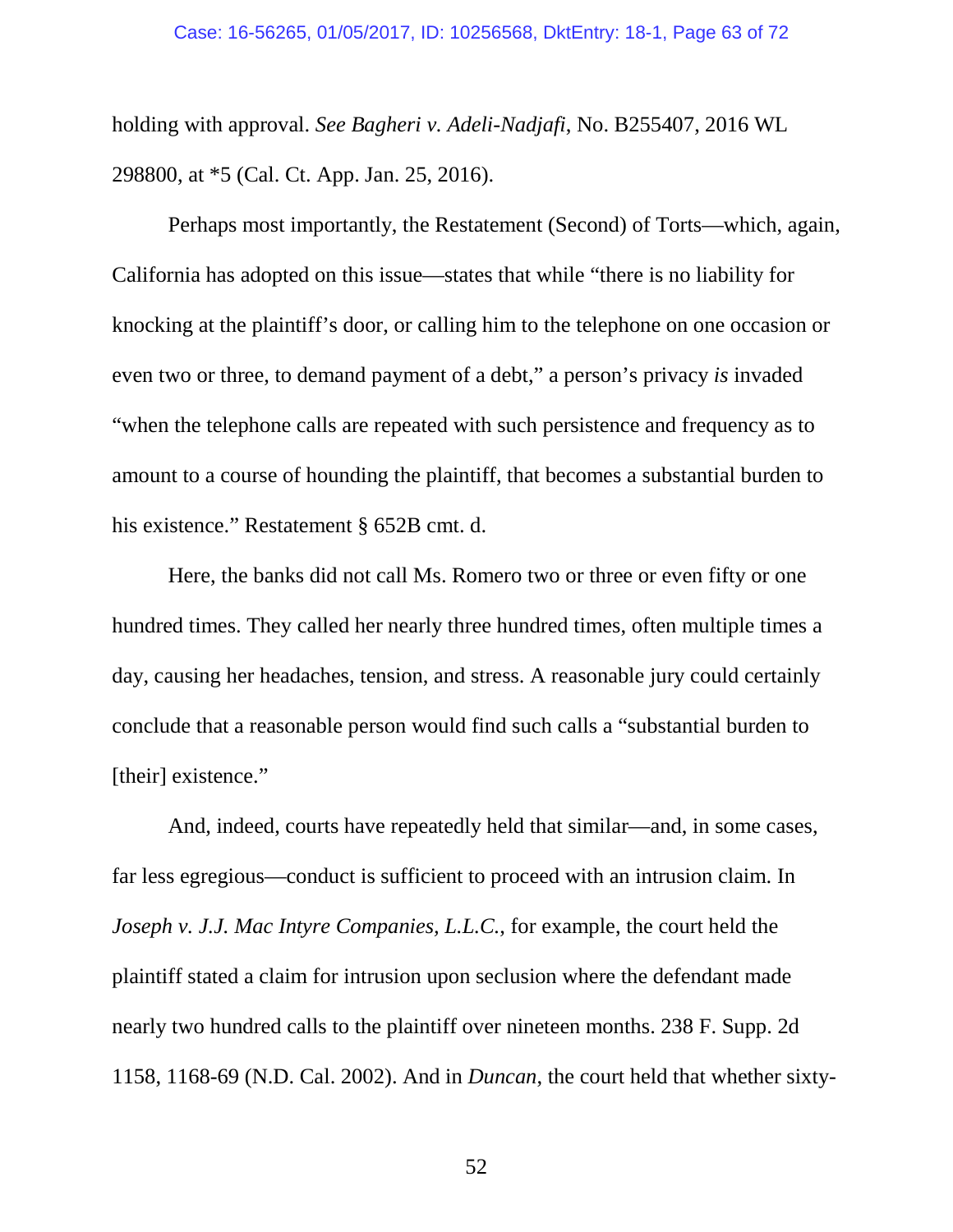eight calls in eleven months would be "highly offensive to a reasonable person" must be determined by a jury. *Duncan*, 2011 WL 535[9](#page-63-0)698, at \*5-6.<sup>9</sup>

While some cases have suggested that an intrusion claim may not be premised solely on the volume of calls, these cases have generally involved far fewer calls than those at issue here. *See, e.g.*, *Inzerillo v. Green Tree Servicing, LLC*, No. 13-CV-06010-MEJ, 2014 WL 6660534, at \*5 (N.D. Cal. Nov. 24, 2014) ("Defendant called no more than 10-12 times."); Compl. ¶ 5(e), *McEndree v. Rash Curtis & Assocs.*, No. 2:10-CV-01079-MCE, 2010 WL 2969094 (E.D. Cal. May 2, 2010) (alleging fourteen calls). And to the extent these cases stand for the proposition that repeated robocalls can *never* be considered "highly offensive"—no matter how many times a debt collector calls—this Court should not follow them,

<span id="page-63-0"></span> <sup>9</sup> *See also Baldwin v. Monterey Fin. Servs., Inc.*, No. 3:14-CV-2346, 2016 WL 5723734, at \*19 (M.D. Pa. Sept. 30, 2016) ("[T]he Court cannot say as a matter of law that no reasonable factfinder could" find that "eighty-six (86) telephone calls" in "over one hundred and sixty-six (166) days" was not a "substantial burden"); *Hilgenberg v. Elggren & Peterson*, No. 2:13-CV-1086, 2015 WL 4077765, at \*9 (D. Utah July 6, 2015) ("[T]he question of what constitutes a substantial intrusion that is highly offensive to a reasonable person is fact intensive and therefore" the plaintiffs' intrusion claim—based on twenty calls—is "best resolved at trial."); *Alejandre v. Gen. Elec. Co.*, No. CV 12-1304-CBM-JEM, 2013 WL 12119718, at  $*1, *3$  (C.D. Cal. Feb. 20, 2013) ("[F]ifty-nine calls made . . . in 10 days create[s] a triable issue of fact"—despite the fact that the plaintiff never answered the phone or asked the defendant to stop calling.); *Brandt v. I.C. Sys., Inc.*, No. 8:09-CV-126- T-26MAP, 2010 WL 582051, at \*4 (M.D. Fla. Feb. 19, 2010) (101 calls sufficient to create "genuine issue" as to whether defendant invaded plaintiff's privacy); *Pattin v. ARS Nat. Servs., Inc.*, No. 06-3077, 2007 WL 7946043, at \*4 (D. Minn. May 7, 2007) ("The twenty-eight (28) telephone calls to the Plaintiffs at their home and workplace . . . pushes this case into the arena of sufficiently culpable behavior as to sustain a punitive damages claim [for intrusion upon seclusion].").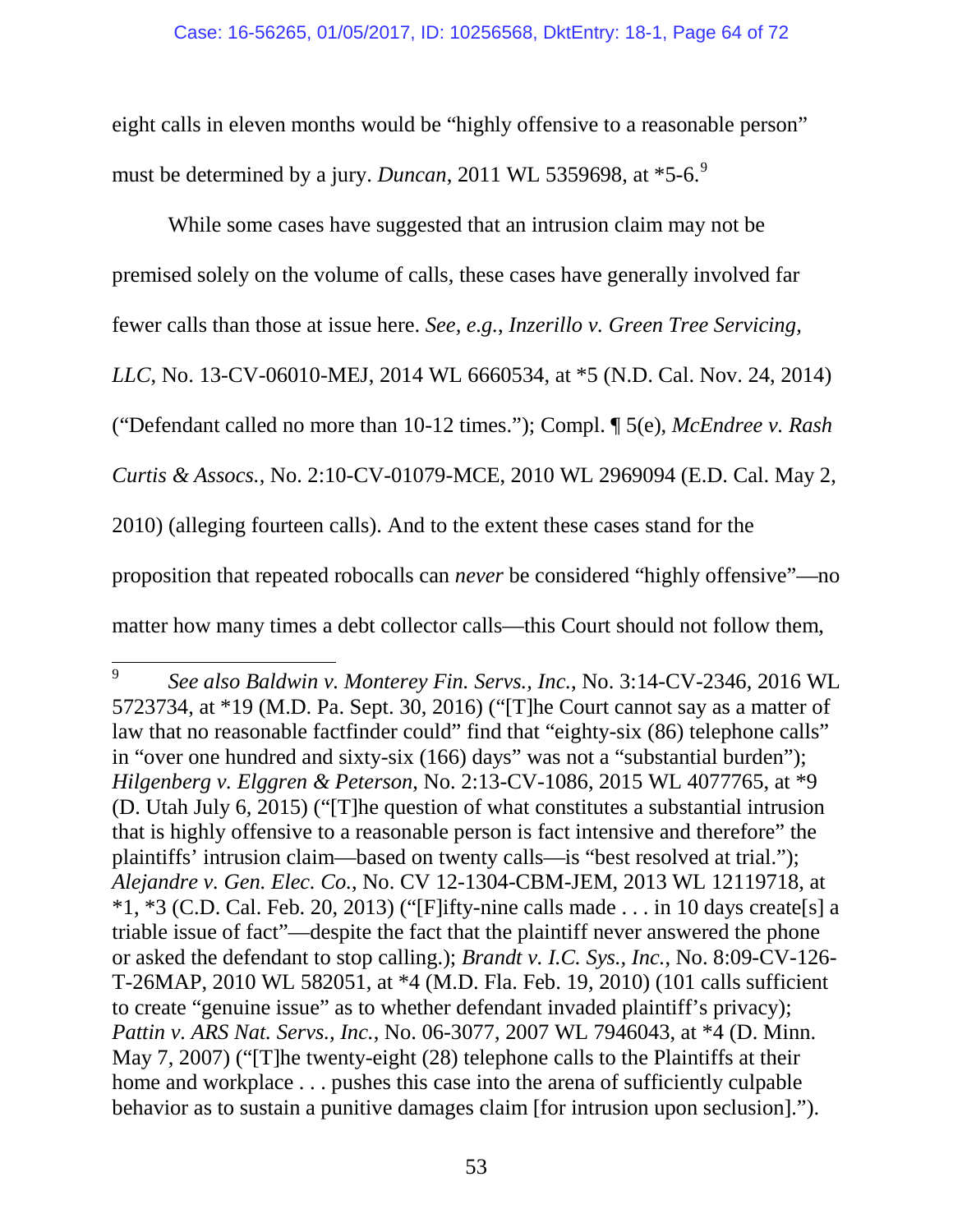for Congress, the California legislature, and the Restatement of Torts—all "reasonable" sources—demonstrate otherwise.

Indeed, numerous courts have explicitly rejected the contention that a high volume of calls, standing alone, could not be "highly offensive" to a reasonable person. *See, e.g.*, *Messina v. Green Tree Servicing, LLC*, No. 14-cv-7099, 2016 WL 6089821, at \*13-14 (N.D. Ill. Sept. 28, 2016) (rejecting debt collector's argument that repeated phone calls cannot be "highly offensive" if their content is not offensive and holding that a reasonable jury could find 167 phone calls over four months to be an intrusion upon seclusion); *Dolenski v. GE Money Bank, F.S.B.*, No. 3:11-CV-1594-JAH, 2012 WL 12054940, at \*5 (S.D. Cal. Mar. 28, 2012) (rejecting contention that plaintiff must allege that content of calls is offensive and holding that volume of calls alone is sufficient where plaintiff received hundreds of calls—despite the fact that plaintiff never answered any of the calls); *Desmond v. Phillips & Cohen Assocs., Ltd.*, 724 F. Supp. 2d 562, 569 (W.D. Pa. 2010) (allowing intrusion claim based on repeated phone calls and letters to go to jury despite lack of evidence that the defendant "called [the plaintiff] during the early morning or late night hours, threatened him either with legal action or physical harm, or contacted his family or friends").

As the Eleventh Circuit has explained, repeated, unwanted calls need not be answered to be offensive: "[A] ringing telephone, even if screened and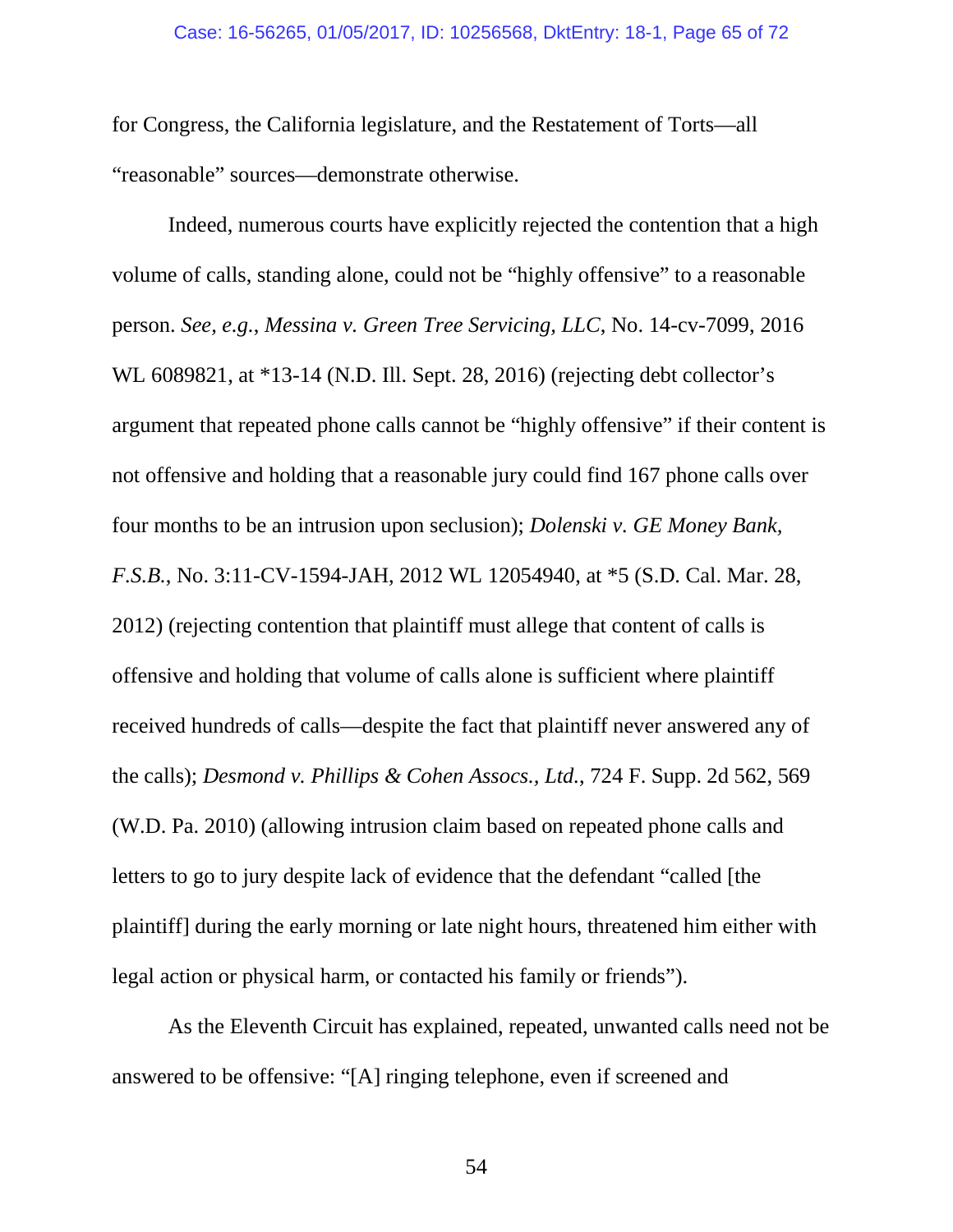#### Case: 16-56265, 01/05/2017, ID: 10256568, DktEntry: 18-1, Page 66 of 72

unanswered, can be harassing." *Meadows v. Franklin Collection Serv., Inc.*, 414 F. App'x 230, 234 (11th Cir. 2011).

Moreover, even if a court could determine that, as a matter of law, a reasonable person could not possibly find it "highly offensive" to receive nearly three hundred phone calls in a short period of time, Ms. Romero's claim is *not*  based solely on the volume of calls alone.

First, all but one of these calls were made *after* Ms. Romero told the banks to stop calling her. The banks themselves, in their briefing before the lower court, conceded that repeatedly calling "with knowledge that the call is somehow unauthorized" is sufficient to send an intrusion claim to a jury. *See* Defs.' Mem. Supp. Mot. Summ. J., Dkt. No. 43-1, at 9. Robocalls made after the consumer tells the collector to stop calling are clearly "unauthorized"—and, for that matter, unlawful. *See supra* page 51.

Here, Ms. Romero received nearly three hundred such unauthorized calls. A reasonable jury could certainly find that these relentless calls, long after Ms. Romero asked the banks to stop, would be "highly offensive" to a reasonable person. *Cf. Charvat v. NMP, LLC*, 656 F.3d 440, 454 (6th Cir. 2011) ("Persisting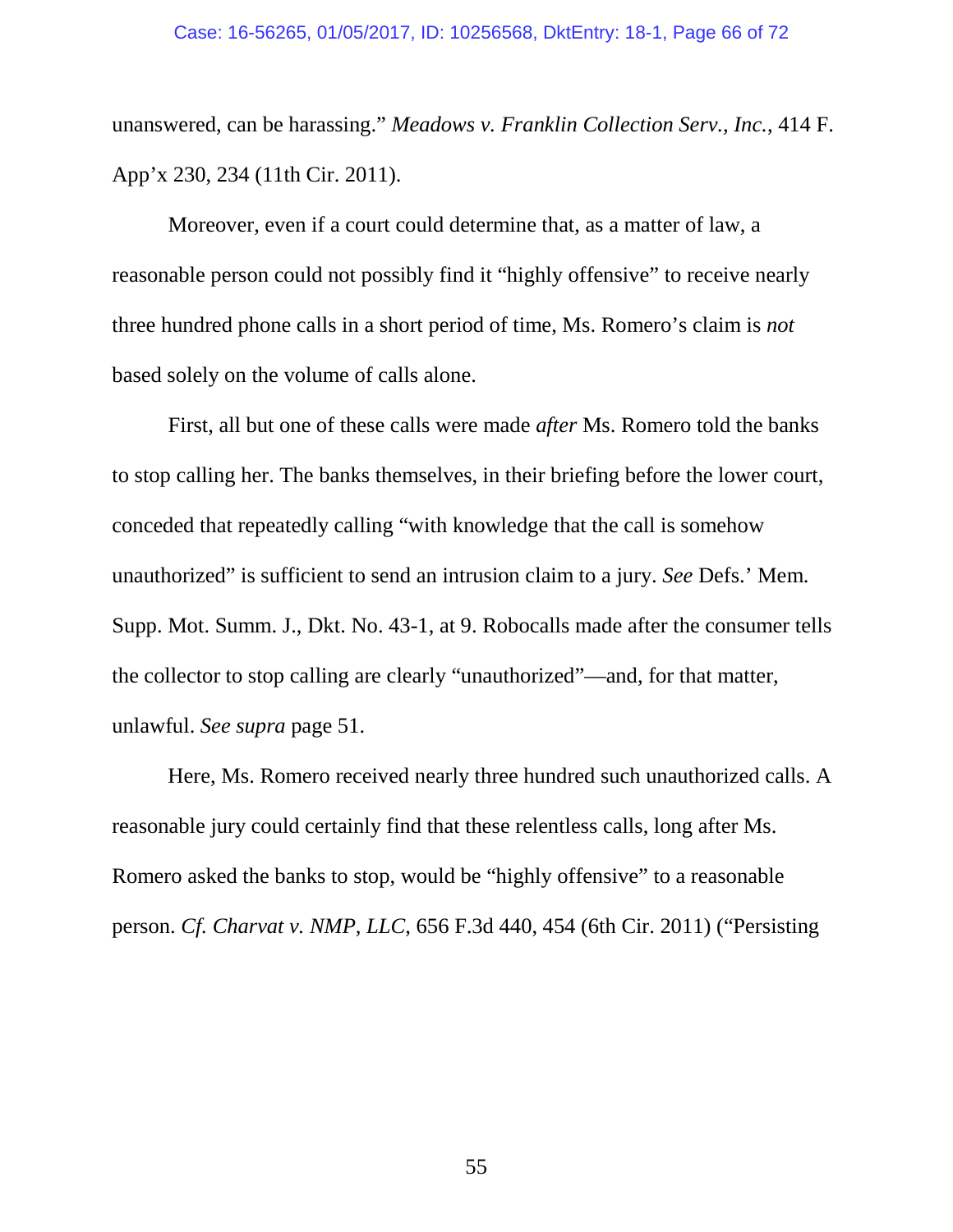### Case: 16-56265, 01/05/2017, ID: 10256568, DktEntry: 18-1, Page 67 of 72

in calling after this do-not-call request is more offensive to and likely to outrage a reasonable person."); *Messina*, 2016 WL 6089821, at \*13 (same).<sup>[10](#page-66-0)</sup>

Making matters worse, the banks frequently called Ms. Romero, only to hang up without identifying themselves. ER 122. *Cf. Langdon v. Credit Mgmt., LP*, No. 09-3286, 2010 WL 3341860, at \*2 (N.D. Cal. Feb. 24, 2010) (repeatedly calling and hanging up without disclosing that call is from debt collector violates the Rosenthal Act). And the banks' robocalls came from multiple phone numbers, meaning that Ms. Romero would sometimes have to answer the call (or return it) just to know who was calling. ER 122.

And finally, on numerous occasions, the banks made multiple calls *on the same day*—causing Ms. Romero's phone to ring over and over again throughout the day. This, too, a reasonable jury could find "highly offensive." *See Langdon*, 2010 WL 3341860, at \*2 (multiple calls per day "certainly may constitute harassment or annoyance"); *Arteaga v. Asset Acceptance, LLC*, 733 F. Supp. 2d 1218, 1228 (E.D. Cal. 2010) (same).

<span id="page-66-0"></span> <sup>10</sup> *See also Hilgenberg*, 2015 WL 4077765, at \*9 (allowing intrusion claim based on twenty calls, where the defendant "repeatedly called [the plaintiffs] even after [they sent] cease-and-desist letters"); *Duncan*, 2011 WL 5359698, at \*6 (holding that intrusion claim was for jury to decide where "the calls were made after Plaintiffs asked to only be contacted in writing, requested that the auto-dialer not be used to dial their home and eventually advised Defendant that they were represented by counsel with respect to the debt").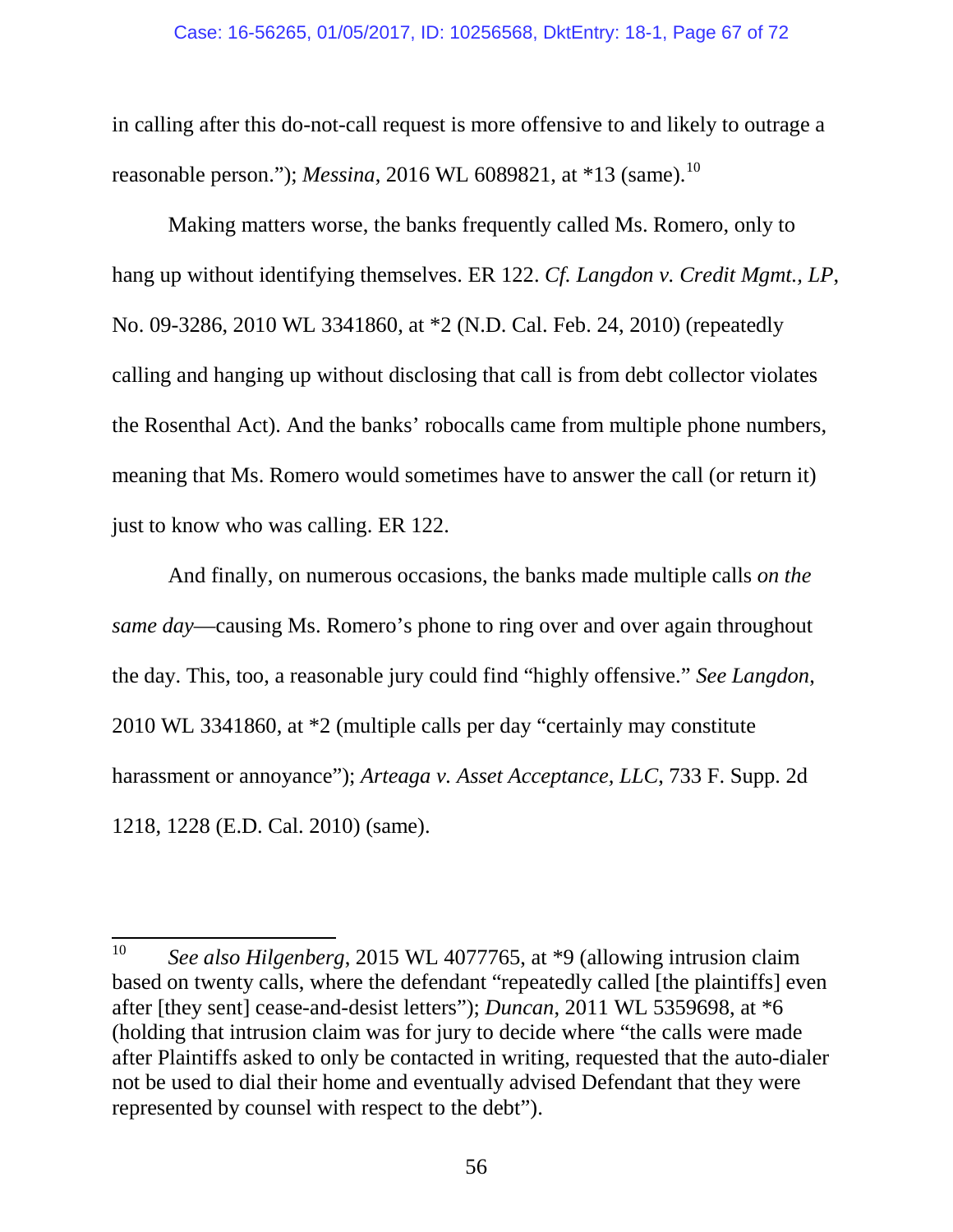Nevertheless, the district court asserted (counterfactually) that Ms. Romero's intrusion upon seclusion claim "is premised solely on the volume of calls" the banks made to her. ER 22. That's simply not the case. Ms. Romero's claim is premised not solely on the volume of calls made to her, but the volume of calls made to her—nearly three hundred—*after* she explicitly told the banks to stop calling; the banks' repeated failure to identify themselves when they called; and the fact that the banks repeatedly called her multiple times in a single day.

As the Restatement, the California legislature, and Congress have all recognized, incessant robocalling, like that suffered by Ms. Romero, is an invasion of privacy. Ms. Romero is entitled to have a jury decide whether the incessant calling she faced would be "highly offensive" to a reasonable person.

## **CONCLUSION**

For the reasons explained above, this Court should reverse the district court's orders dismissing Ms. Romero's TCPA claim and granting summary judgment on her Rosenthal Act and intrusion upon seclusion claims, and remand the case for trial.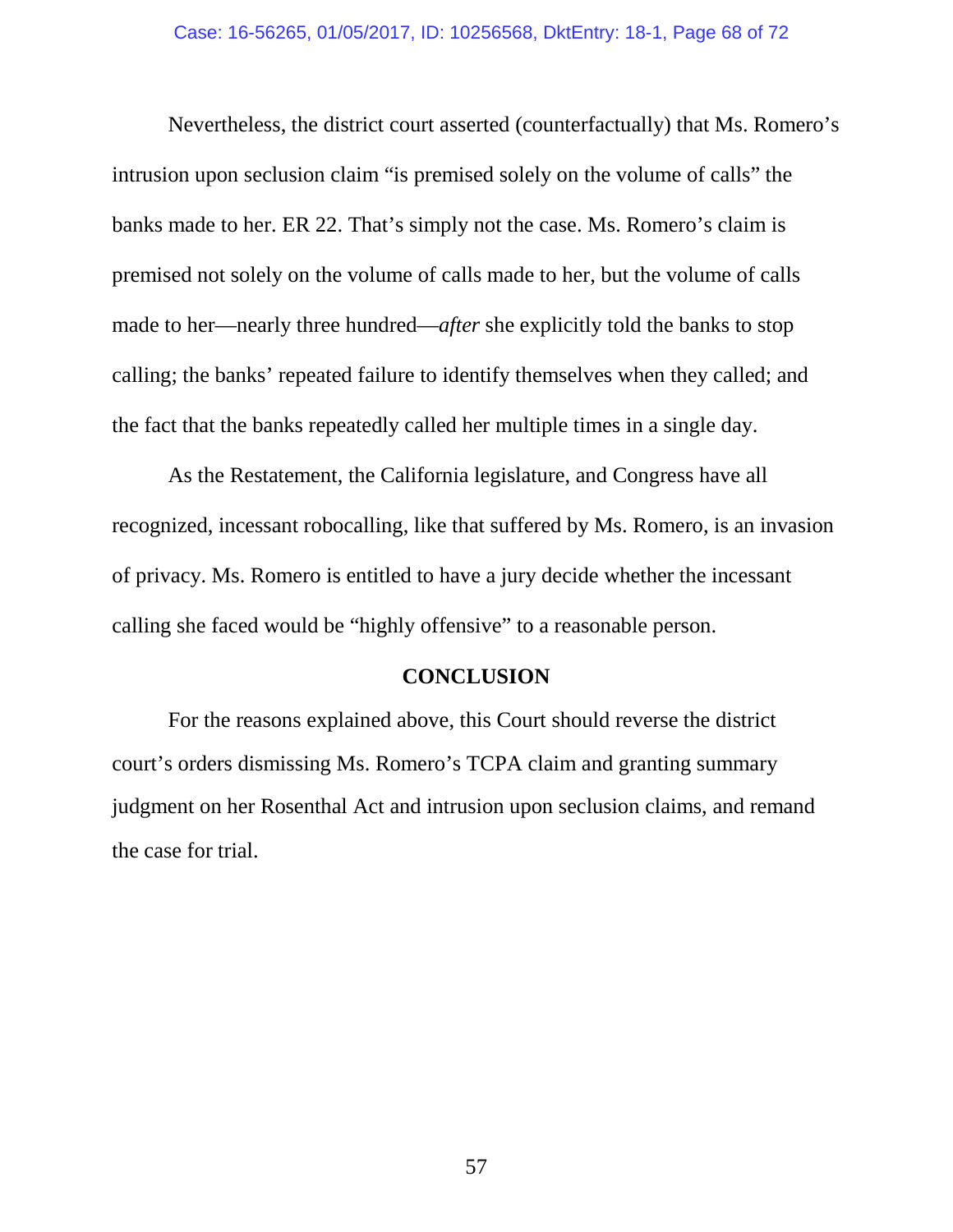Date: January 5, 2017 Respectfully submitted,

## s/ *Jennifer D. Bennett*

Jennifer D. Bennett PUBLIC JUSTICE, P.C. 555 12th Street, Suite 1230 Oakland, CA 94607 (510) 622-8150

F. Paul Bland, Jr. PUBLIC JUSTICE, P.C. 1620 L Street NW, Suite 630 Washington, D.C. 20036 (202) 797-8600

Ronald Wilcox WILCOX LAW FIRM, PC 2021 The Alameda, Suite 200 San Jose, CA 95126 (408) 296-0400

Andre Verdun CROWLEY LAW GROUP 401 West "A" Street, Suite 925 San Diego, CA 92101 (619) 238-5700

Ivan Lopez Ventura IVAN M. LOPEZ VENTURA, ESQ. 5155 West Rosecrans Ave. Suite 224 Hawthorne, CA 90250 (714) 788-4804

*Counsel for Plaintiff-Appellant*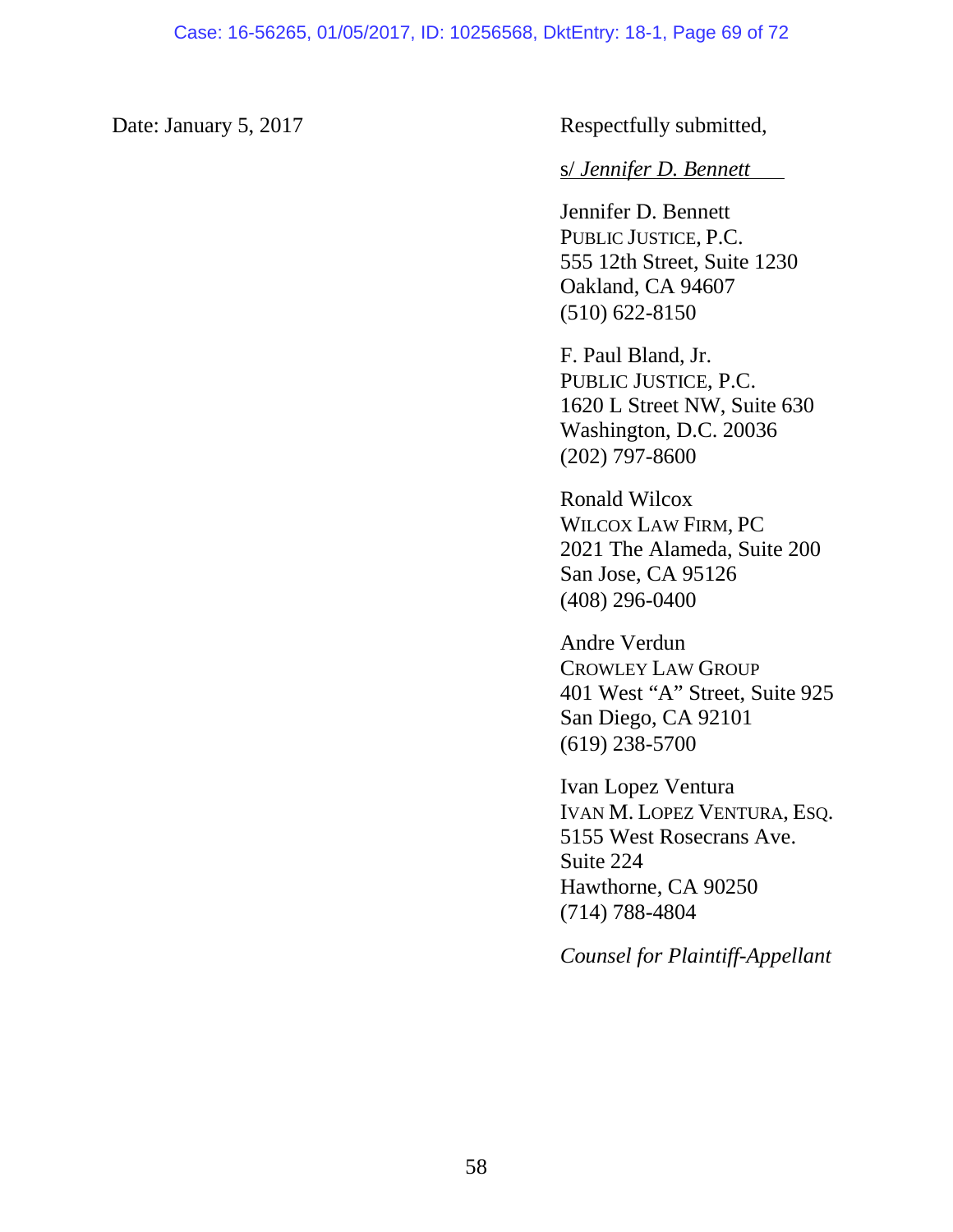## **STATEMENT OF RELATED CASES**

The issue of whether the Rosenthal Act's cure provision has been rendered inoperable by the California legislature's 1999 adoption of the remedies provision in the federal Fair Debt Collection Practices Act is raised in *Afewerki v. Anya Law Group*, No. 15-56510, which is currently pending before this Court. With the exception of *Afewerki*, Appellant knows of no other related cases pending before this Court.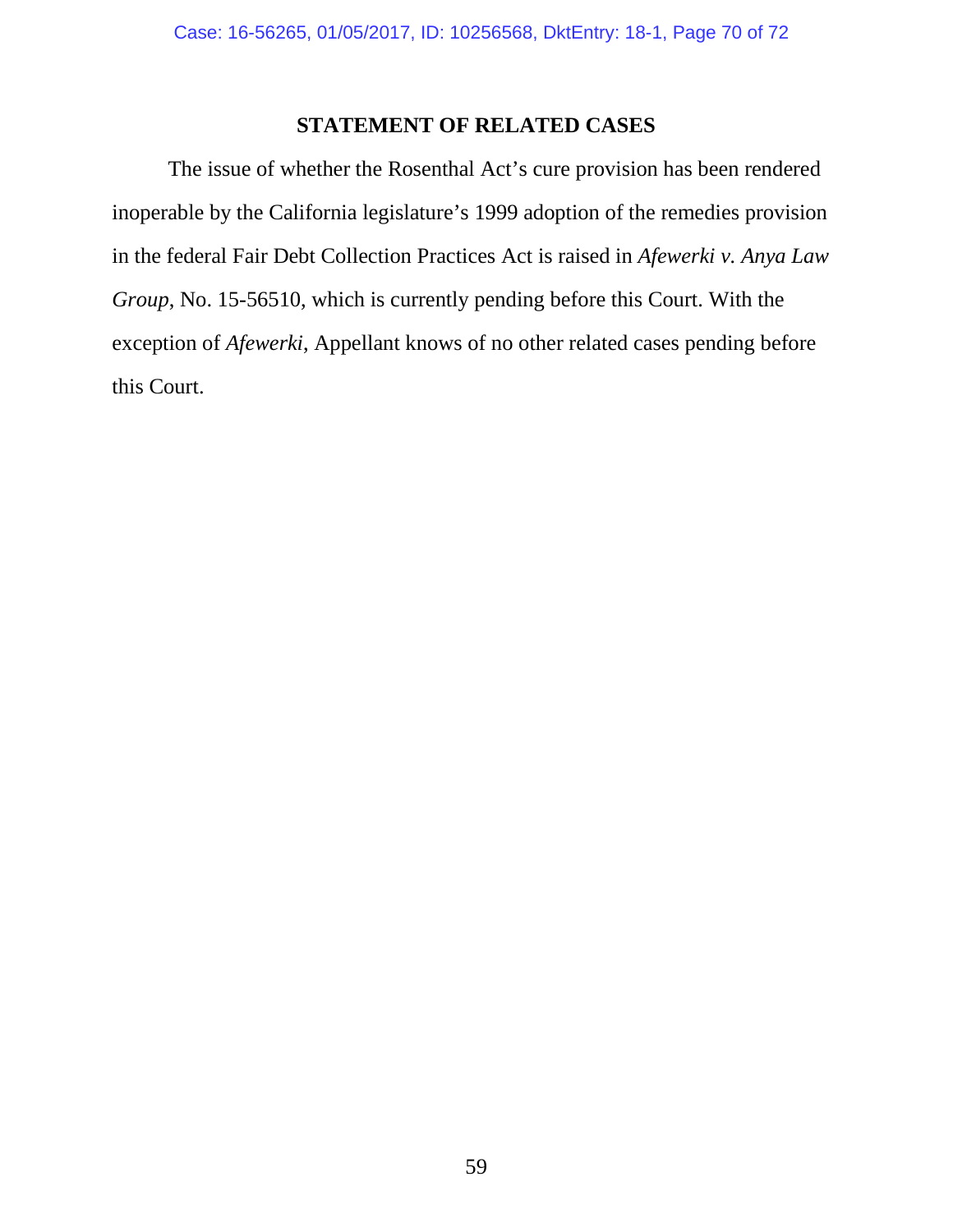# **Form 8. Certificate of Compliance Pursuant to 9th Circuit Rules 28-1.1(f), 29-2(c)(2) and (3), 32-1, 32-2 or 32-4 for Case Number** 16-56265

Note: This form must be signed by the attorney or unrepresented litigant *and attached to the end of the brief.* I certify that (*check appropriate option*):

 $\Box$  This brief complies with the length limits permitted by Ninth Circuit Rule 28-1.1. The brief is words or pages, excluding the portions exempted by Fed. R. App. P. 32(f), if applicable. The brief's type size and type face comply with Fed. R. App. P.  $32(a)(5)$  and (6).

 $\boxtimes$  This brief complies with the length limits permitted by Ninth Circuit Rule 32-1. words or pages, excluding the portions exempted by Fed. R. App. P.  $32(f)$ , if applicable. The brief's type size and type face comply with Fed. R. App. P.  $32(a)(5)$  and (6). The brief is  $\boxed{13,984}$ 

 $\Box$  This brief complies with the length limits permitted by Ninth Circuit Rule 32-2(b). The brief is words or pages, excluding the portions exempted by Fed. R. App. P. 32(f), if applicable, and is filed by  $(1)$  separately represented parties;  $(2)$  a party or parties filing a single brief in response to multiple briefs; or  $(3)$  a party or parties filing a single brief in response to a longer joint brief filed under Rule 32-2(b). The brief's type size and type face comply with Fed. R. App. P.  $32(a)(5)$  and  $(6)$ .

 $\Box$  This brief complies with the longer length limit authorized by court order dated The brief's type size and type face comply with Fed. R. App. P. 32(a)(5) and (6). The brief is words or  $\Box$  pages, excluding the portions exempted by Fed. R. App. P. 32(f), if applicable.

 $\Box$  This brief is accompanied by a motion for leave to file a longer brief pursuant to Ninth Circuit Rule 32-2 (a) and is words or pages, excluding the portions exempted by Fed. R. App. P. 32 (f), if applicable. The brief's type size and type face comply with Fed. R .App. P. 32(a)(5) and (6).

 $\Box$  This brief is accompanied by a motion for leave to file a longer brief pursuant to Ninth Circuit Rule 29-2  $(c)(2)$  or (3) and is words or words or pages, excluding the portions exempted by Fed. R. App. P. 32(f), if applicable. The brief's type size and type face comply with Fed. R. App. P. 32(a)(5) and (6).

 $\Box$  This brief complies with the length limits set forth at Ninth Circuit Rule 32-4. The brief is words or pages, excluding the portions exempted by Fed. R. App. P. 32(f), if applicable. The brief's type size and type face comply with Fed. R. App. P. 32(a)(5) and (6).

Signature of Attorney or Unrepresented Litigant

 $\vert$  S/ Jennifer D. Bennett Date  $\vert$  Date  $\vert$  Jan 5, 2017

Date

("s/" plus typed name is acceptable for electronically-filed documents)